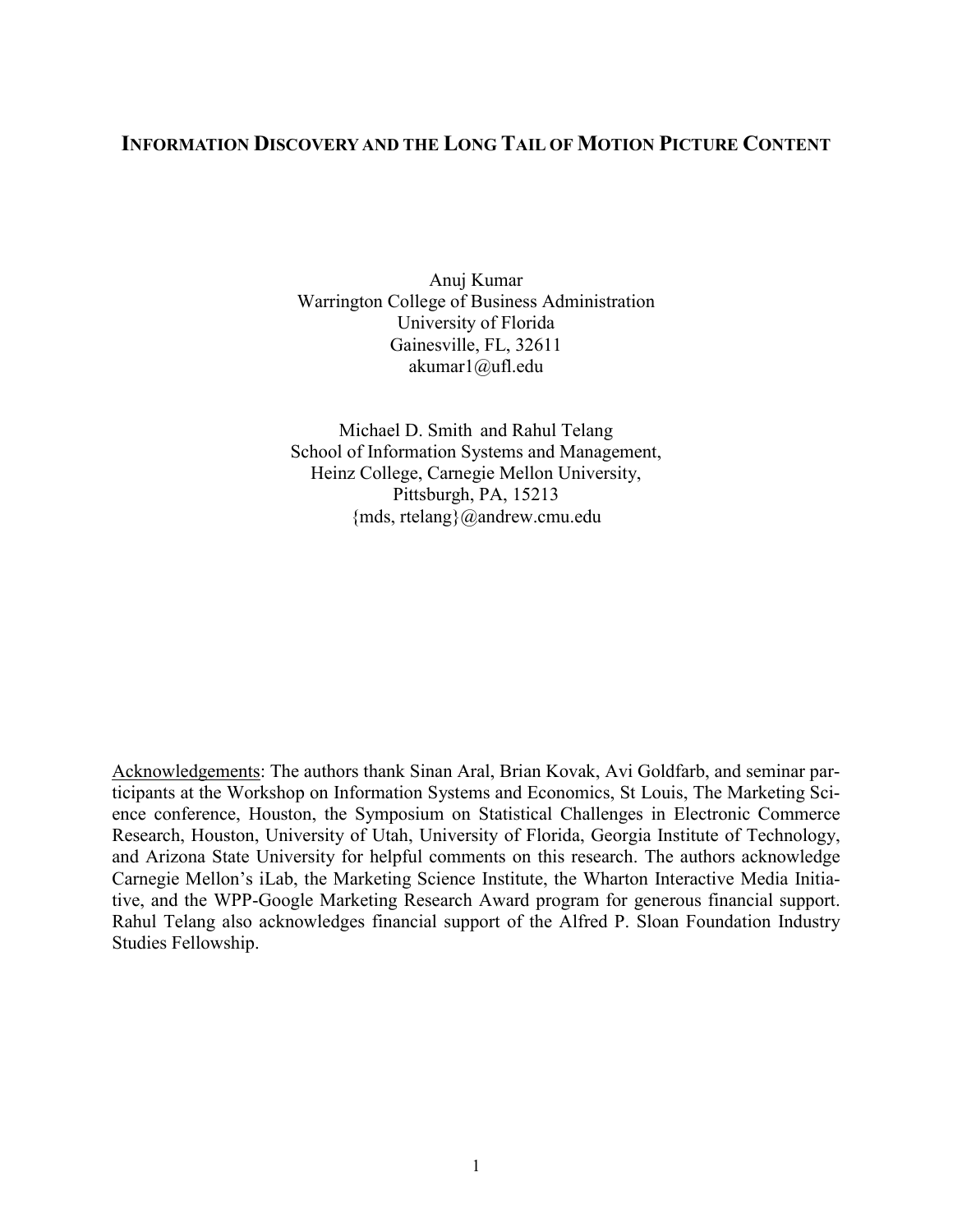### **ABSTRACT**

Recent papers have shown that, in contrast to "the Long Tail" theory, movie sales remain concentrated in a small number of hits. These papers have argued that concentrated sales can be explained, in part, by heterogeneity in quality and increasing returns from social effects. Our research analyzes an additional explanation: how incomplete information may skew sales patterns. We use the movie broadcast on pay-cable channels as an exogenous shock to the availability of information, and analyze how this shock changes the resulting sales distribution.

Our data show that the pay-cable broadcast shifts the distribution of DVD sales toward "Long Tail" movies, suggesting an information spillover from the broadcast. We develop a learningbased movie discovery model to precisely quantify the two mechanisms of movies discovery: word-of-mouth from previous sales and information spillover from broadcast. We use this model to estimate the lost DVD sales due to incomplete information. Our study contributes to the literature by analyzing how information provided in one channel can change the assortment of the same products demanded in another channel.

Keywords: *Incomplete information, product discovery, multichannel distribution, movie industry, cannibalization, movie broadcast, DVD sales and rental, Long Tail, sales distribution.*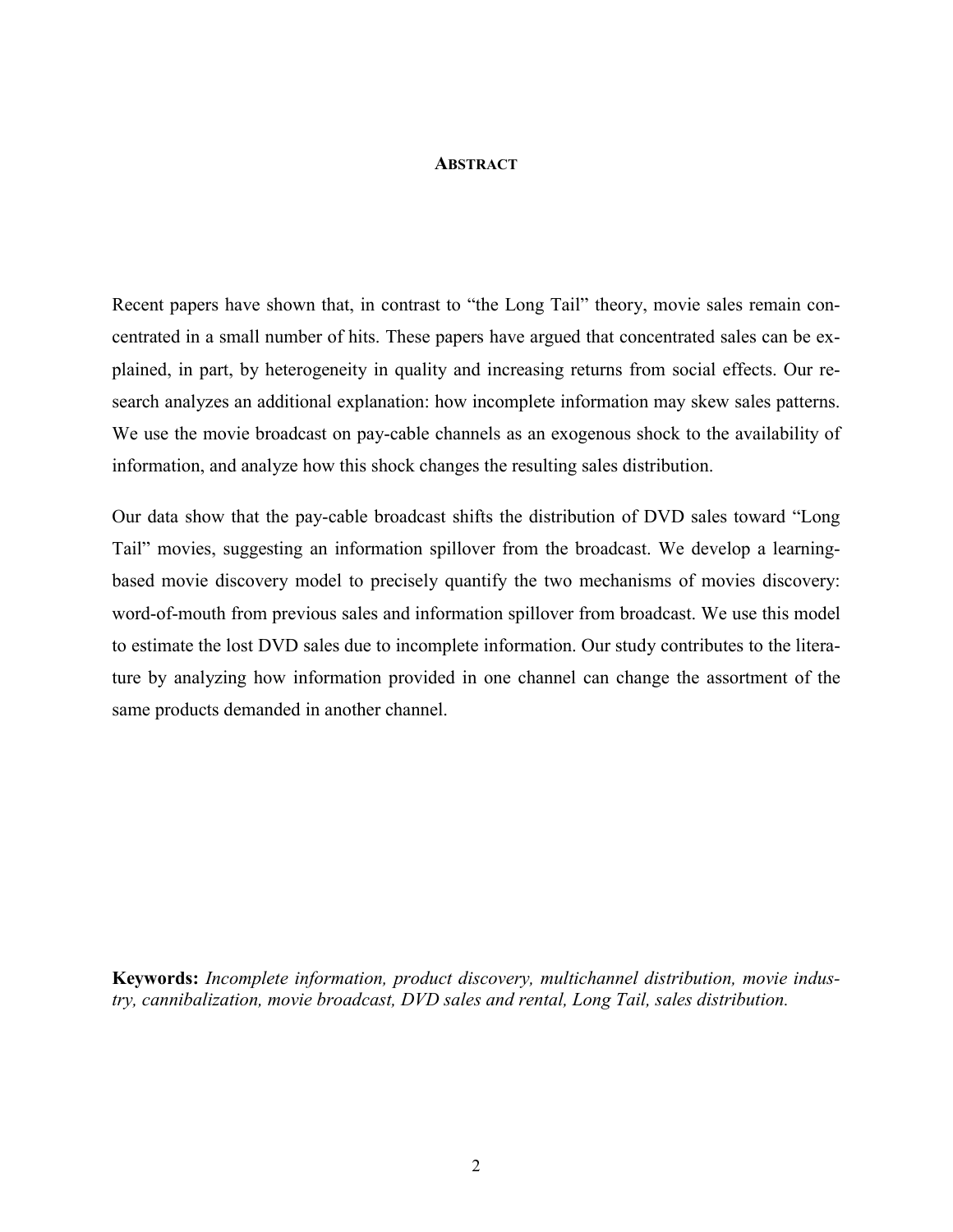## 1. INTRODUCTION

"The Long Tail" is a term coined by Anderson (2004) to describe an environment where digital channels allow firms to promote and sell a larger variety of products than would be possible in "physical" channels. As a result of this increased product variety made available online, one might expect the distribution of sales to become less concentrated and shift toward a larger variety of products, an outcome that has been demonstrated in the context of books (Brynjolfsson, Hu, and Smith 2003).

However, in the face of this possibility, recent studies have argued that "The Long Tail" effect is not observed in important categories of products, notably movies (e.g., Elberse and Oberholzer-Gee 2007). Explanations for the lack of a long tail outcome in these product categories include the fact that movies and music have high fixed costs of production, have externalities from the "social" nature of consumption, and feature significant heterogeneity in quality causing "good" movies to outsell "bad" movies (Elberse 2008).

In this paper we explore an additional explanation for the observed concentration in movie sales: incomplete information about a product's idiosyncratic quality. We do this in the context of movies that are shown on pay-cable channels such as HBO and Showtime. Since our data allow us to fix the supply side, any shift in consumption can be attributed to demand side effects. Figure 1 shows the pay-cable release window in the context of the overall movie lifecycle. As shown, movies are first released in theaters and are available exclusively through this channel for 20 to 40 weeks. Movies are then released in DVD, Video-On-Demand (VOD), and digital channels such as iTunes called as "Pay-per-view window". After 20 to 40 weeks in these windows, movies shift into the "pay-TV broadcast window" and are shown on subscription pay-cable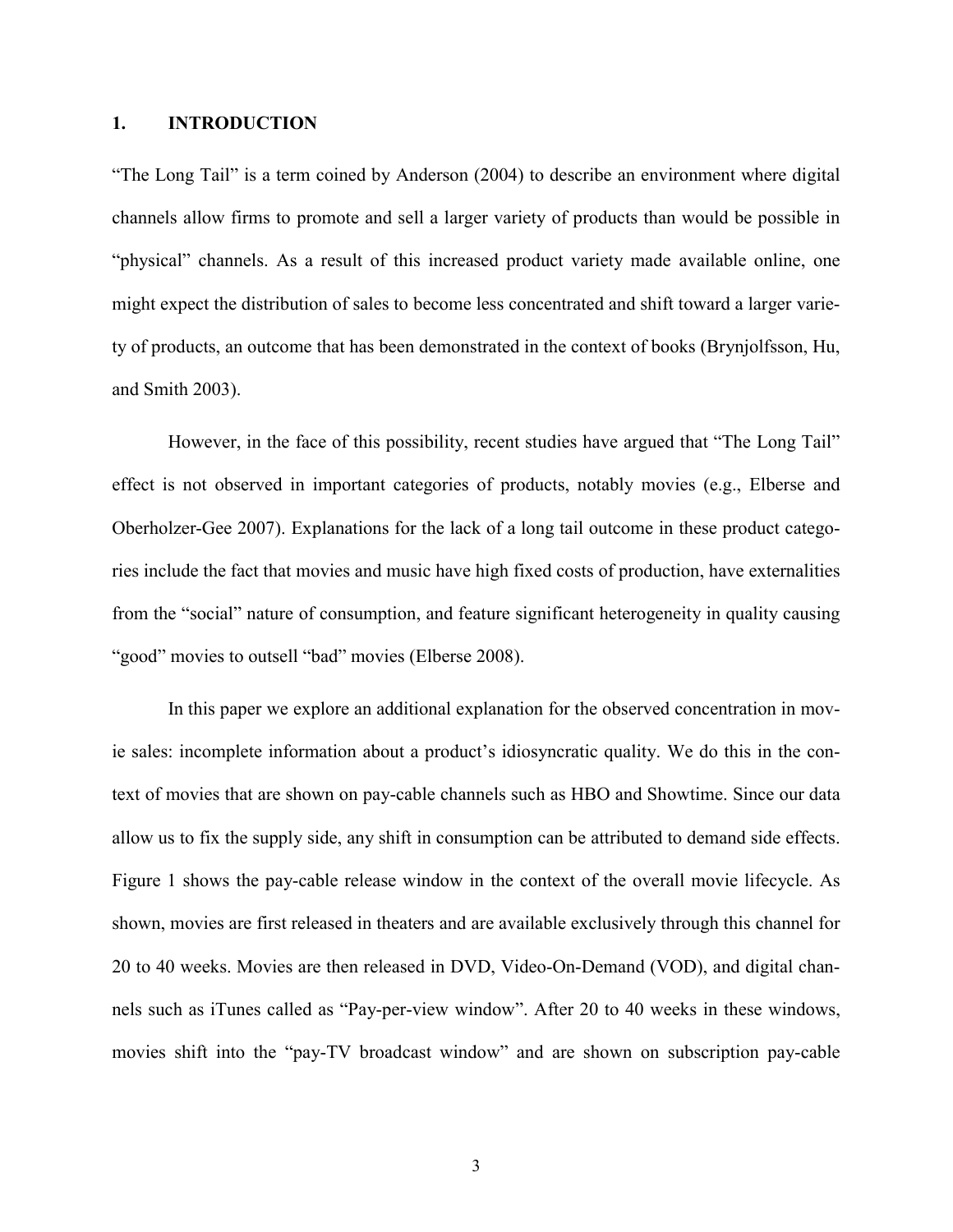channels (such as HBO, Showtime, Cinemax, and Starz). Finally, movies are made available on advertising supported cable and broadcast channels, popularly called the "Free-TV" window.

For our study, this setting gives us a unique opportunity to examine how the availability of increased movie information in one distribution channel, impacts the total sales and the skewness of the sales distribution for movies in a different channel. In particular, in the lifecycle described above, consumers initially become aware of movies that are distributed exclusively through local physical theaters. Because these theaters can only show a small number of movies at any given time, studios have incentives to only promote a small number of popular movies, and consumers are likely to become aware of only a small number of these popular movies. Since consumers only get to consume a small number of popular movies in the theatrical window, they only create word-of-mouth promotion for these movies, and film critics and other reviewers also tend to only write about these popular movies.

However, by the time movies enter the pay-cable "broadcast window," channel operators are able to show a much larger variety of movies to their subscriber base than was possible in the theatrical window. Moreover, unlike the prior movie distribution windows that are mainly based on a per-movie fee, after paying a monthly subscription fee, a pay-cable subscriber can sample any movie shown on the network with no additional marginal cost. This may result in consumers viewing, and thus discovering, niche movies they otherwise would not have been able or willing to consume in the theatrical window. Such added discovery opportunities may result in higher sales of less popular and niche movies during their broadcast window, which may in turn affect the skewness of the sales distribution of movies in this period.

The broadcast window has several unique empirical characteristics that allow us to use the movie broadcast as an exogenous shock to the amount of information consumers have about

4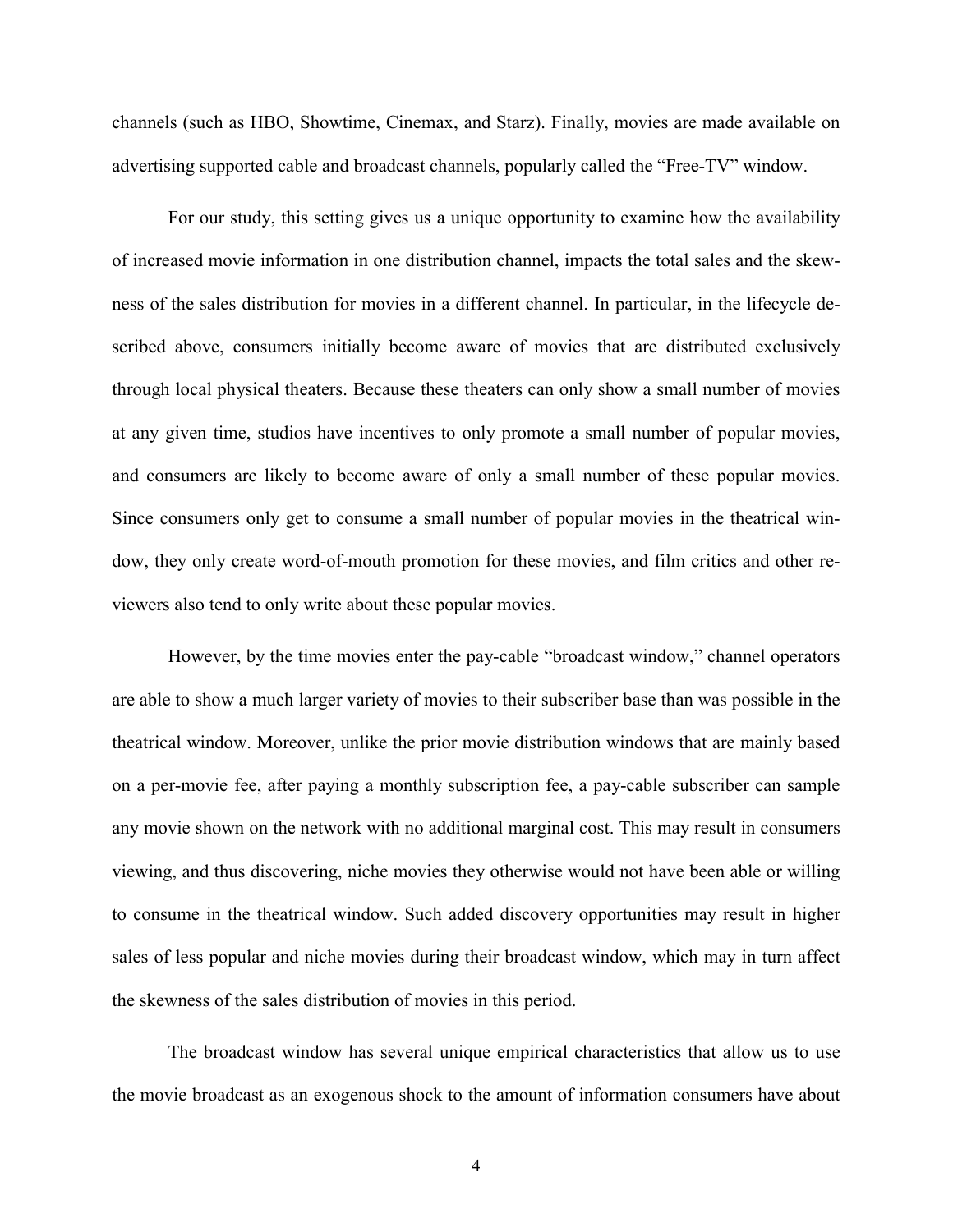movies, and then analyze how this information changes subsequent sales distribution patterns: First, contracts between studios and pay-cable channels are such that all movies produced by a particular studio (both highly successful and less successful) are included in the license to the cable channel. Second, the cable channel's incentives are such that they broadcast all of the movies available through their license (Becker 2007, Andreeva 2011, Flint 2013, McNary 2013). Third, the institutional details of the movie industry are such that there is significant exogenous variation between the time a movie starts showing in theaters and the time it appears on the paycable channel (Frankel 2009). Finally, the timing of the broadcast is such that we can isolate the effect of the broadcast from other changes in distribution that occur during the broadcast window. We motivate each of these characteristics in more detail below.

The role of information in the sale of products is an important question for a variety of reasons (Hendrick and Sorensen 2009, Goeree 2008, Jin and Leslie 2003, Sorensen 2007). First, incomplete information represents a welfare loss to consumers who, were they fully informed, would prefer to watch a less popular movie more aligned to their taste than the more popular movie they were aware of. Second, incomplete information about products affects product variety available in the market. Incomplete information may tilt investment towards products with mass-market appeal, rather than niche products, and thus support a limited talent base of artists. Third, incomplete information may result in a loss of potential revenue to producers. For these reasons mechanisms to provide information to consumers are of great interests to both academic scholars and industry managers.

Our research also answers important managerial questions regarding how different distribution channels interact. Managing diverse channels is a significant challenge to firms as the introduction of a product in one channel may cannibalize product sales in other channels. This has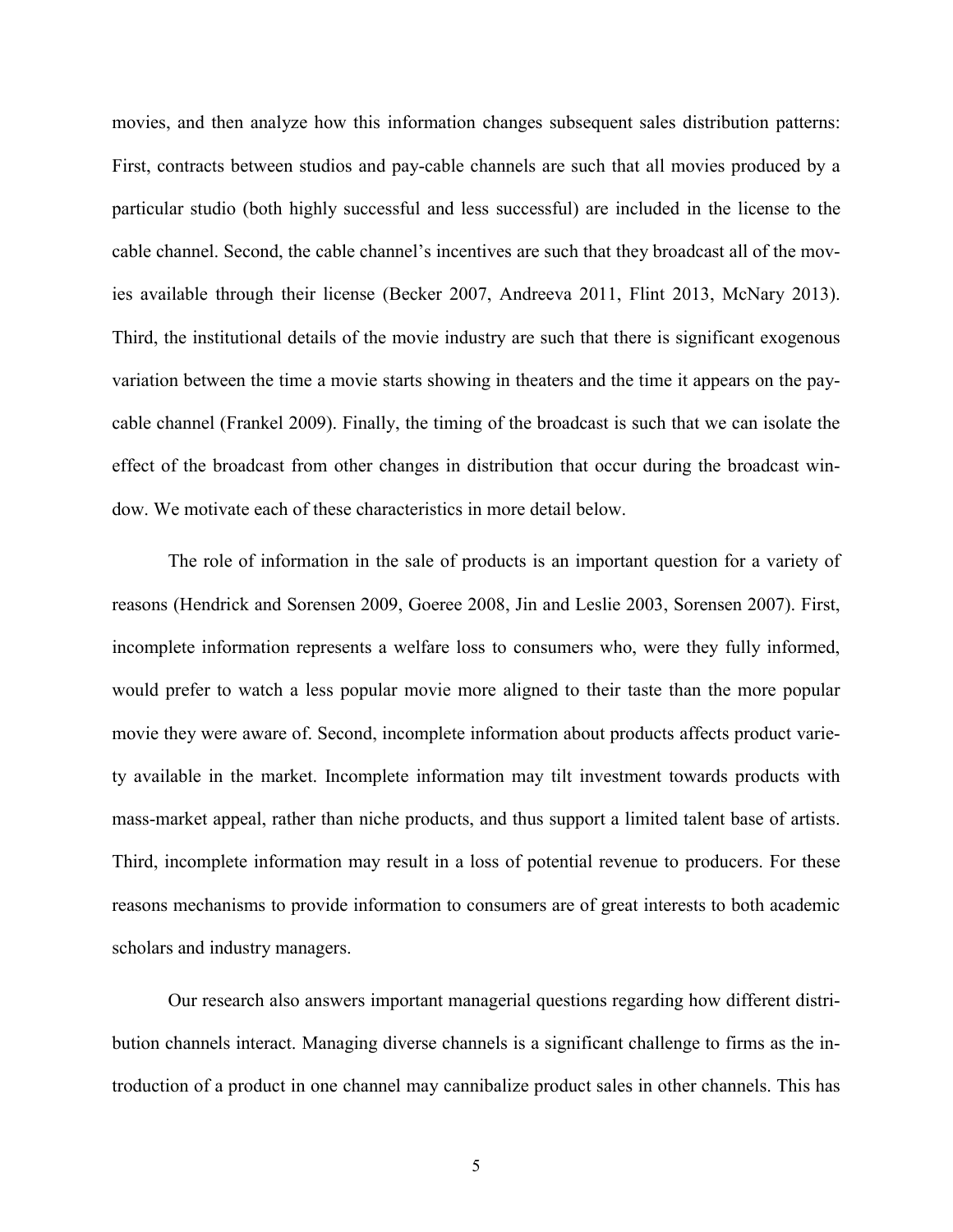become an extremely important issue for media companies given the introduction of digital distribution channels for media content, and our paper sheds light on how movie broadcasts affect the assortment of product demanded in DVD sales and rental channels.

To test how incomplete information affects the total sales and the skewness of movie sales in the broadcast window, we identified a sample of 314 movies that were shown on the four major pay-cable channels (HBO, Cinemax, Starz, and Showtime) between January 2008 and June 2010, and collected their weekly DVD sales data. We find that, in the first month after release, the DVD sales distribution for our sample of movies is almost identical to its box-office sales distribution, and that both are highly skewed. In our data the top 10% of movies make up 48% of theatrical sales and DVD sales prior to the pay-cable broadcast, a number which is identical to that reported by Elberse (2008). Moreover, the high skewness of movie sales persists up to the start of the broadcast window.

However, immediately after the pay-cable broadcast, we find an overall increase in the DVD sales and a disproportionately large increase in DVD sales for less popular movies relative to more popular ones. This leads to a large and statistically significant reduction in the skewness of the DVD sales distribution immediately after movies enter the broadcast window, such that in the month after broadcast, the top 10% of movies make up only 35% of DVD sales. Our empirical analysis indicates the following: (1) DVD sales for movies in our sample increase in proportion to their viewership during the broadcast window, (2) the increase in DVD sales persists over the entire period of the broadcast window, and (3) DVD sales for less popular and less wellknown studio's movies increase more than popular and major studio movies do.

We further develop a movie discovery model that estimates the impact of the two mechanisms of movie discovery on its DVD sales: (1) the word-of-mouth effect — consumers discover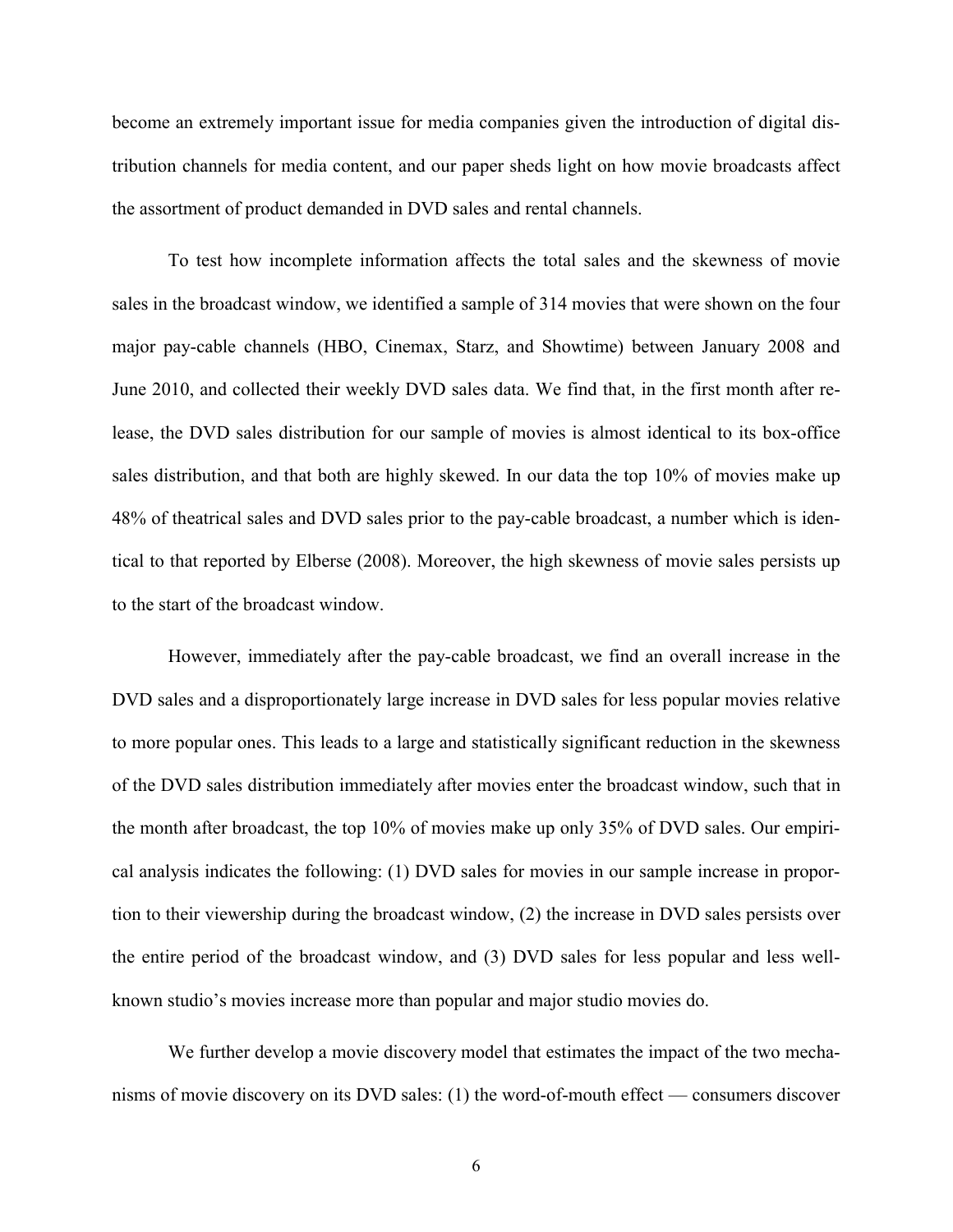the quality of movie by hearing about it from others, and  $(2)$  the information spillover effect consumers discover the quality of a movie by watching it during its broadcast window. We find a positive and significant estimate for discovery from both of these mechanisms. However, we find significantly higher information spillover discovery for less popular and niche movies during their broadcast.

Our model allows us to estimate that at the beginning of broadcast window 89% of potential consumers have discovered movies in the upper quartile of theatrical sales, but only 57% of potential customers have discovered movies in the lower quartile. This suggests that at the time of the broadcast window there is very little additional scope for discovery of movies which were successful in the theatrical window; whereas, less successful movies have a larger scope of discovery during the pay-cable broadcast window, leading to a proportionately higher increase in DVD sales.

We believe our paper makes several contributions to the academic literature and to industry practice. First, our paper provides strong evidence informing an important academic and managerial question: why are sales of movies so concentrated in a small number of hits relative to other creative products. Our results suggest that this concentration derives from the small number of distribution channels available to movies early in their lifecycle. Second, our paper extends this analysis by providing a non-obvious result for how different channels of movie distribution interact, namely how movie distribution in one channel (TV broadcast) increases consumption of the same movie in another contemporary channel (DVD sales). This contrasts with the existing literature that primarily studies how demand for a particular product impacts demand for a separate complementary product. Third, our setting allows for clean identification of the two mechanisms of information discovery and thus the role incomplete information plays in the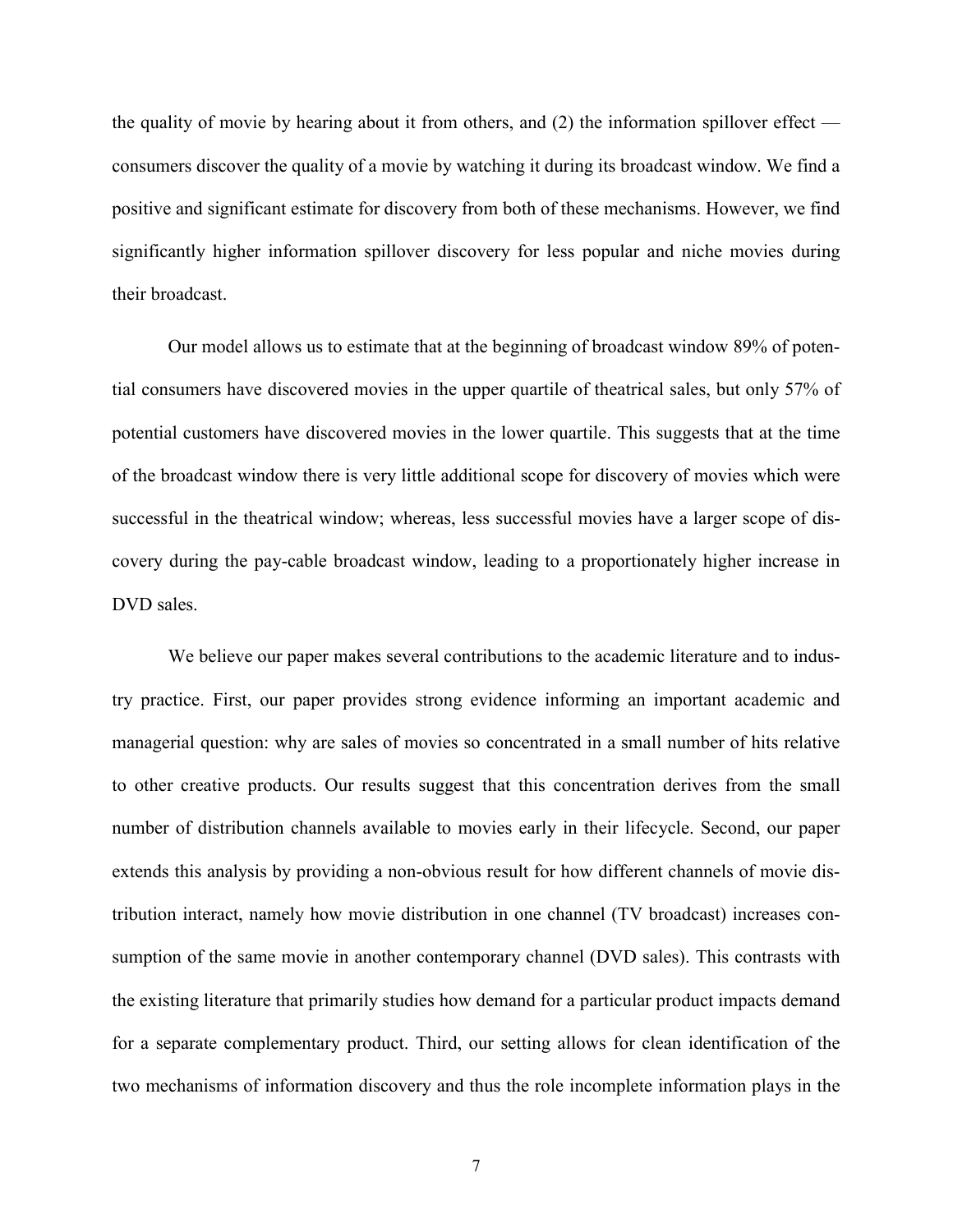sales distribution of movies, contributing to the growing literature on the impact of information provision on market outcomes. Finally, our research has implications for positioning the movie broadcast within the overall product lifecycle and for exploiting the "Long Tail" of movie demand by making "Long Tail" content available through subscription channels earlier in the movie's lifecycle using the large number of new digital distribution channels available to movie studios.

#### 2. LITERATURE REVIEW

Our paper draws on three main literatures: the marketing literature on predicting sales patterns in the movie industry, the literature on the long tail phenomenon, and the marketing and economics literature on consumer search and the impact of information provision on market outcomes.

Our paper is most closely related to the growing academic literature on the "Long Tail" phenomenon, a term coined by Anderson (2004) to describe how the increased stocking capacity of Internet retailers may allow niche products make up a larger share of total sales than they would in a brick-and-mortar environment. This literature looks at a variety of issues, including how increased product variety impacts consumer surplus in books (Brynjolfsson, Hu, and Smith 2003), the demand-side and supply-side drivers of the long tail phenomenon (Brynjolfsson, Hu, and Smith 2006), the impact of niche sellers on online markets (Bailey et al. 2008), and the impact of recommender systems on the demand for niche products (Fleder and Hosanagar 2009).<sup>1</sup>

In this literature, our work is most closely related to Elberse and Oberholzer-Gee (2007) who examine the sales concentration in the home video market from 2000 to 2005. They find that: (1) a smaller proportion of titles account for the bulk of sales over time, and (2) the number of non-selling titles has increased over time. They find some evidence of a long tail effect in that

 $<sup>1</sup>$  See Brynjolfsson, Hu, and Smith (2010) for a review of this literature.</sup>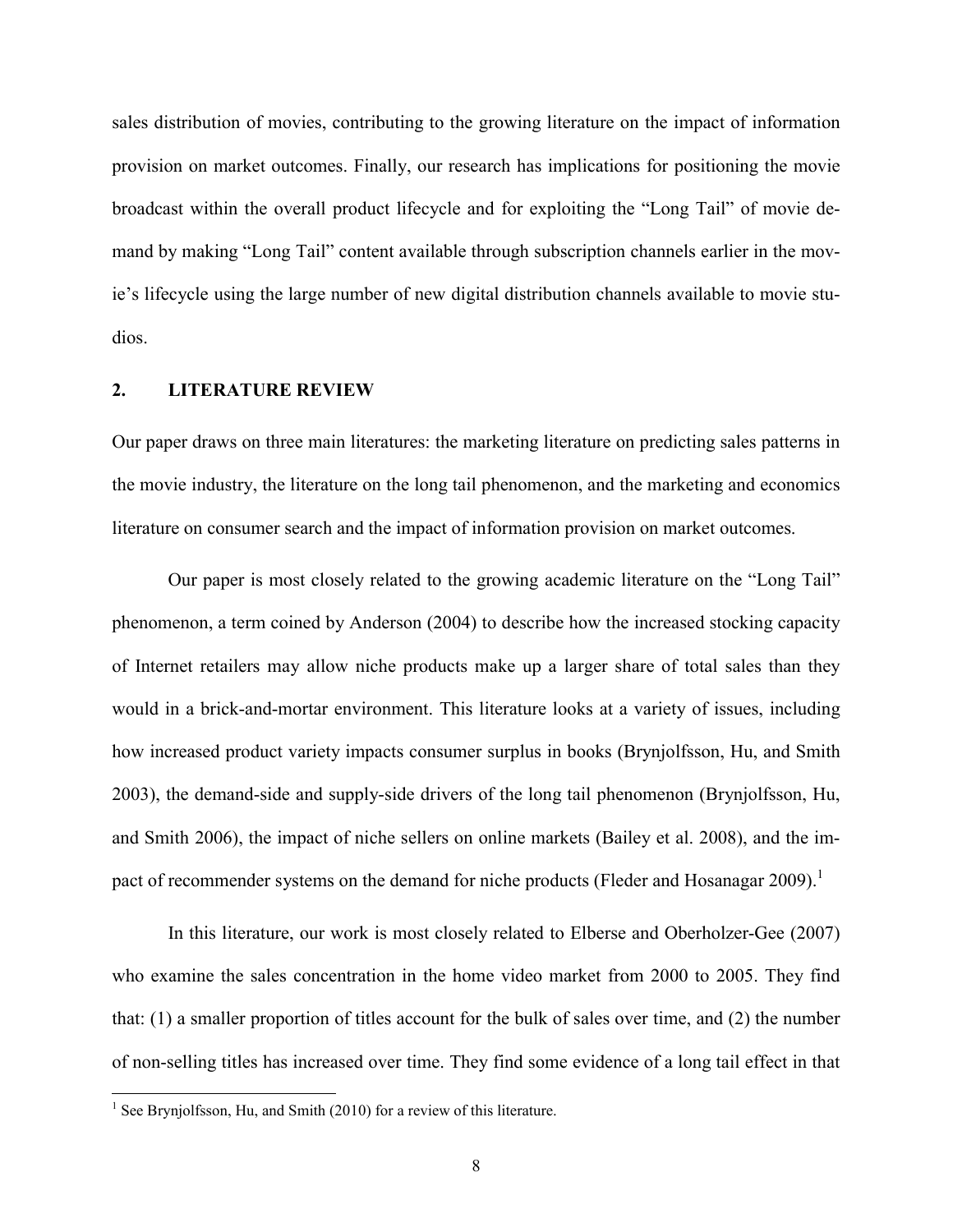the numbers of titles that sell only few copies increases two fold during their study period, but their main finding is that the Long Tail concept is poorly suited to the characteristics of the motion picture industry. In this regard, our research identifies one potential explanation for this phenomenon: consumers having incomplete information about movies, and discusses ways in which new technology channels may reduce the impact of incomplete information.

Internet markets also provide consumers with search tools, browsing tools, and recommendation system, and these tools may lower consumer search costs and further increase sales in the long tail of the sales distribution. Several papers in the literature have developed predictions regarding how search cost can affect price, price dispersion, product entry, and product variety (e.g., Anderson and Renault 1999, Cachon et al. 2008, Brynjolfsson and Smith 2000, Brown and Goolsbee 2002, and Hann, Clemons, and Hitt 2003). Other studies in the literature analyze how a reduction in search cost affects the concentration of product sales (see for example Brynjolfsson, Hu, and Simester 2011, Tucker and Zhang 2011, and Brynjolfsson et al. 2010).

Within this literature our research is closely related to the literature on search and experience goods. Nelson (1970) defines "search goods" as goods whose quality can be determined by consumers prior to consumption, and "experience goods" as goods whose quality can be completely evaluated only after consumption. Nelson (1974) further finds that advertisements provide direct information for search goods but provide indirect information or simply brand advertising for experience goods. He shows that this difference in the character of information leads to higher advertising for experience goods.

This characteristic is important for our study because movies are a classic example of an experience good: consumers can fully evaluate their true quality only after consumption. Movie studios' advertising therefore focuses on information about brand, director power and star power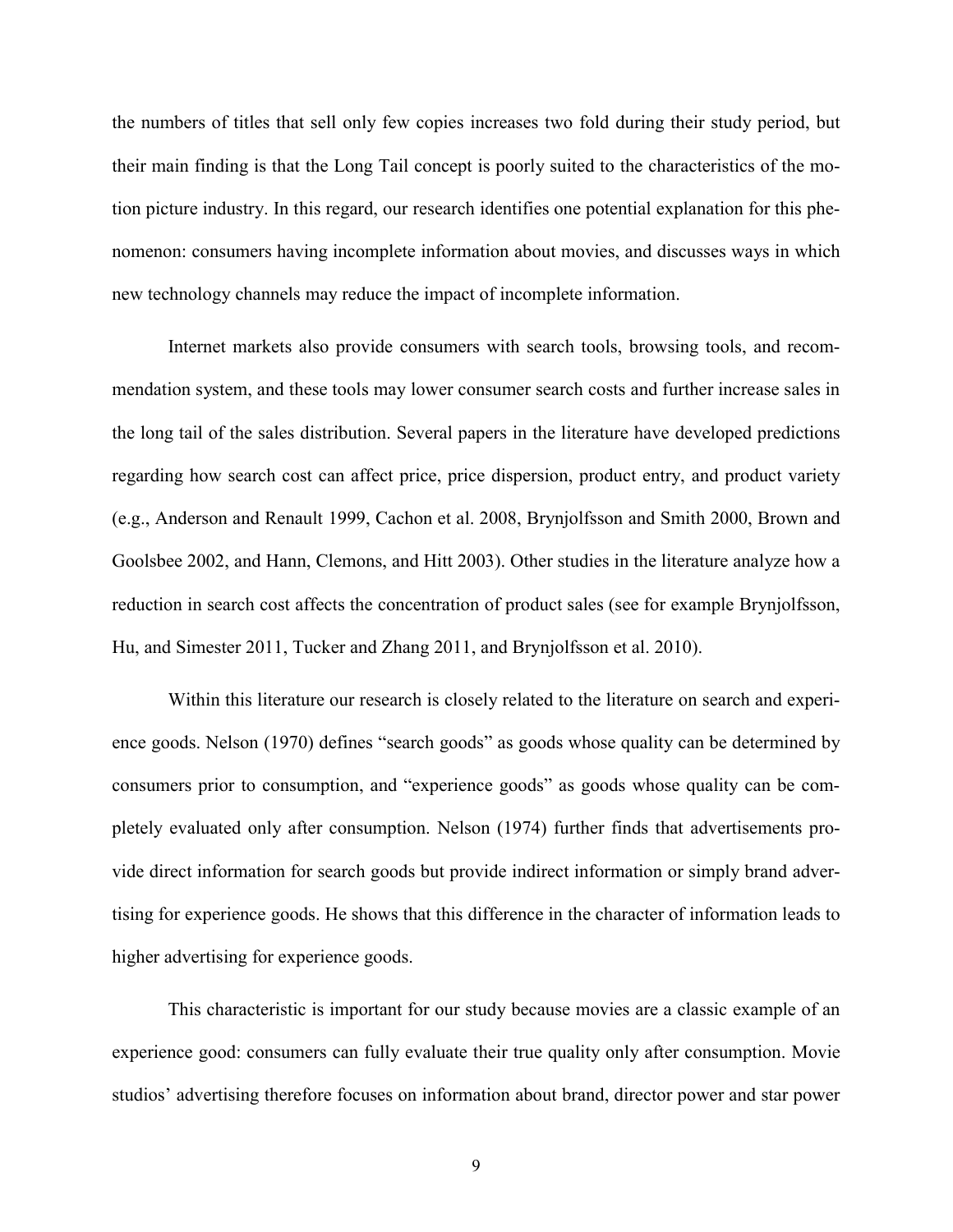as signals of quality. These characteristics may cause consumers to rely more heavily on recommendations from friends and peers, and trailers to gather information about movie quality. As a result, movies from major studios, movies with early commercial success, and movies with more prominent directors and actors/actresses will be advertised more, and in turn will get more wordof-mouth recommendations. These factors may drive the high concentration in movie sales that are seen in both the box-office and DVD release periods. However, this paper argues that the pay-cable broadcast window provides a new channel for "advertising" the quality of a movie by allowing pay-cable channels subscribers to evaluate movies more accurately (by watching it) and at a lower search cost than may have been possible in their other release windows.

Our paper is also related to the rich academic literature on the marketing of movies. Most of this work has analyzed issues around the theatrical release of the movie (e.g., Sawhney and Eliashberg 1996, Elberse and Eliashberg 2003, Sawhney and Eliashberg 1994, Ainslie et al. 2005, Krider and Weinberg 1998). In the past decade the focus of this literature has shifted to include the DVD sales channel, as revenue from DVD sales has grown to about 46% of the total movie revenue (Epstein 2005, p. 20). This shift toward DVD revenue has led to a series of papers analyzing whether the DVD channel cannibalizes theatrical sales, and the optimal release timing for a movie in the DVD channel (e.g., Lehman and Weinberg 2000, Luan and Sudhir 2006, Prasad et al 2004).<sup>2</sup> However, we are only aware of one other paper that has analyzed the impact of the television broadcast of movies on DVD sales (Smith and Telang 2010). However, unlike the current paper, Smith and Telang (2010) did not separately identify the information spillover and word-of-mouth mechanisms driving increased sales and did not differentiate between the impacts of these information spillover sources on head and tail movies.

 $2$  The impact of new distribution channels on sales in traditional channels is also studied in cross channel literature (e.g., Brynjolfsson et al. 2009).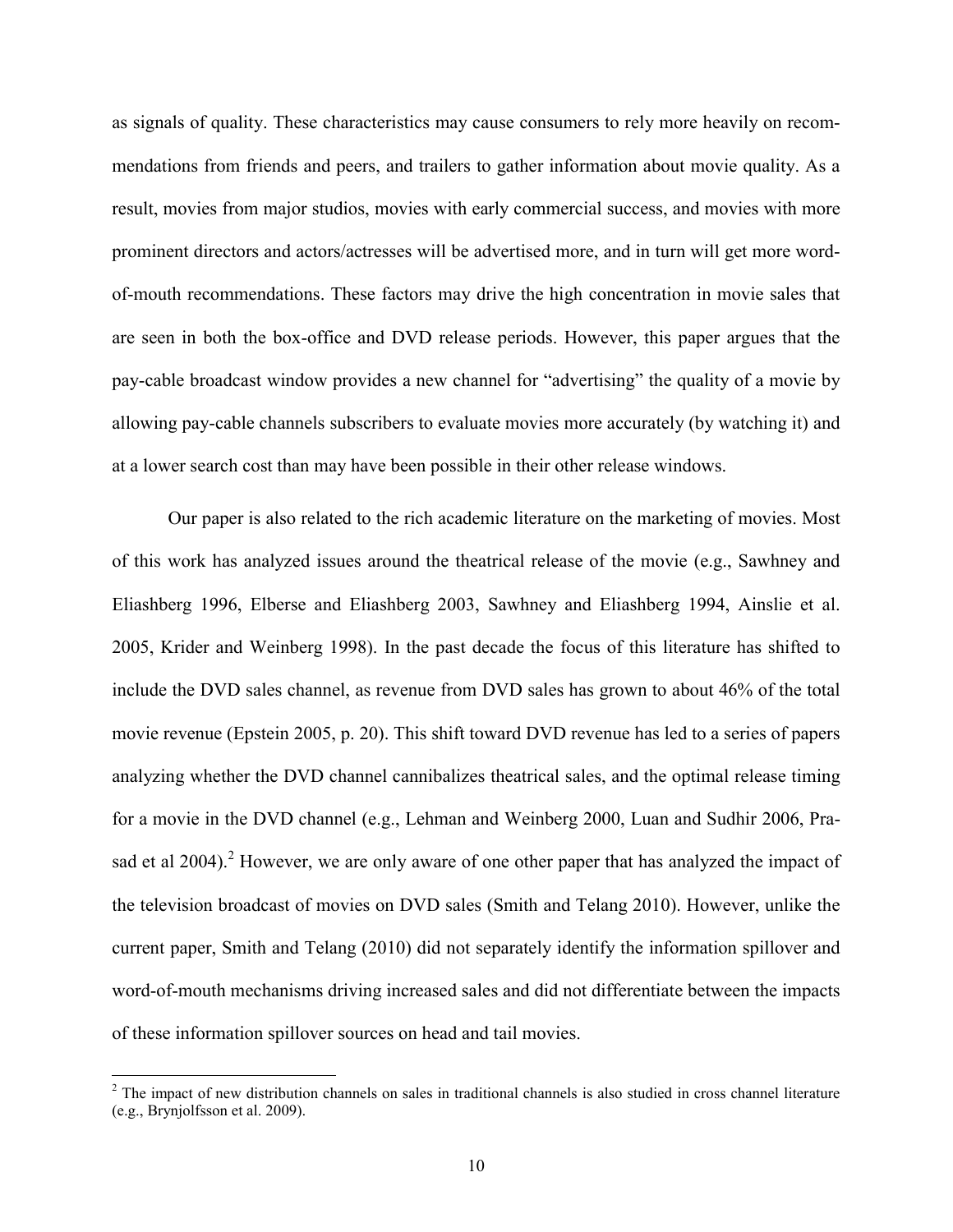Our paper also contributes to a growing literature analyzing the impact of information provision on market outcomes. In markets with a large number of products whose quality is difficult to determine ex-ante, consumers face incomplete information about their choice set. Goeree (2008) shows that consumers may be less than fully informed about the set of available personal computers because of the rapid pace of technological change. In cases where consumers are uncertain about quality, a strong reputation of existing products can increase demand for new products sold under the same brand name (forward spillover). Likewise, a high-quality new product can improve the brand's image and thus boost the sales of the existing products (backward spillover) (Choi 1998, Cabral 2000). Similarly, Hendrick and Sorensen (2009) find a substantial and persistent increase in sales of an artist's catalog albums (backward spillover) due to discovery during the release of an artist's follow-on albums.

Unlike these papers, which highlight the spillover effect of one product on sales of other complementary products, we examine the spillover effect of information acquired from one channel of movie distribution (pay-cable networks) on sales of the same product in other distribution channels (DVD sales and rentals).

#### 3. DATA

We collected data on all movies shown on the four major U.S. pay-cable networks — HBO, Cinemax, Starz, and Showtime — between January 2008 and June 2010. These channels account for the majority of pay-cable movie broadcasts during our study period. We then selected 314 movies that entered the pay-cable broadcast window between January 2008 and March 2010 for our present analysis so that we have at least 14 weeks of weekly sales data inside the broadcast window for our selected sample of movies. Among these movies, 250 are from the seven "major" Hollywood studios (Warner, Lionsgate, Sony, Paramount, Disney, Universal, and Fox) and the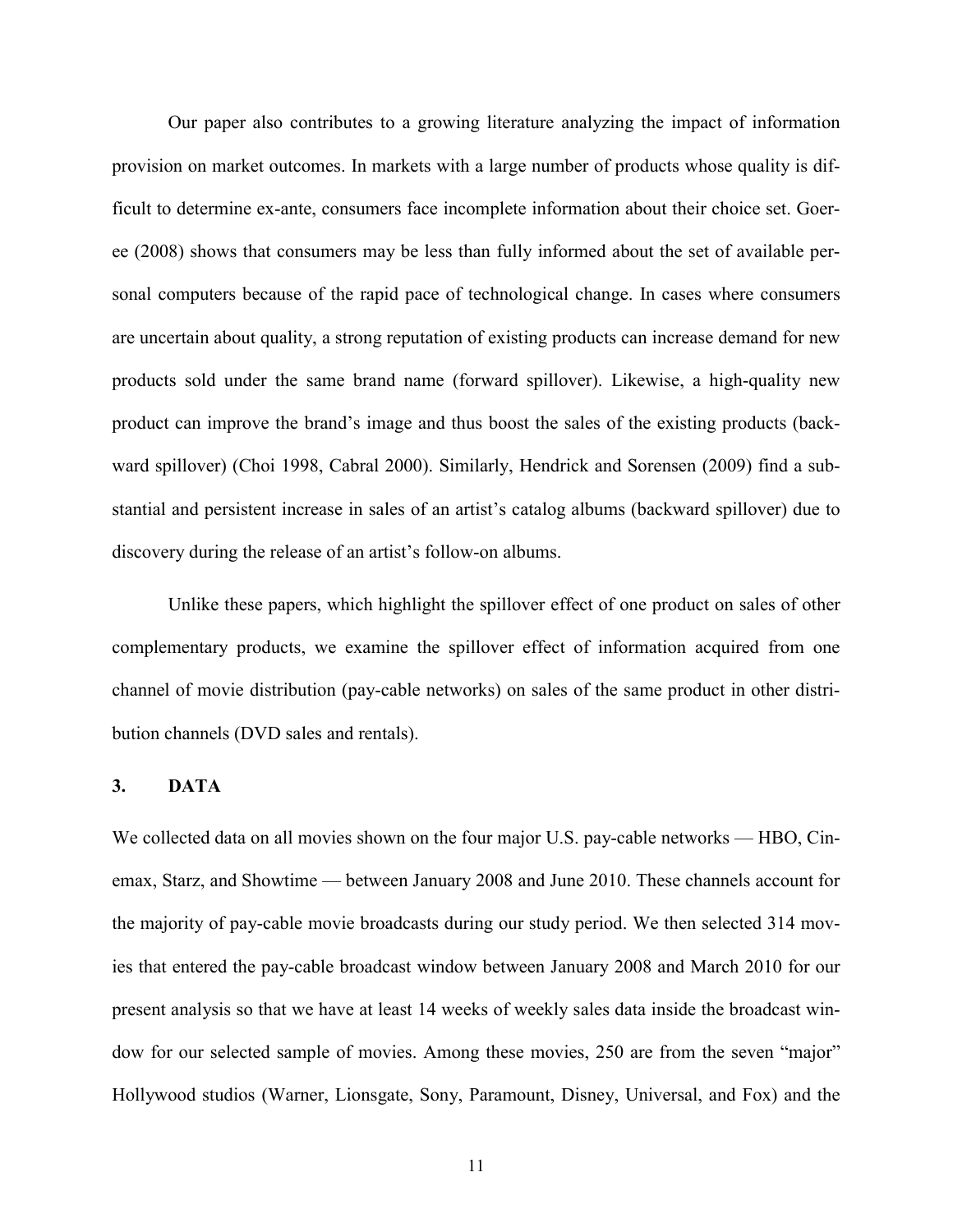remaining 64 are from smaller studios. For each movie, we collected data on weekly U.S. DVD sales<sup>3</sup> and rentals,<sup>4</sup> the broadcast window start date, broadcast dates within that window, and the studio, genre, and box-office sales of the movie. We also acquired detailed data from ACNielsen on the time and date when movies in our sample were shown on the pay-cable networks, and the number of households that watched these movies during each broadcast. We report summary statistics for these data in Table 1.

These summary statistics show that the DVD release dates and broadcast window dates for movies in our sample are spread out fairly evenly over the calendar year. There is also a large variation between the time of the DVD release and the start of the broadcast window in our sample of movies: the  $10<sup>th</sup>$  and  $90<sup>th</sup>$  percentile figures for the start of the broadcast window in our data are 20 and 55 weeks after the DVD release, respectively. This is an important factor that we will utilize in our identification strategy later.

Table 1 also shows that DVD sales are highly skewed across titles and over time. Across titles, the mean sales in the broadcast window are 175,583 and the median is 58,506. Across time, we see that on average 55% of DVD sales occur in the first four weeks after release. Still, 17% of total DVD sales occur in the broadcast window, highlighting the fact that an economically significant number of DVD sales occur during the broadcast window.

One may worry that pay-cable channels pick-and-choose which movies to show on their networks (presumably choosing only more popular movies). However, based on reporting in the trade press, this seems unlikely. In the United States, the major pay-cable channels do not negotiate deals for specific movies; rather they negotiate multiyear deals with studios, called output deals, wherein the pay-cable channel pays the movie studio a fixed sum to get the exclusive

<sup>&</sup>lt;sup>3</sup> DVD sales to rental stores are not included in this data.

<sup>4</sup> Rental data were only available for 194 movies out of the total sample of 314 movies.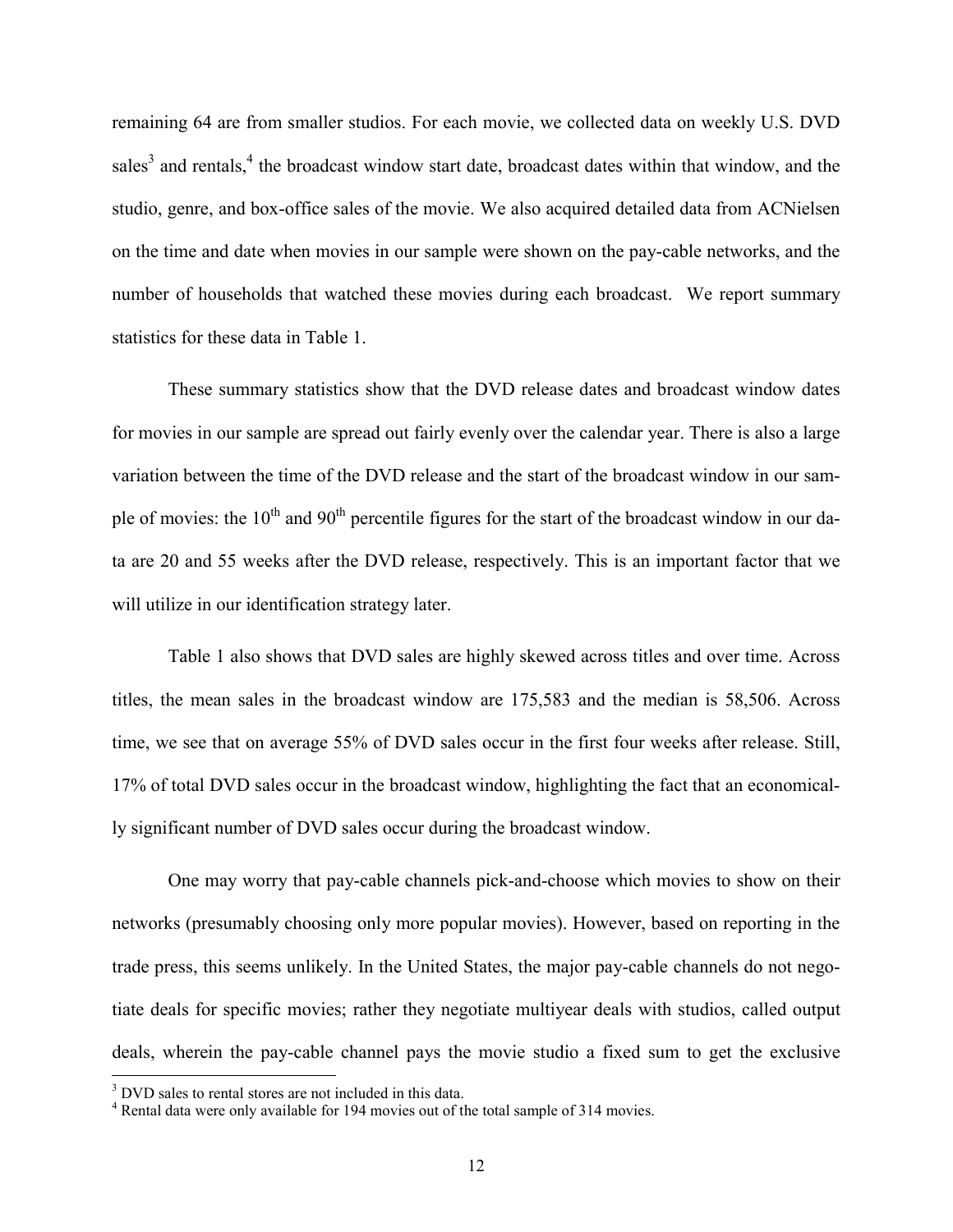broadcast rights for all movies that the studio releases during the negotiated period. Consider the following quotes from the industry magazines Broadcast & Cable and Variety:

*"Universal Pictures and HBO renewed their domestic output deal, extending it midway into the next decade. The pact gives HBO the right to program all movies from Universal and its specialty labels Focus Features and Rogue Pictures both on TV and online."*  (Becker 2007)

*"You're buying stuff that, in many cases, hasn't even been thought of yet … When you do an output deal, you're betting on the studio. You're saying, 'I want all the films that this studio releases over the next however many years.'"* (Frankel 2009)

In summary, (1) output deals are negotiated for all movies released by a particular studio (as opposed to on a movie-by-movie basis), and (2) these deals are negotiated 5-10 years in advance, and thus the box office performance of the included movies is not known at the time the deal is made. We confirmed these contract characteristics through interviews with two industry representatives who have detailed knowledge of output deal negotiations. These interviews reveal that only documentaries and movies of some small studios aren't covered in these output deals. Thus, essentially all mainstream movies are available for broadcast on pay-cable channels, whether it is successful in the box-office or not.

The next challenge is whether all licensed movies are ultimately shown on the cable channel, and whether the cable channels are strategic in scheduling the movie broadcast (for example by broadcasting successful movies earlier than less successful movies). Based on our discussions with the same two industry representatives, we find (1) that the output deal gives the cable channel the right to broadcast movies starting from a set time (typically 9 months to a year) after the month of the theatrical release, (2) that this lag is the same for all movies covered by the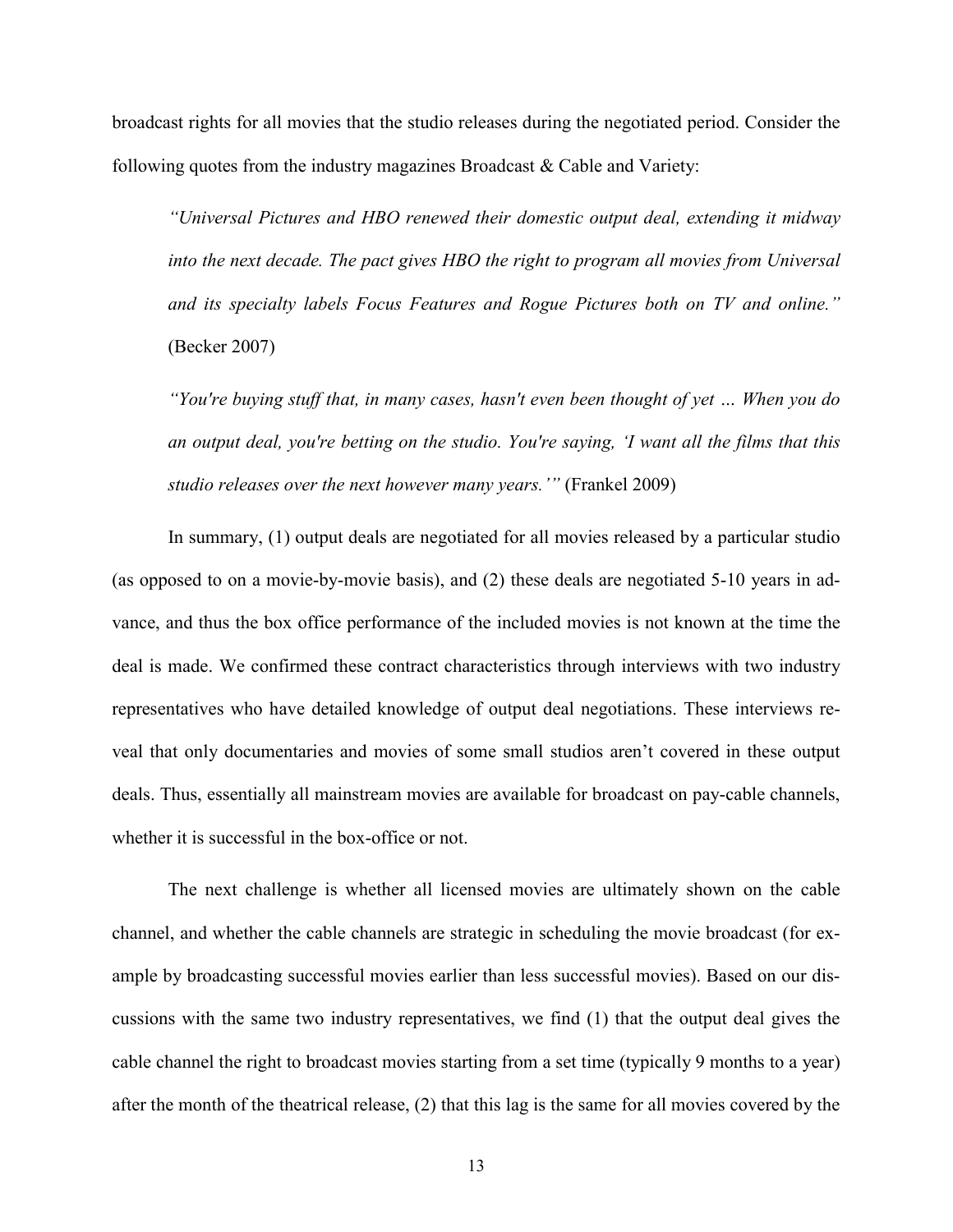contract, (3) that the cable channels typically show every movie covered by the contract, and finally (4) that pay-cable channels begin showing the movies immediately after it becomes available under the contact to maximize its exposure during the license window period.

As a result, we expect the lag between the theatrical release and the start of the pay-cable broadcast window to be similar for successful and less successful movies within a contract. Thus, for our sample of broadcast movies from different contracts, we expect that movies will enter the broadcast window in a way that is not systematically related to their box-office success. This is an important identification requirement in our econometric specification, and we will explicitly test this identification requirement below.

#### 3.1. DVD Sales Distribution and its Evolution in the Broadcast Window

Next, we compare the skewness of box office sales to the skewness of DVD sales, and analyze how skewness changes between the initial DVD release and the pay-cable broadcast window. To do this, we take the Lorenz curve for box-office sales of the movies in our sample, and *keeping the same rank order of increasing box-office sales for movies*, we construct the Lorenz curve for DVD sales in the first month after DVD release. We note that by keeping the rank ordering of movies in our sample the same for both Lorenz curves, we are specifically testing for the similarity between these two curves at the movie level as opposed to at an aggregate level. As is evident from Figure 2, the sales distribution for DVD sales in the first month after release is almost exactly the same as the distribution for box-office sales: both curves have a Gini Coefficient of 0.67. This shows that the relative sales of popular and less popular movies do not change significantly between the box office and DVD release windows.

We now examine how the distribution of DVD sales changes from immediately before the broadcast window to immediately after the broadcast window (recall that movies enter the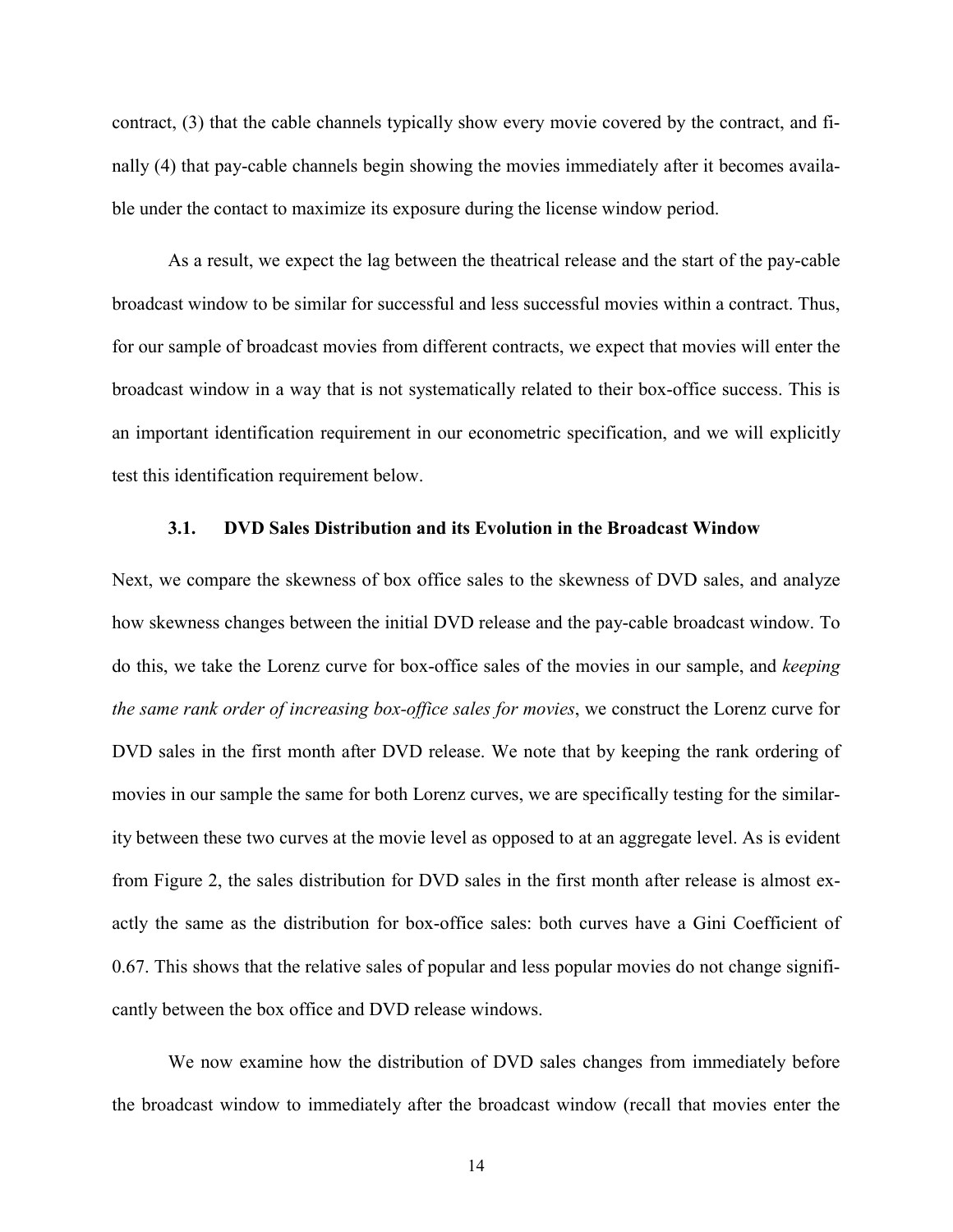broadcast window 20-50 weeks after their DVD release). Using the same rank order of increasing box-office sales for our sample of movies, in Figure 3 we compare the Lorenz Curve for DVD sales of movies one month before and one month immediately after the broadcast window.

Figure 3 shows that the proportion of DVD sales for low and moderately selling movies increases immediately after the broadcast window. This is reflected in a reduction in the DVD sales concentration for our sample of movies after the broadcast window starts. The Gini coefficient for the DVD sales distribution reduces from 0.67 before the broadcast window to 0.59 in the broadcast window. The reduction of Gini coefficient is also reflected in a shift away from sales in the top movies. Prior to the pay-cable broadcast the top 10% of movies accounted for 48% of the DVD sales (which is exactly the same as the skewness reported in Elberse 2008 for Quickflix movie rentals), whereas after the pay-cable broadcast the top 10% of movies account for only 35% of DVD sales.

Thus the raw data suggests that, the distribution of movie sales does not change from the theatrical window through the DVD release window and up to the pay-cable broadcast, but that in the broadcast window moderate and less popular movies get a higher increase in DVD sales than more popular movies do. We test this finding more rigorously in the following sections.

## 4. EMPIRICAL MODEL AND RESULTS

## 4.1. Blackout and Broadcast Effects

We now analyze the change in DVD sales of a movie due to its broadcast on a pay-cable channel. To do this, we must first isolate changes in DVD sales that occur due to factors other than the movie broadcast during the broadcast window. Specifically, we note that when a movie is shown on pay-cable networks, licensing contracts require that the studio provide the cable chan-

15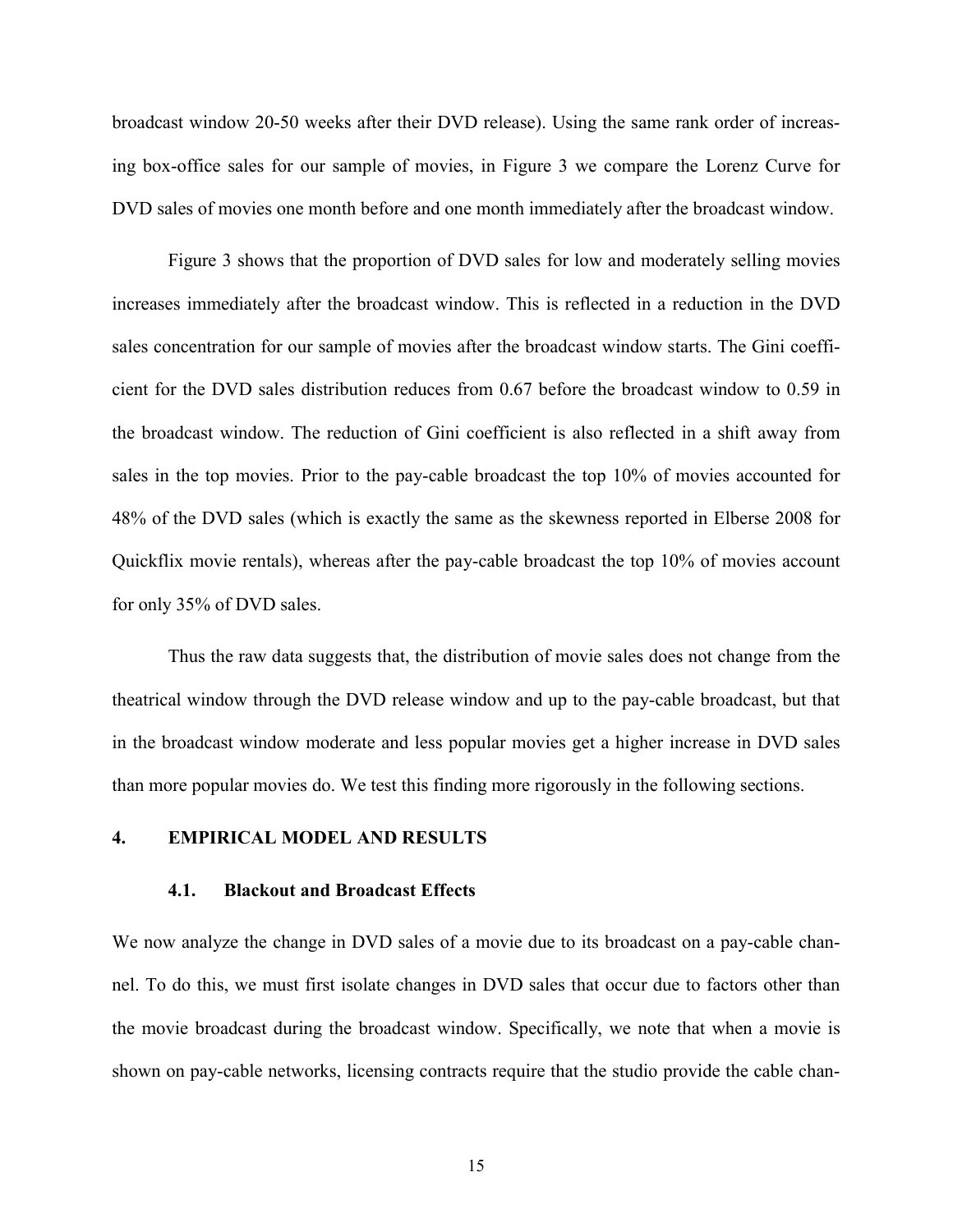nel with an "exclusive broadcast window." Historically, this exclusive window meant that the studio could not license the movie to show on another competing broadcast channel. With the advent of new distribution channels such as cable Video-On-Demand (VOD) and Electronic channels such as iTunes, this exclusive license has been interpreted to cover these two channels (Vascellaro et al. 2012).

Because of this, when the broadcast license begins, the studio is required to remove the licensed movie from sale on both cable VOD and electronic channels. However, importantly for our study, the movie studio is not required to remove the movie from the DVD channel, in part because once the physical goods have entered the distribution channel it would be nearly impossible to do so. In view of this setup, there are potentially two distinct effects of the movie broadcast window on DVD sales:

- (1) *Blackout effect:* A consumer who wants to purchase a movie through a cable VOD or electronic channel can't do so during the pay-cable broadcast window (due to the blackout of the movie on these channels) and may purchase or rent the movie's DVD instead.
- (2) *Broadcast effect:* Broadcasting a movie can have two opposite effects on DVD sales:
	- (a) *Information spillover effect:* Broadcasting a movie on a pay-cable channel enables subscribers to sample the movies at a low cost (given the fixed monthly cable subscription fee) and thus evaluate the quality of the movie. These subscribers may decide to purchase the movie themselves (to add to their library of content for later viewing) or may generate word-of-mouth promotional effects for the movies to inform others in their social circle. In either case, the newly informed consumers may either purchase or rent the respective movie on DVD.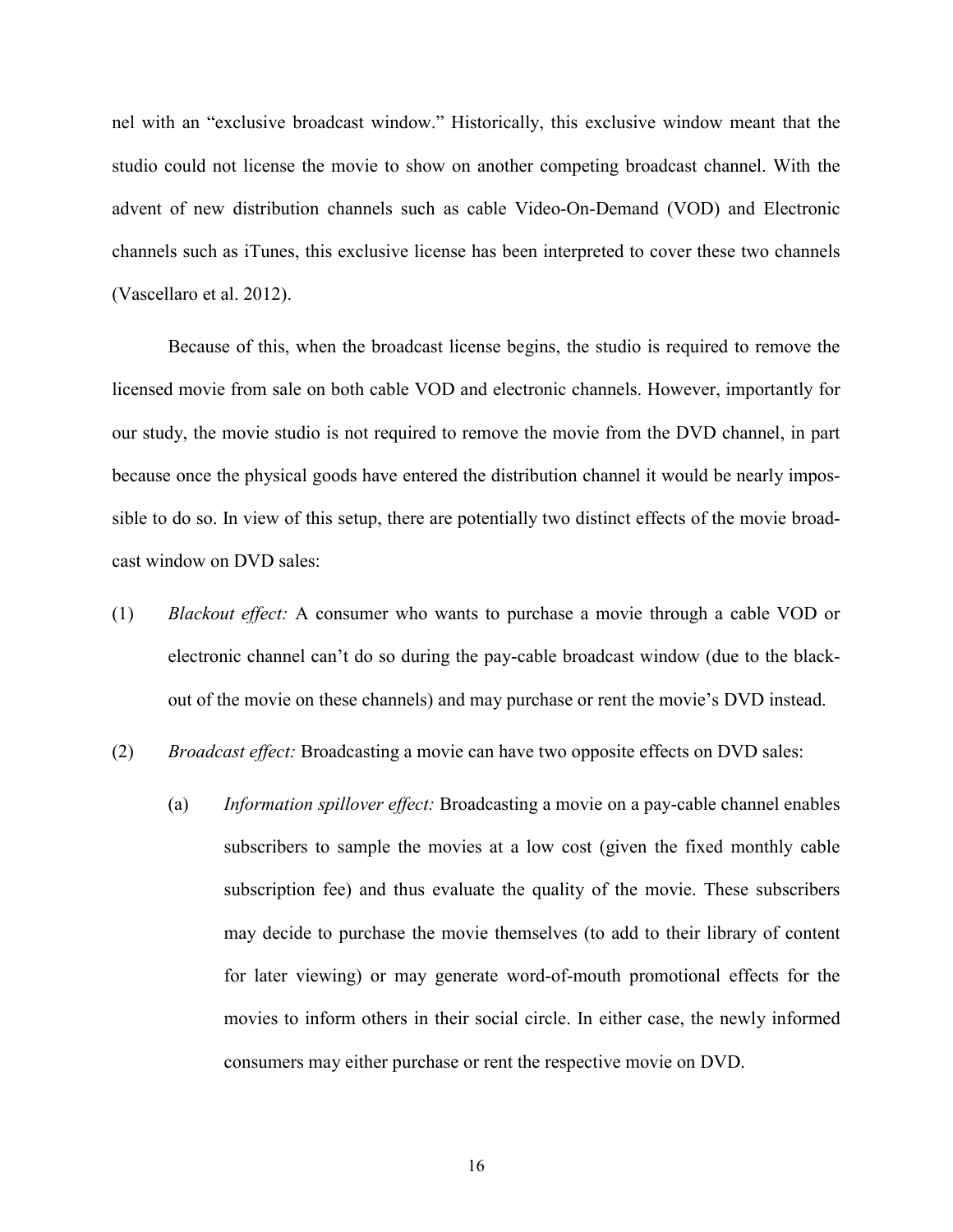(b) *Cannibalization effect:* Broadcasting the movie on pay-cable channels may also cause consumers who would have otherwise purchased or rented its DVD to watch it on the pay-cable channel instead. This cannibalization effect could be more severe given the prevalence of Digital Video Recorders and other technologies that allow customers to digitally record the movie for later playback.

To separately identify the "blackout effect" from the (net) "broadcast effect" we need exogenous variation between the time the blackout effect starts and the time the movie is shown on the cable channel. To do this, we exploit the fact that the output deal contracts specify that the blackout period starts on the first day of the month in which the movie becomes available to the cable channel, and that cable channels typically broadcast newly available movie on the first, second, third or fourth weekend of the month. For example, in March 2011 the movies "Robin Hood," "MacGruber," "Cop Out," and "Just Wright" premiered on HBO. These movies were all removed from iTunes and VOD channels on March 1 and were first broadcast on HBO on March 5, 12, 19, and 26 respectively.<sup>5</sup> Our estimations use the natural variation between the start of the blackout period and the first broadcast to isolate these two effects.

Given this environment, we separately estimate the "broadcast period" and "blackout period" treatment effects on DVD sales of movies with the following specification:<sup>6</sup>

$$
log(S_{it}) = \alpha_i + \beta_{black} \times D_{it}^{black} + \beta_{broad} \times D_{it}^{broad} + \delta_{oscar} \times D_{it}^{oscar} + \sum_t \delta_t \times D_{it}^t + \sum_{calauwk} \delta_{calwk} \times D_{it}^{calwk} + \varepsilon_{it},
$$
\n(1)

 $<sup>5</sup>$  Note that HBO has an "on-demand" option for a subset of the movies they broadcast in a particular month, but that</sup> the blackout and on-demand availability follow the blackout and broadcast schedules outlined above: For the subset of movies available on HBO on-demand, they enter the blackout period on the first of the month and are available on HBO on-demand one day after their initial broadcast date. Therefore, our blackout and broadcast periods remain unaffected by HBO "on-demand".

<sup>&</sup>lt;sup>6</sup> Our approach follows Hendricks and Sorensen (2009), who apply an empirical approach from the literature on treatment effects (e.g., Wooldridge 2002).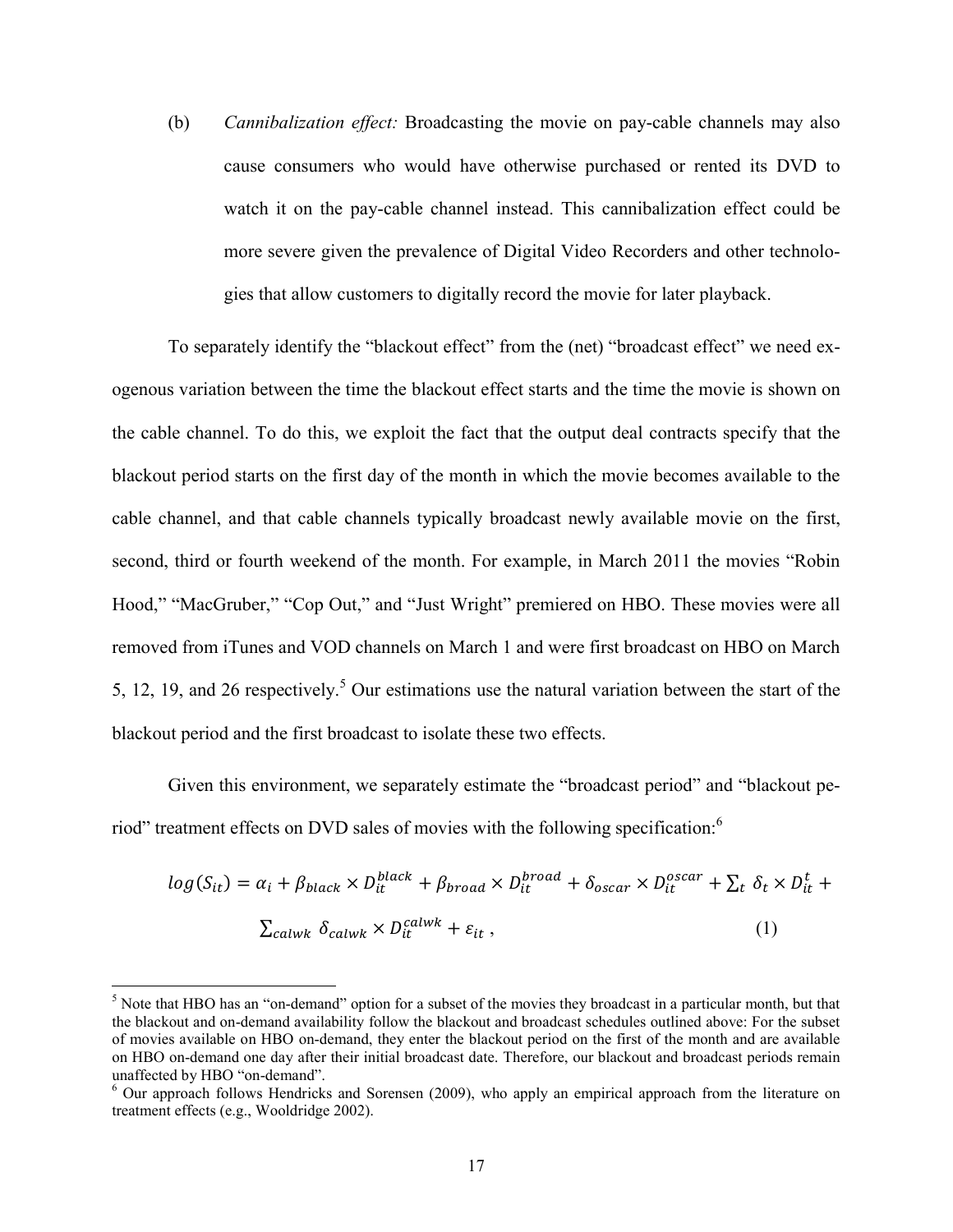where  $i \in \{1, 2, \ldots, 314\}$  denotes movies;  $t \in \{1, 2, \ldots, t_i\}$  denotes weeks since DVD release; Log( $S_{it}$ ) denotes the log of DVD sales;  $D_{it}^t$  are *t* indicator variables which equal to one when the number of weeks since the DVD release equals  $t$ ;  $D_{it}^{calwk}$  are 52 calendar week indicator variables equal to one if  $t =$  calendar week;  $D_{it}^{oscar}$  is an indicator variable equal to one if movie *i* was awarded an Oscar where week *t* for that movie falls in the Oscar award month;<sup>7</sup>  $D_{it}^{black}$  is an indicator variable equal to one in all weeks when movie *i* is blacked out from VOD and electronic channels;  $D_{it}^{broad}$  is an indicator variables equal to one in all weeks after it starts broadcasting inside the broadcast window; and  $\alpha_i$  denotes movie fixed-effects.

Our coefficients of interest are *βblack* which represents the impact of the blackout effect on DVD sales over the entire broadcast window, and *βbroad* which represents the average effect of the movie broadcast on its DVD sales. The coefficients of the calendar week indicator variables  $(\delta_{\text{calwk}})$  capture weekly shocks to DVD sales such as competitive effects from the entry of other movies or seasonal effects from holiday buying. The coefficients of the indicator variables for weeks since DVD release  $(\delta_t)$  capture a flexible (non-parametric) form of the average decay path of DVD sales that accounts for the decline in DVD sales of movies with time.<sup>8</sup> Any possible increase in DVD sales when movies win an Oscar is captured by  $\delta_{\text{oscar}}$ <sup>9</sup>

After controlling for movie fixed effects, weekly calendar effects, and sales decay over time in equation (1), *βblack* and *βbroad* represent the average treatment effect (ATE) on the treated movie for both the blackout period and the broadcast period. Put another way, movies that enter the broadcast window at time *t* are the treated movies, and other movies which have not entered

 $7$  The six-week period from the  $3<sup>rd</sup>$  week of February until the end of March is taken as the Oscar month. We tried other combinations "Oscar month" weeks around this time and got qualitatively similar results.

<sup>&</sup>lt;sup>8</sup> Note that the average DVD sales decay rate estimated in specification (1) also accounts for the average impact of any DVD price reduction over time on DVD sales across all movies.

<sup>&</sup>lt;sup>9</sup> We did not include other movie awards such as the Golden Globe awards, as the effect of Oscar awards on our blackout and broadcast coefficients was negligible.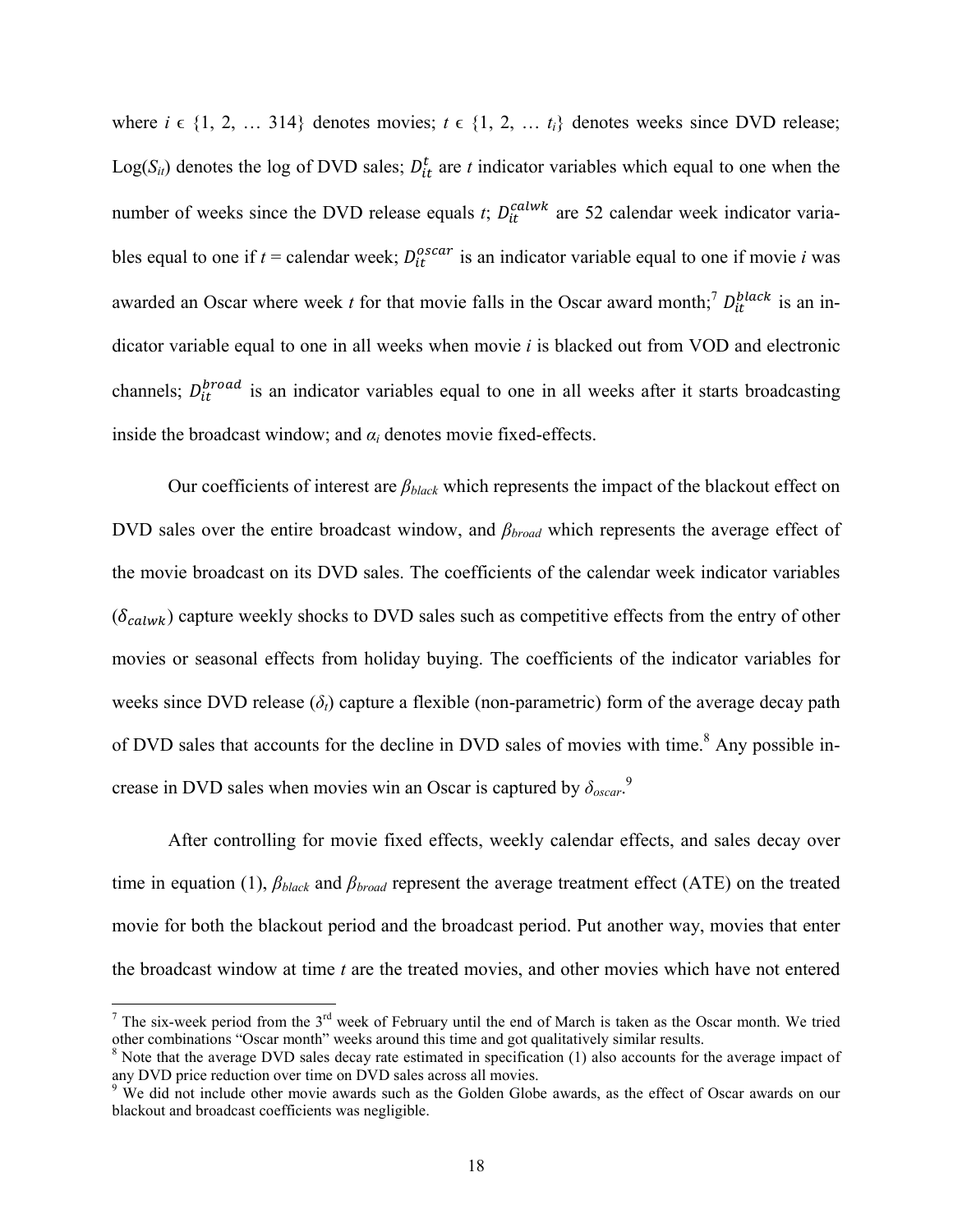the window by time *t* act as controls. Therefore,  $ATE_{it} = \log (S_{it}^T) - \log (S_{it}^0)$ , where  $\log (S_{it}^T)$  is the log of DVD sales for movie *i* in week *t* in the treatment window, and log  $(S_{it}^0)$  is the log of DVD sales for movie *i* in week *t* outside the treatment window. Since movie *i* cannot simultaneously be in and out of the window, we use the movies that have not yet entered the window as the control group against which we compare the sales of movies which have entered the window Therefore, for a movie that enters the broadcast window at week *t*, counterfactual sales can be inferred from the sales of all the movies that have not entered the broadcast window at week *t*.

There are two requirements for clean identification of the treatment effect in specification (1). First, there should be variation in the time between the DVD release and the broadcast window in our sample of movies to ensure that we have sufficient untreated movies at any given *t* to estimate the treatment effect. Second, the movie entry time into the broadcast window should not be systematically related to its characteristics, notably commercial success or sales decay rate.<sup>10</sup>

With respect to the first requirement, the summary statistics in Table 1 show that the average movie enters the broadcast window 27 weeks after the DVD release, with the earliest 10% of movies entering before 20 weeks and the latest 10% of movies entering after 55 weeks. There are two main reasons for this variation. First, movies in our sample are from several different output deals, and thus cover several different minimum time periods between theatrical or DVD release and the start of the broadcast window. Second, since the broadcast window for movies begins on first day of a month, but the movies could be released in theaters (DVD) in any week of the month, we see an additional up to four weeks of variation in the time between the theatrical (DVD) release and the broadcast window even for movies from the same output deal.

 $10$  If successful movies systematically enter the broadcast window early, their counterfactual sales will be inferred from the sales of less successful movies (that enter the window later) leading to biased treatment effect. Similar arguments can be made for the sales decay rate of movies.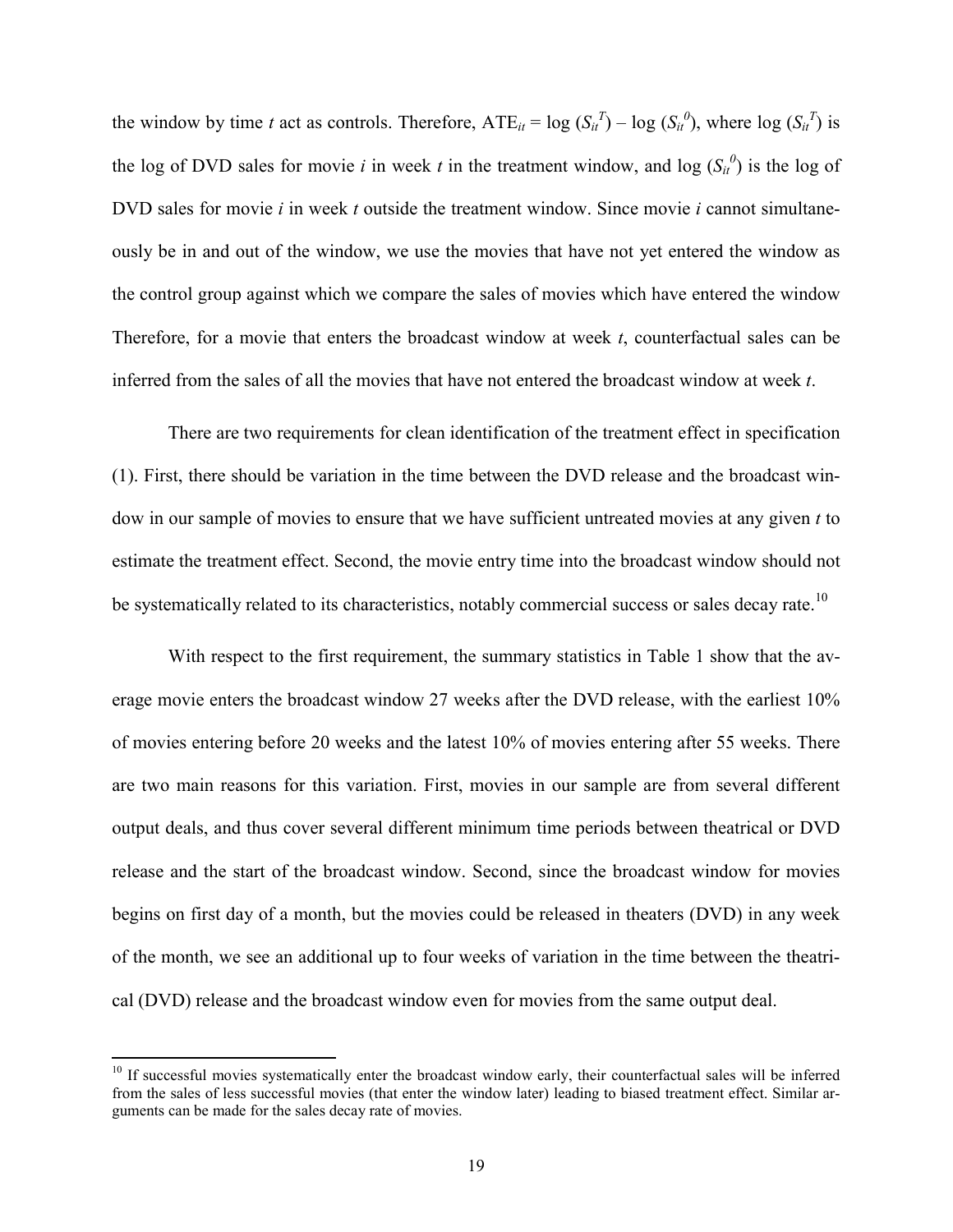In Section 3, we showed that output deals between studios and cable networks cover all of the studio's movies to be released in next 5-10 years (well before many movies are even conceived, much less commercially released). Thus, contractually there is no reason to expect a relationship between the commercial success of a movie and its entry into the broadcast window.

However, we can also explicitly test whether the timing of entry of a movie into the broadcast window is correlated with its characteristics. To do this, in Table 2, Column 1 we first estimate a Cox Proportional Hazard model with the number of weeks between the DVD release and the beginning of the broadcast window as the dependent variable, and box-office sales as an independent variable, along with control variables for genre and the type of studio that promotes the movie ("small studio" takes on a value of one if the movie is from a smaller studio, and 0 if it is from one of the seven major studios: Sony, Warner Brothers, Lionsgate, Fox, Paramount, Disney, and Universal). We then estimate the same model in Column 2, changing only the dependent variable from box-office sales to total DVD sales up to the broadcast window. In Column 3, in addition to box-office sales, we add the estimated movie production budget as a covariate to account for any possibility of high budget but unsuccessful movies entering the broadcast window early.<sup>11</sup> In Table 2 we find that all of the coefficients of interest (box-office sales in Column 1, DVD sales in Column 2, and box-office sales and movie budget in column 3) are insignificant. This suggests that, after controlling for time invariant movie characteristics, the entry of movies into the broadcast window is not systematically related to its commercial success or its production budget. In other words, consistent with the available industry information outlined above, the timing of a movie's entry into the broadcast window is not systematically related to either its box-office or DVD sales.

 $11$  We could only get production budget for 227 movies out of our full sample of 314 movies.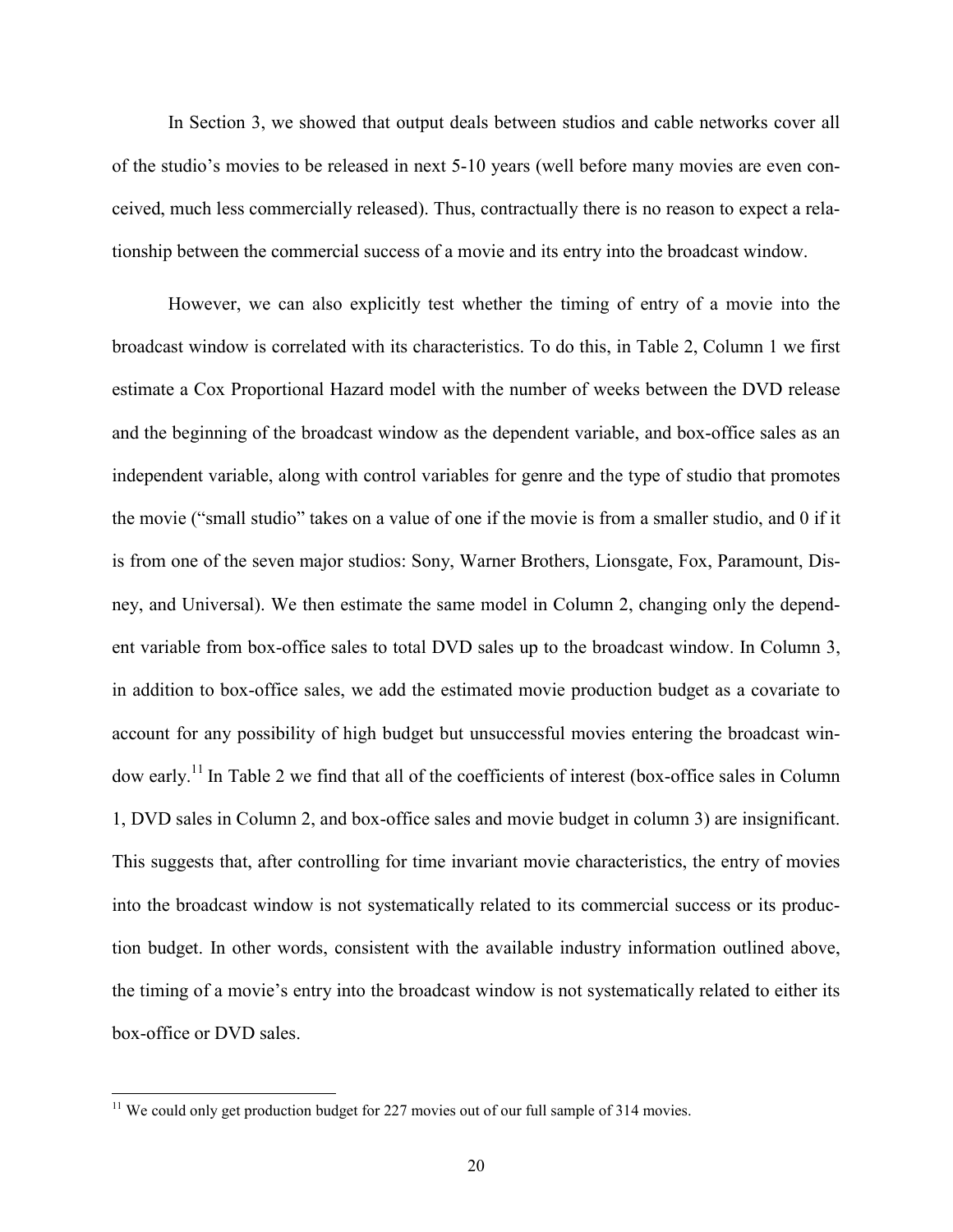We also test for natural variation in the lag between the blackout and broadcast periods of a movie in the broadcast window across our sample of movies. The concern here is that if paycable channels systematically broadcast successful movies in earlier weekends of the month, our blackout and broadcast coefficients would be biased. To test this, we estimate Cox Proportional Hazard model<sup>12</sup> with the number of weeks of lag between the start of the blackout period and the first broadcast as the dependent variable and box office sales as the independent variable along with the other control variables used in the previous analysis. We also run a linear model with the same set of variables and report the coefficient estimate in Table 3. In these results, the coefficient for box office sales is statistically insignificant, suggesting that the lag between the start of the broadcast window and the actual broadcast of movies is not systematically related to their box office success.

To estimate the treatment effect, we use the total broadcast window of 30 weeks. We do this because weekly DVD sales are almost negligible after this period. The stochastic error term in specification (1) is assumed to be heteroskedastic across movies (the sales of some movies are more volatile than others) and auto-correlated within movies (random shocks to sales are persistent over time). Movie fixed-effects account for differences in the scale of DVD sales for movies in specification (1) while differences in the DVD sales decay path for movies are subsumed in the error term and may cause endogeneity. In other words, our estimate of the treatment effect will be biased if deviations of a movie's DVD sales decay rates from this average rate are systematically related to their time of entry into the broadcast window.<sup>13</sup> We additionally account

<sup>&</sup>lt;sup>12</sup> We get similar insignificant coefficient estimates for box-office sales with Weibull Proportional Hazard model. These results are available from the authors upon request.

<sup>&</sup>lt;sup>13</sup> If slow decaying movies enter the broadcast window earlier than fast decaying movies do, our treatment effect will be biased upwards due to inferring lower counterfactual sales of the treated (slow decaying) movies from the untreated (fast decaying) movies.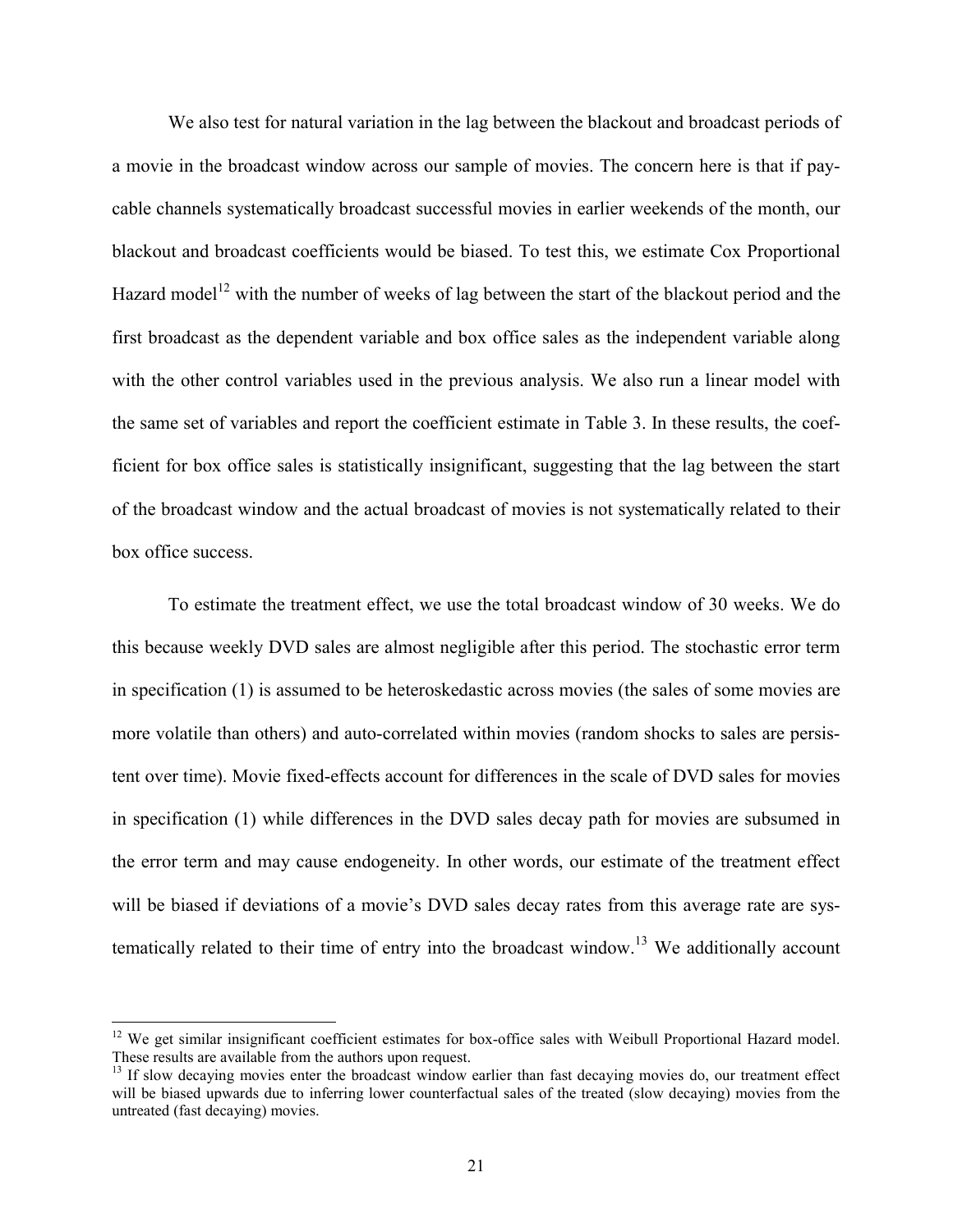for the heterogeneity in DVD sales decay rates across movies by using the first-difference form of specification (1) as below

$$
\Delta Log(S_{it}) = \tilde{\alpha}_t + \tilde{\beta}_{black} \times D_{it}^{black} + \tilde{\beta}_{broad} \times D_{it}^{broad} + \delta_{oscar} \times D_{it}^{oscar} + \sum_t \tilde{\delta}_t \times D_t + \sum_{wk} \tilde{\delta_{wk}} \times D_{wk} + \tilde{\epsilon}_{it}
$$
\n(2)

where  $\Delta Log$  ( $S_{it}$ ) =  $Log$  ( $S_{it}$ ) –  $Log$  ( $S_{it-1}$ ), and where the other variables have the same definition as in specification (1). This model estimates the impact of the broadcast window on the proportional rate of change in a movie's DVD sales from week to week. The advantage of this specification is that heterogeneity in sales levels is accounted for by first differencing, and the fixed effects,  $\tilde{\alpha}_t$  control for unobserved heterogeneity in DVD sales decay rates. Taking this heterogeneity from the error term mitigates concerns about potential endogeneity of the treatment with respect to the shape of a movie's DVD sales decay path. Also note that this specification is equivalent to treating the previous week's DVD sales as the right hand side variable and thus additionally accounts for the effect of previous week's DVD sales on the current week's DVD sales.

Table 4 reports the coefficient estimates from specifications (1) and (2). We find positive and significant coefficient estimates for the blackout period indicator variable and the broadcast period indicator variable. These estimates suggest that DVD sales increase by 10% due to the blackout effect and by an additional 10% due to the broadcast effect of the movie.<sup>14</sup> Note that in this specification, we are able to estimate the broadcast effect i.e. the net effect of both the information spillover and cannibalization effects, but not the two effects separately. We further find a positive and significant estimate for the blackout and broadcast period coefficients in the first-differences form (specification 2), which indicates a decline in the proportional decay in DVD sales from week-to-week during the broadcast window. The estimated coefficients from

 $14$  To save space we have not included the coefficient estimates for time indicators in Table 2, but these coefficients are consistent with expectations: DVD sales decline with time.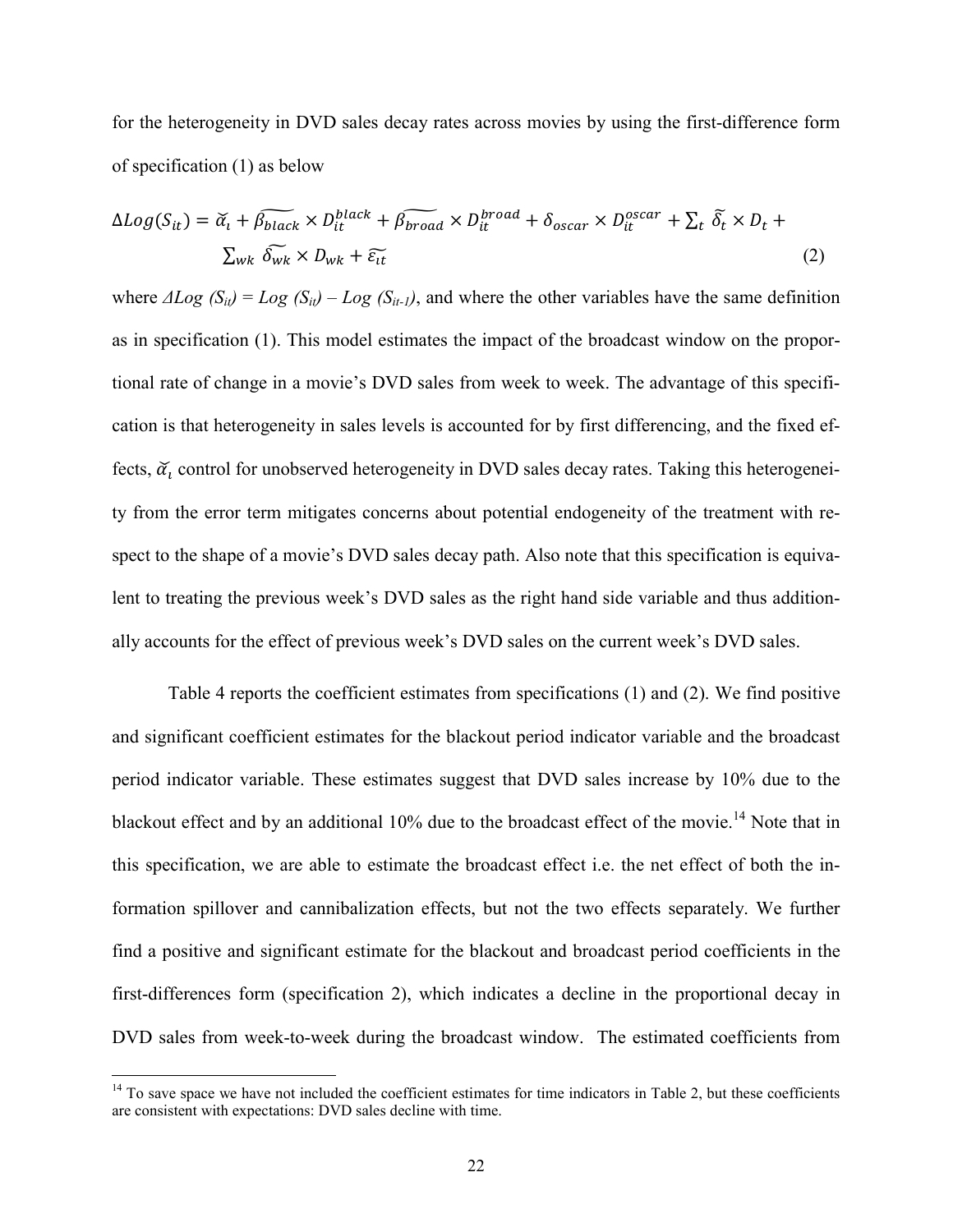specification (2) translate into a 7% and 9% increase in DVD sales during blackout and broadcast periods respectively.

Therefore, we find a similar effect in DVD sales during broadcast window even after accounting for any systematic heterogeneity in decay rates across movies. These estimates translate into, on average, an additional 464 DVD sales per week for each movie due to the broadcast window. For the 30 week broadcast window for our sample of 314 movies, this translates into additional sales of approximately 4.4 million DVDs and additional revenue of approximately \$66 million (assuming an average DVD sales price of \$15). Thus the impact of the broadcast window is economically significant for the movie industry.<sup>15</sup>

To check whether the estimated increase in DVD sales are due to the information spillover from the broadcast, we explore how the increase in DVD sales for movies is correlated with their viewership inside the broadcast window. For this analysis, we use the weekly viewership (number of households in millions) for a movie instead of indicator variable as the broadcast variable in specification (1). We report the estimated coefficient in the third column of Table 4. We find qualitatively similar estimates for the blackout period coefficient. We further find a positive and significant estimate for the weekly viewership of movies, which indicates that the net effect of information spillover and cannibalization effects increases with higher viewership of movies. <sup>16</sup> As higher viewership of movie during its broadcast is expected to result in both higher information spillover and higher cannibalization effects, this suggests on average a higher information spillover effect due to higher viewership.

<sup>&</sup>lt;sup>15</sup> To preserve parsimony in our exposition, we do not report estimates on weekly indicator variables or movie release time indicator variables.

 $16$  We recognize of course that weekly viewership of movies is endogenous in specification (1), as consumers choose to watch the movie broadcast based on a variety of unobserved factor that may be correlated with its demand.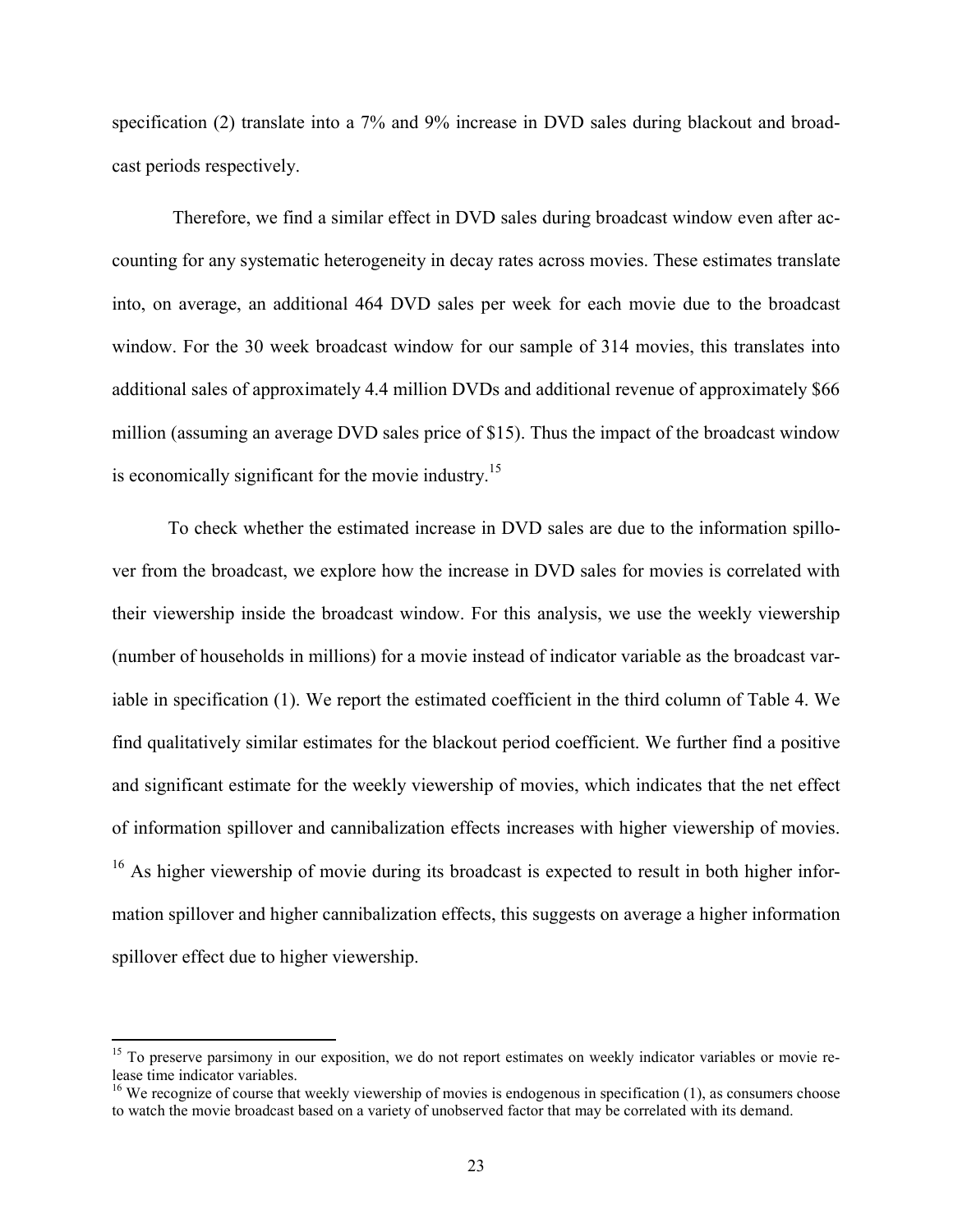We recognize that DVD rentals are another channel for watching a movie during its broadcast window. We therefore analyze what happens to DVD rentals of a movie during its broadcast window. As demand shocks unobserved to us may affect DVD sales as well as rentals (i.e. the errors terms for the DVD sales and rentals regressions may be correlated), we used the Seemingly Unrelated Regression (SUR) model to jointly estimate specification (1) for DVD sales and DVD rentals for a sample of 194 common movies, and we report these estimates in Table 5. We also separately estimate specification (1) for DVD sales and rentals for the sample of 194 movies and report them in Table 5.

First, we find that the coefficient estimates from the joint estimation are qualitatively similar to that from the separate estimation on DVD sales and rentals. This reassures us that our results on DVD sales for a full sample of 314 movies are robust to not jointly estimating it with DVD rentals. Next, we find a positive and significant coefficient estimate for the blackout period, indicating that DVD rentals increase by 6% due to substitution from the cable VOD and electronic sell through (EST) channels to DVD rentals. However, we also find an insignificant coefficient estimate for the broadcast period indicating that there is (statistically) no additional increase in DVD rentals from the broadcast period. The significant blackout effect on DVD rentals suggests that consumers substitute their VOD and other electronic rentals with DVD rentals. Like cable VOD and other electronic rental channels, consumers rent movies on DVD to watch it over the limited rental period. Moreover, the price of cable VOD and electronic rentals (such as iTunes rentals) are approximately \$3-\$4, which is close to the price of DVD rentals (\$1-\$2). However, an insignificant impact of the movie broadcast on its DVD rentals reflects the net impact of the information spillover effect and cannibalization effect. Although some consumers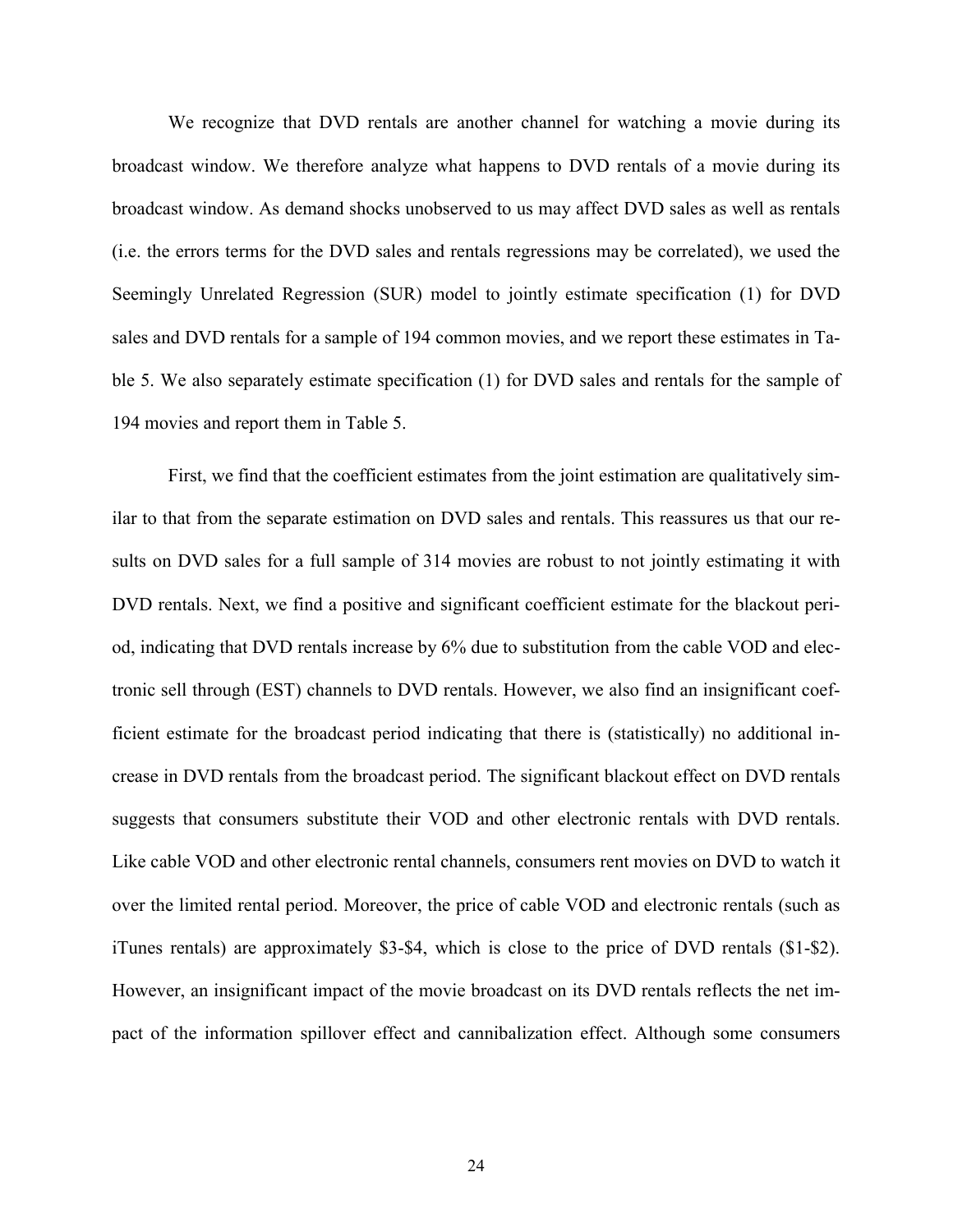may rent a DVD after becoming aware of the movie through the broadcast, others may avoid the DVD rental because they can watch it on the pay-cable network (if they have access to it).

It is also important to differentiate between the reasons consumers may purchase versus rent DVDs. Consumers mainly purchase a movie's DVD to keep it in their collection for repeated viewing, but they rent its DVD to view it over the limited rental period. If a consumer discovers a movie during its broadcast window and likes it enough to add it in her collection for repeated viewing, she is more likely to purchase its DVD. However, if the consumer does not wish to keep the movie in her collection, she is more likely to either watch it on the pay-cable network or rent its DVD. This suggests that watching a movie on pay-cable network is a substitute to DVD rentals but a complement to DVD purchase. Therefore, we expect a significant cannibalization effect of the movie broadcast on its DVD rentals but an insignificant cannibalization effect on its DVD sales, which is consistent with our empirical results.

#### 4.2. Variation in Broadcast Effect across Movies

In the previous section we found a positive and significant broadcast effect over and above the blackout effect. As noted earlier, the broadcast effect is the net of the information spillover effect and the cannibalization effect. Hence, a net positive broadcast effect indicates a higher information spillover effect during the broadcast period. Moreover, we observe a change in the distribution of DVD sales from before the broadcast window to just after the broadcast window (Figure 3). Specifically, we observe that DVD sales increase more for low and moderately popular movies than for hit movies, and this change is not explained by the blackout effect.

We now test how the increase in DVD sales varies as a function of movies with high and low box-office sales. Specifically, in Table 6 we divide our sample of movies into quartiles based on box-office sales, and use specification (1) to separately estimate the blackout and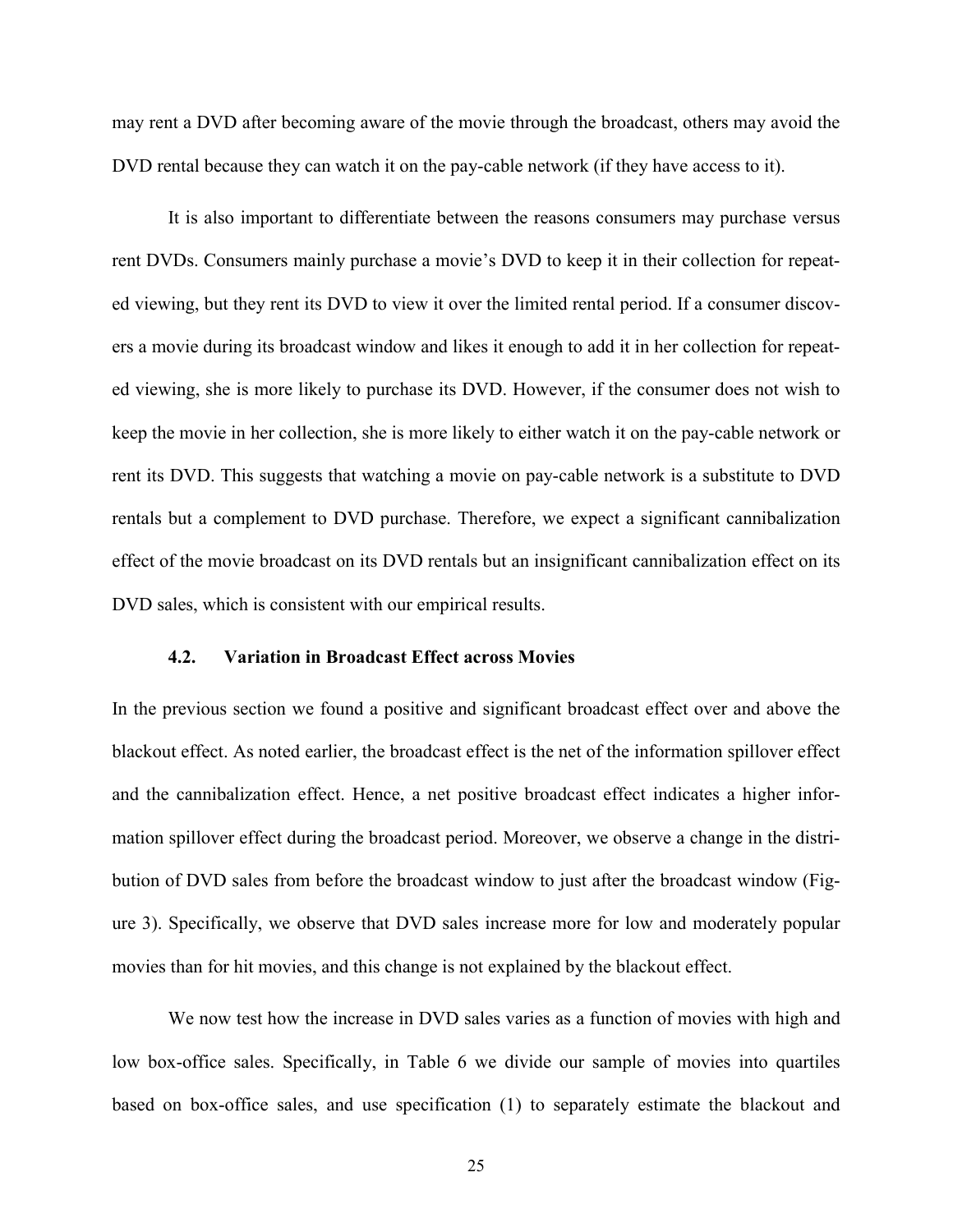broadcast period coefficients for each quartile of movies.<sup>17</sup> The mean box office sales revenue (and range) for each quartile of movies in our sample are as follows: \$110 million (> \$50 million), \$32.7 million (between \$16 million and \$50 million), \$7.3 million (between \$1 million and \$16 million), and \$0.2 million (<\$1 million), respectively. Table 6 shows large and statistically significant coefficient estimates for the broadcast period for the bottom two quartiles, but small and insignificant coefficient estimates for the top two quartiles.<sup>18</sup> These results indicate that less popular movies experience a higher information spillover effect as compared to the cannibalization effect but the comparison of the two effects in popular movies is unclear. We find similar results with the weekly viewership of movies during the broadcast period.

We further compare the broadcast effects for movies from major studios (Paramount, Warner Brothers, Disney, Lionsgate, and Universal) and from smaller "independent" studios. In Table 7, we estimate specification (1) separately for movies promoted by major and smaller studios. We find a positive and significant broadcast effect for movies of minor studio and for the less popular movies promoted by major studios but a small and insignificant broadcast effect for major studios' more popular releases. These results also suggest that less popular and less promoted movies experience a higher information spillover effect as compared to the cannibalization effect.

A higher broadcast effect for less popular movies or movies from the smaller studio may be due to the higher information spillover effects for such movies. Since these movies get limited promotions during their theatrical release and pay-per-view window prior to broadcast window,

 $17$  As time lag between the DVD release and broadcast window for movies is uncorrelated to their commercial success, the key identification requirement is satisfied while applying specification (1) for each quartile separately.

<sup>&</sup>lt;sup>18</sup> We also estimated specification (1) for the whole sample of movies with indicator variables for each quartile of movies and find qualitatively similar results – increase in DVD sales for movies in the bottom two quartiles of popularity.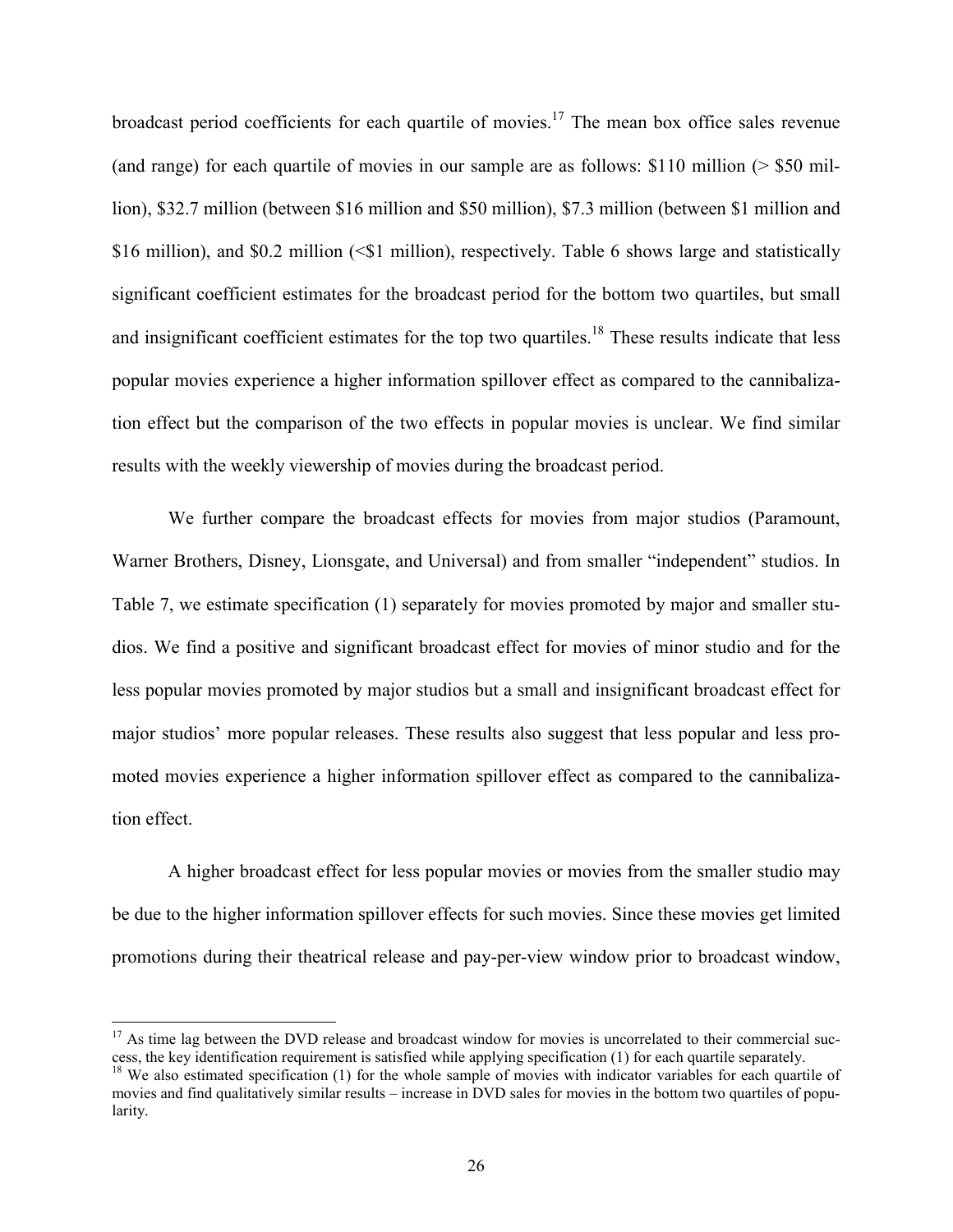consumers are likely to discover them during their pay-cable broadcast leading to higher increase in their DVD sales. In contrast, popular movies receive disproportionately high promotions during their theatrical release and pay-per-view window, when such movies are shown on cable television, consumers are already likely to be well informed about their quality and are thus less likely to change their purchase behavior following the broadcast. In the following section, we rigorously test this possibility.

#### 4.3 Movie Discovery Model

We argue that the lower DVD sales of less popular movies are partly due to incomplete information about these movies to the consumers. In the previous section, we showed that DVD sales of less-known movies increase proportionately more during their broadcast than DVDs of wellknown movies do. We attributed this higher increase in DVD sales of less-known movies to a higher proportion of consumers discovering such movies during their broadcast. In this section we explicitly identify this effect by specifying a parametric function for the probability of movie discovery to precisely model the proportion of consumers discovering movies in a time period. We then estimate the parameters of this model on our data to compute the lost DVD sales for movies due to incomplete information to consumers. This model is similar to the model proposed by Hendricks and Sorensen (2009).

Specifically, let  $t = 0, 1, 2, 3...$  represent the weeks since the release of a movie on DVD, such that  $S_1$ ,  $S_2$ ,  $S_3$ ,  $S_4$  ... are its DVD sales in these weeks, and  $q_0$ ,  $q_1$ ,  $q_2$ ,  $q_3$ ... are the proportion of potential consumers who have discovered the movie at the end of these weeks.

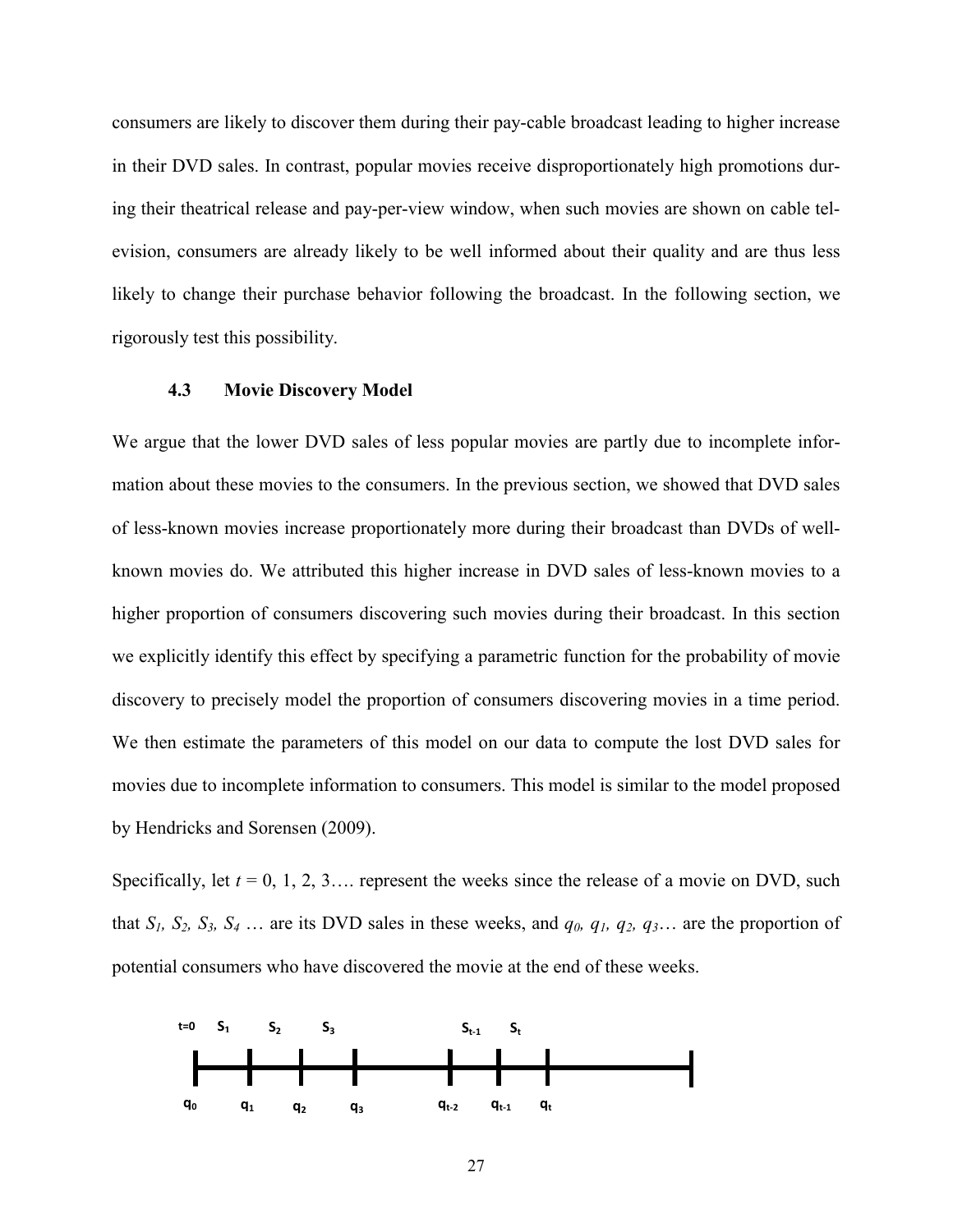During the DVD release period, a consumer learns about the movie from advertisements or from word-of-mouth (WOM) created by consumers who have already watched the movie. Moreover, consumers who discover the movie up to week *t* spread word-of-mouth to other consumers in week *t*+1. Therefore, we model the probability that a consumer discovers a movie in week 1 with the following logistic learning function:  $19$ 

$$
P_1 = \frac{ae^{bT_1}}{(1-a) + ae^{bT_1}},
$$
\n(3)

where,  $T_1$  denotes the total DVD sales and DVD rentals of a movie in the first week.<sup>20</sup>

Note that if  $T_l$  is very small, the probability of discovery approaches *a*. Therefore, the parameter *a* indicates the awareness of the movie from all factors other than the current week's sales. Similarly, as  $T<sub>I</sub>$  gets large, the probability of discovery converges to 1. Therefore, the magnitude of *b* determines the WOM effect or the rate at which sales in a prior week lead to movie discovery. The probability of purchase is the product of two probabilities: the probability that a consumer likes the movie conditional of having discovered it, and the probability that the consumer discovers the movie. Therefore, DVD sales in week 1 can be given as

$$
S_I \propto P_{I\ (pur\ |dis)} * q_0 * N,
$$

where,  $P_{1 (pur \mid dis)}$  is the probability that a consumer purchases the movie conditional on having discovered it in week 1 (i.e., the consumer preference for the movie in week 1),  $q_0$  is the propor-

<sup>&</sup>lt;sup>19</sup> In this function, we assume that the word of mouth created for a movie in a week largely comes from the consumers who consumed it in that week. We also tried modeling word-of-mouth from cumulative sales of movies up to the week and found qualitatively similar results.

<sup>&</sup>lt;sup>20</sup> We recognize that WOM effect about movies from DVD rentals and sales may be different. We cannot identify these effects separately because of multicollinearity problem due to high correlation between DVD rentals and sales (Pearson correlation coefficient of 0.79). However, this limitation does not affect our ability to identify the information discovery effect after controlling for WOM effects, which is the main point of our model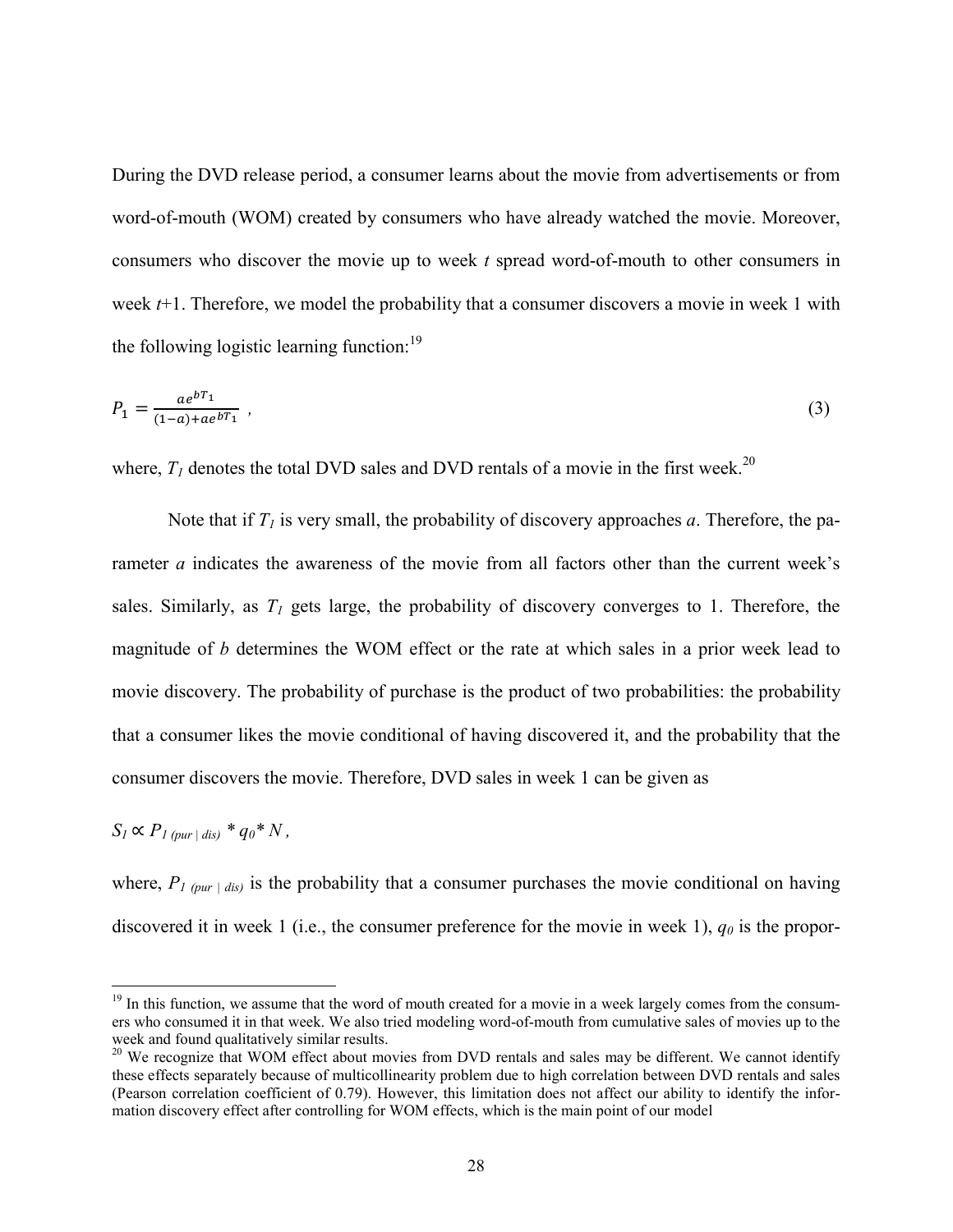tion of consumers who have discovered the movie at the time of its DVD release, and *N* is the total number of potential consumers who will purchase the movie.

The proportion of aware consumer at the end of week 1 is then given by

$$
q_1 = q_0 + (1 - q_0)^* P_1 \Rightarrow (1 - q_1) = (1 - q_0) (1 - P_1)
$$

The proportion of new customers, who discover the movie in week 1, is  $(q_1 - q_0)$ . Let the total proportion of aware customers, who have not purchased the movie till week 1, be a multiple of these newly aware customers say  $k_1*(q_1-q_0)$ , where *k* can vary for different weeks, then the DVD sales in week 2 is given by

$$
S_2 \propto P_{2\,(pur \,|\, dis)} * k_1 * (q_1 - q_0) * N = P_{2\,(pur \,|\, dis)} * k_1 * N * (1 - q_0) * P_1,
$$

The proportion of aware consumers at the end of week 2 can then be computed as

$$
q_2 = q_1 + (1 - q_1)^* P_2 \Longrightarrow (1 - q_2) = (1 - q_1) (1 - P_2) \Longrightarrow (1 - q_0) (1 - P_1) (1 - P_2)
$$

Given this, we can write the DVD sales for any week *t*>2 as

$$
S_t \propto P_{t\,(pur\,|\,dis)} * k_{(t-1)} * (q_{(t-1)-} - q_{(t-2)}) * N
$$
  
 
$$
\propto P_{t\,(pur\,|\,dis)} * k_{(t-1)} * N^*(1 - q_0) (1 - P_1) (1 - P_2) \cdots (1 - P_{t-2}) * P_{t-1}
$$

Taking the ratio of DVD sales for consecutive weeks, we obtain:

$$
\frac{S_t}{S_{(t-1)}} = \frac{P_t(pur \mid dis)}{P_{(t-1)}(pur \mid dis)} \times \frac{k_{(t-1)}}{k_{(t-2)}} \times \frac{(q_{t-1} - q_{t-2})}{(q_{t-2} - q_{t-3})} = \frac{P_t(pur \mid dis)}{P_{(t-1)}(pur \mid dis)} \times \frac{k_{(t-1)}}{k_{(t-2)}} \times \frac{(1 - P_{t-2}) * P_{t-1}}{P_{t-2}}
$$

As consumer preferences for a movie attenuate with age of the movie: newly released movies capture consumer's attention more than older movies do, we expect the ratio of the probability of movie purchase given discovery would reduce with time. Likewise, due to decline in preference for movie with time, the number of aware consumers who did not purchase the movie would in-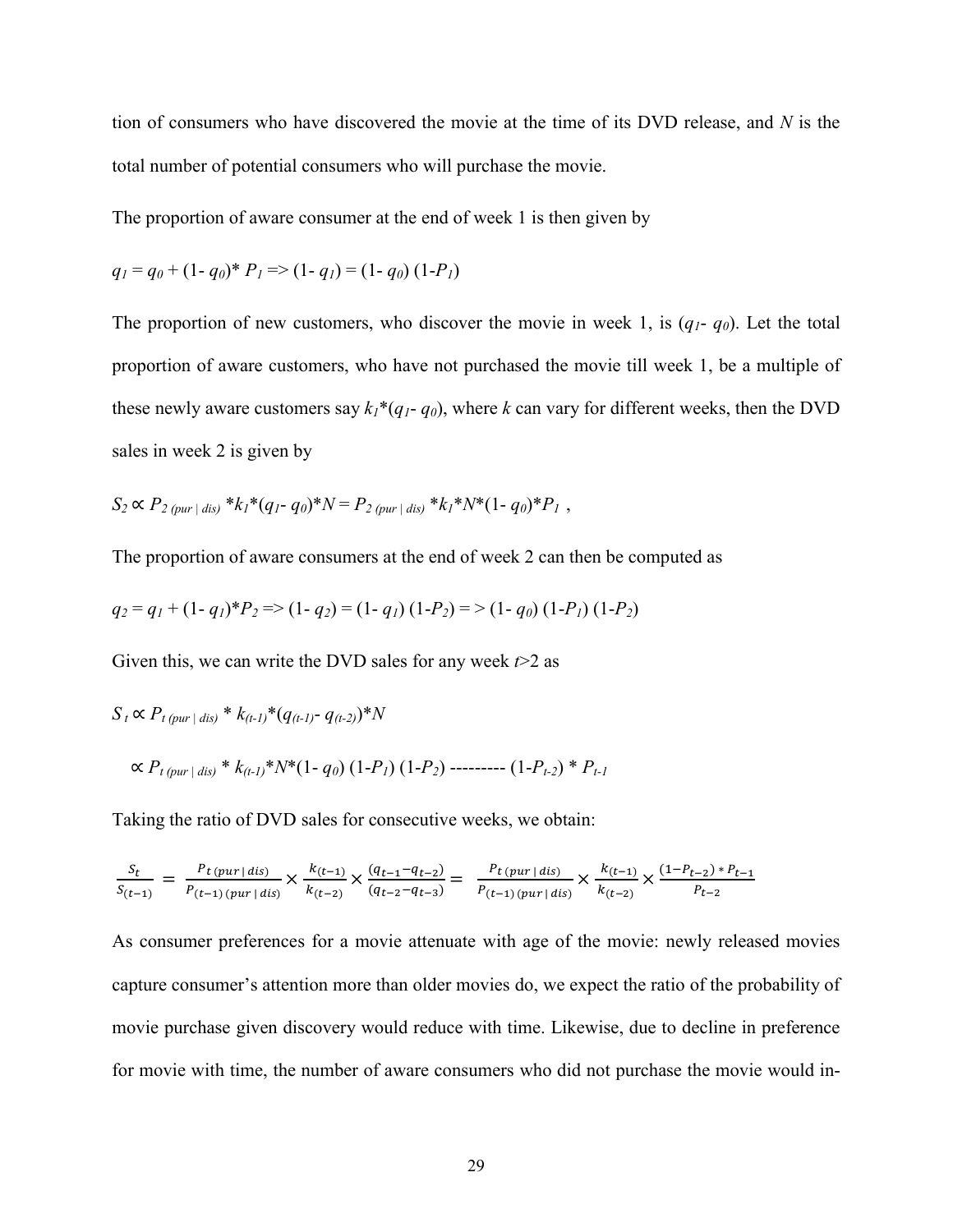crease with time, and accordingly the ratio *k* would increase with time. We assume that consumer preferences for movie decay exponentially with time and accordingly account for the net of these two effects by substituting the first two terms in equation (1) with an exponential decay term.<sup>21</sup> We also add a factor for holiday effects to account for higher consumer preferences for shopping during the holiday season. Therefore, the first two terms in above equation can be simplified as

$$
\frac{P_{t(pur|dis)}}{P_{(t-1)(pur|dis)}} \times \frac{k_{(t-1)}}{k_{(t-2)}} = e^{-\delta t + \delta_h I_h} ,
$$

where, the coefficient  $\delta$  captures the net of the decline in probability of purchase given discovery and increase in number of aware non purchasing customer with time,  $I_h$  are indicator variables for holiday weeks, and  $\delta_h$  capture the holiday effect.<sup>22</sup>

After taking logs and simplifying, we get

$$
Log\left(\frac{s_t}{s_{(t-1)}}\right) = b(T_{t-1} - T_{t-2}) + Log\frac{(1-a)}{\{(1-a)+a e^{bT_{t-1}}\}} - \delta t + \delta_h I_h.
$$

Inside the broadcast window  $(t \geq t_{brd})$ , pay-cable channels start broadcasting the movie. Therefore, during the broadcast window, consumers have additional opportunities to discover the movie by sampling it during its broadcast. Therefore, the discovery probability in week *t* inside the broadcast window is enhanced and given by

$$
P_t = \frac{ae^{bT_t + cV_t}}{(1-a) + ae^{bT_t + cV_t}} ,
$$

 $21$  Literature on movie marketing empirically validates the exponential decay of movie sales with time (Ainslie, Dreze, and Zufryden 2005, Lehmann, D. R. and C. B. Weinberg 2000, M S Sawhney and J Eliashberg 1996, Hendricks and Sorensen 2009)<br><sup>22</sup> We further relax the assumption of uniform exponential change for the preferences for movie with time by esti-

mating separate weekly indicator coefficients for each week from DVD release (i.e. estimating different  $\delta$ , for different weeks) and find qualitatively similar estimates for information discovery effect.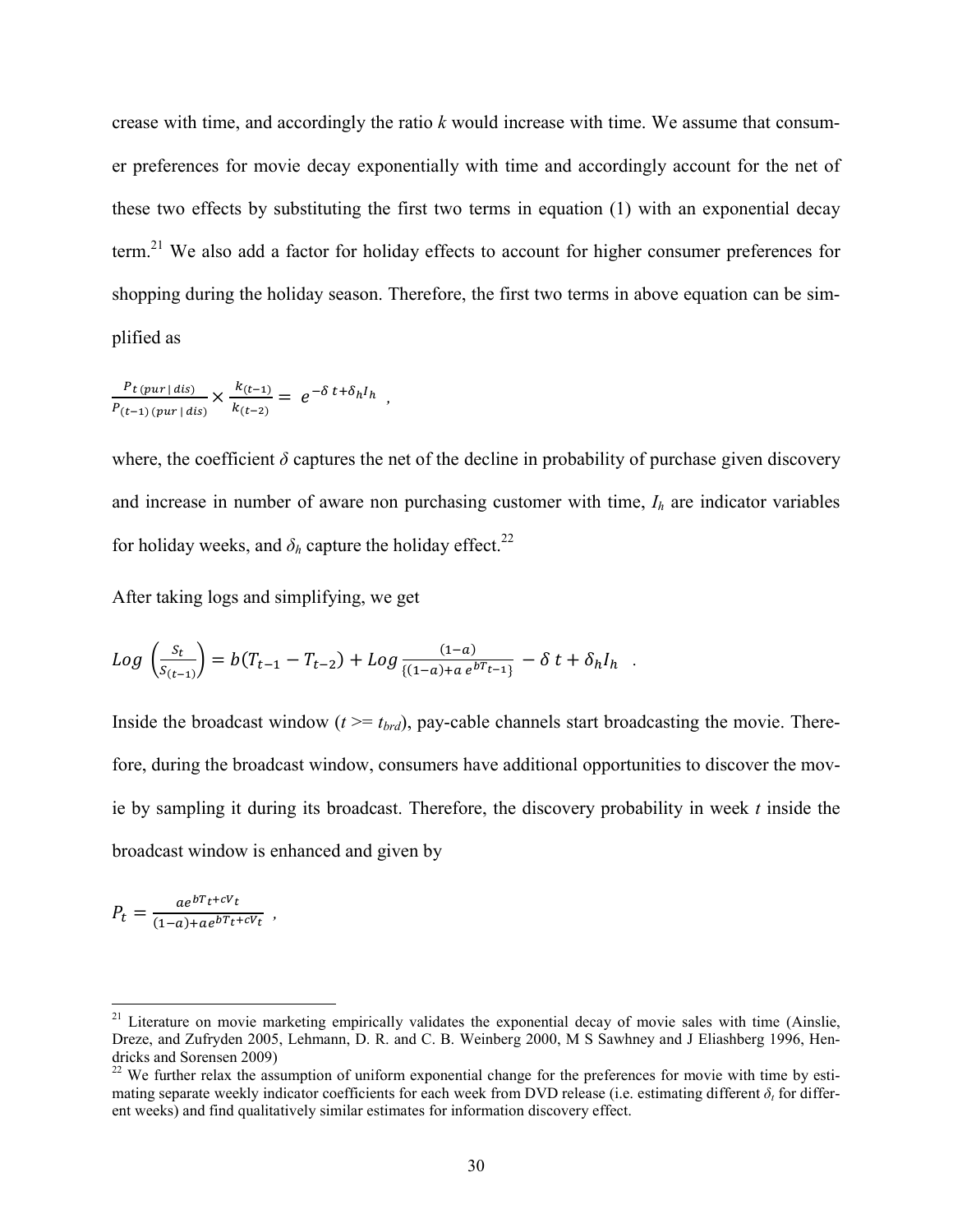where,  $V_t$  is the number of households that watched the movie in week  $t$  and parameter  $c$  captures the rate at which the probability of movie discovery increases with every additional million viewership of movie broadcast. A positive value of *c* indicates that a higher viewership of movie during its broadcast leads to a higher probability of its discovery.

So for any week  $t > 2$ , we take the following general specification (3) for the ratio of DVD sales in two consecutive weeks to the data

$$
Log\left(\frac{s_t}{s_{(t-1)}}\right) = b(T_{t-1} - T_{t-2}) + c(V_{t-1} - V_{t-2}) + Log\frac{(1-a)}{\{(1-a) + a e^{bT_{t-1} + cV_{t-1}}\}} + \delta t + \delta t + \delta h I_{h} + \varepsilon_t,
$$
\n(4)

where,  $V_t$  i.e. pay-cable viewership in any week  $t$  prior to broadcast window will be zero.

For week  $t=2$ , the ratio of sales for week 2 to week 1 is given by specification (4)

$$
\frac{S_2}{S_1} = e^{\delta t + \delta_h I_h} \times \left(\frac{(1 - q_0)}{q_0}\right) \times \frac{ae^{bT_1}}{(1 - a) + ae^{bT_1}}
$$
\n(5)

We estimate specification (4) on data for our full sample of 314 movies as well as the limited sample of 194 movies where we have DVD rental data. <sup>23</sup> We use DVD sales as total sales (*TS*) in equation (3) for our full sample of movies, and we utilize the sum of DVD sales and rentals as total sales for our limited sample of 194 movies. The estimated parameters are reported in Table 8. We then substitute these parameters in equation (5) to compute the proportion of consumers who are aware about movies at the time of its DVD release  $(q_0)$  for our sample of movies. The average value for  $q_0$  is also reported in Table 8.

Table 8 shows similar parameter estimates for the full sample and the 194 movies' sample, which indicates that the inclusion of DVD rentals data in total sales only scales the parame-

<sup>&</sup>lt;sup>23</sup> As noted above, we have DVD rentals data for only 194 movies out of our total sample of 314 movies.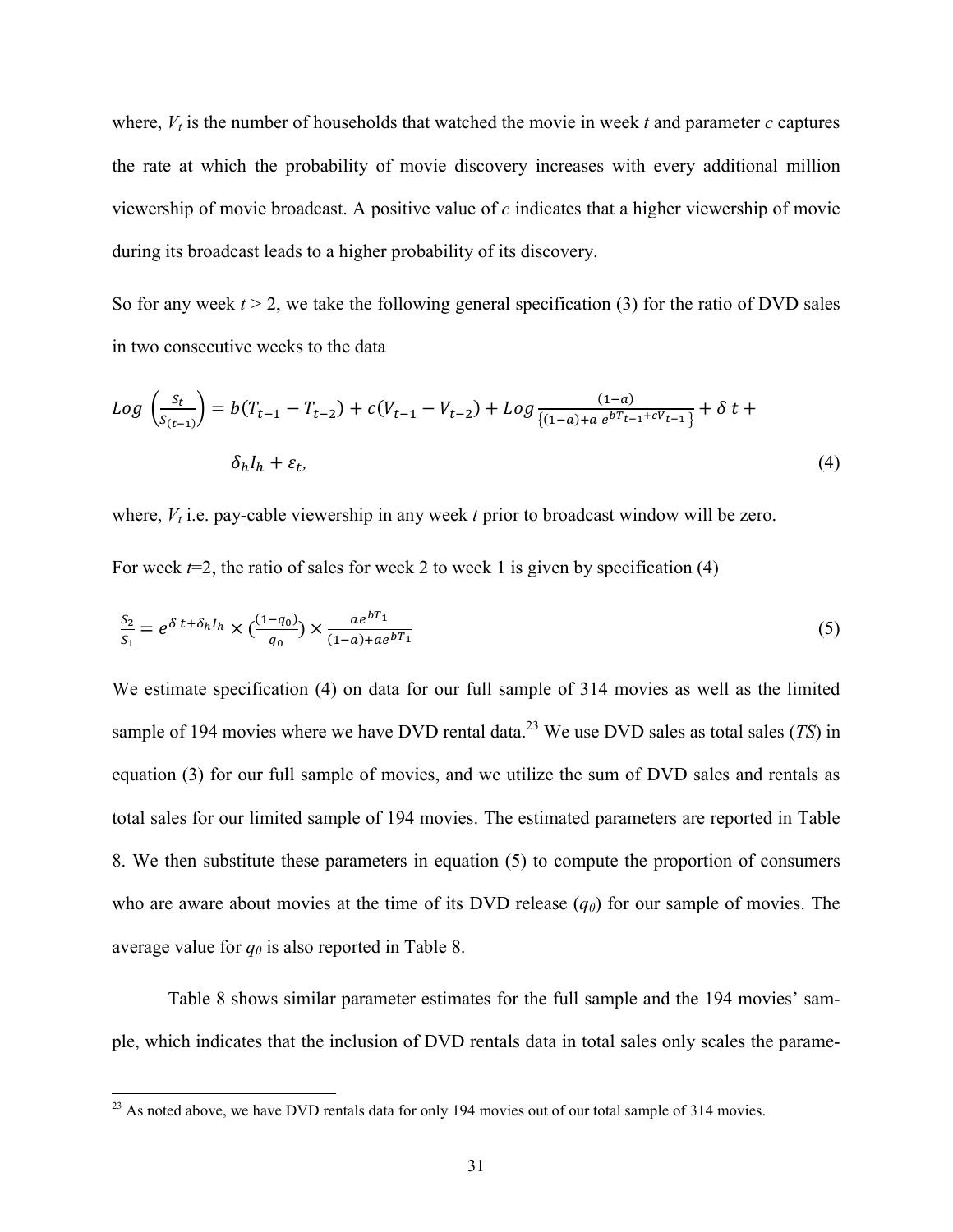ter estimates but does not qualitatively change them. We find a positive and significant estimate for parameter *b* that indicates a higher previous week's sales for a movie results in higher movie discovery, and thus higher DVD sales in the current week through a positive WOM effect on DVD sales. We further find a positive and significant estimate for parameter *c* indicating that the probability of discovery increases proportionally to the number of households who watched the movie on pay-cable networks in its broadcast window. We also find a negative and significant estimate for  $\delta$ , and positive and significant estimates for the holiday coefficients ( $\delta_h$ ) indicating, as expected, that preferences for movies decline with time and that DVD sales are higher in holiday weeks than in other weeks.<sup>24</sup> Thus, the parameter estimates of the movie discovery model are in line with our results from the reduced form specifications (1) and are consistent with our theory of movie discovery due to broadcast.

We further find that, on average, 14.7% of total consumers are aware of the movie at the time of its DVD release.<sup>25</sup> Next, we compute the economic significance of the estimated parameter *c*. Using equation (3) and the estimated parameter values we compute the average weekly DVD sales in the broadcast window for our sample of movies with *c*=0.071 and with *c*=0, where the difference in the two DVD sales values indicates the increase in DVD sales due to movie discovery. We find that discovery leads to an additional 504 DVD sales per week per movie. This value is close to the corresponding value of 464 DVDs per week per movie that we estimated from our reduced form specification (1).

We can now use these parameter estimates to compute the estimated proportion of consumers who have discovered the movies in our sample at the time its broadcast window begins

<sup>&</sup>lt;sup>24</sup> Estimates for holiday dummies are not shown in Table 8 to save space. The complete estimates are available on request from the authors.

<sup>&</sup>lt;sup>25</sup> We get a higher value of  $q_0$  for the 194 movie sample because many lesser known movies belonging to small studios are not present in this smaller sample.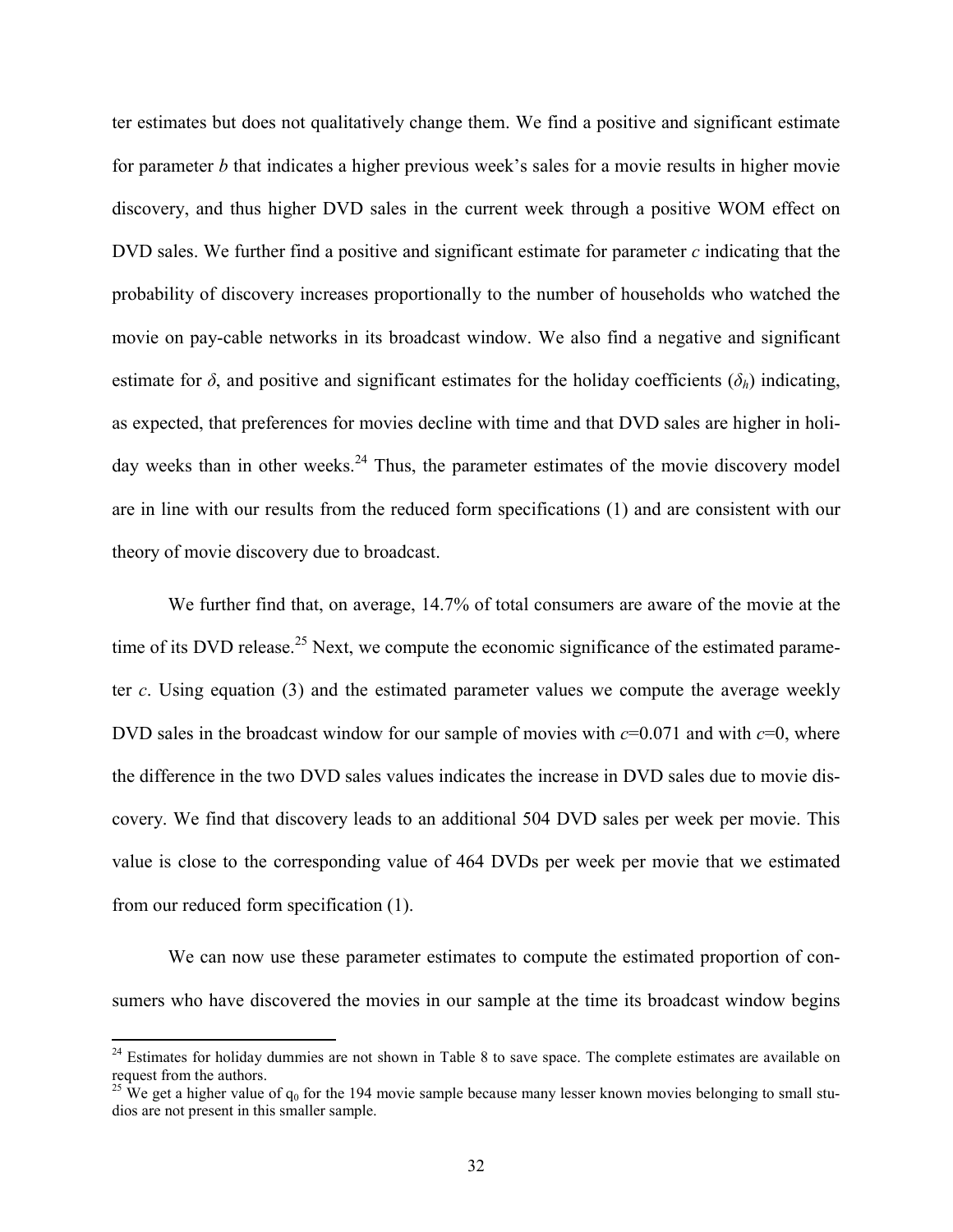(*qbrd*) and further compare that number to actual DVD sales up to the broadcast window for each movie to obtain counterfactual sales (actual DVD sales /  $q_{brd}$ ) if all potential consumers had discovered the movie at the broadcast window. Table 9 reports these values for movies at different percentiles (based on box-office sales) in our sample. Table 9 indicates that movies in the top decile of box-office sales are not substantially undersold in the DVD window. Almost all consumers are informed about the quality of top decile "hits" before they reach the cable broadcast window: Full information sales for these titles are less than  $1\%$  higher than their actual sales. However, we find a much larger increase in "full information" DVD sales in all other deciles, suggesting a higher scope of discovery due to broadcast for these movies. We find that at the time of the broadcast window roughly 89% of the potential consumers are aware about the movies in top quartile but only 57% are aware about the movies in the bottom quartile.

It is also important to note that preferences for movies decline substantially with time. Table 6 reports the average preference decay parameter  $(\delta)$  of -0.119, indicating that preferences for a movie decline by 11% [1-exp (-0.119)] from week to week. Recall that DVD sales in a period are the product of two probabilities: the probability of purchase given discovery (preference for movie) and the probability of discovery. So if discovery happens in a later period, sales may increase very little despite higher discovery because of the very low consumer preference for the movie in later periods. In other words, the effect of discovery on movie sales also depends on the time of discovery, making the timing of the broadcast window for movies a very important managerial question.

## 4.4 Robustness Checks

We perform several falsification tests in this section to rule out other alternative explanations for our results.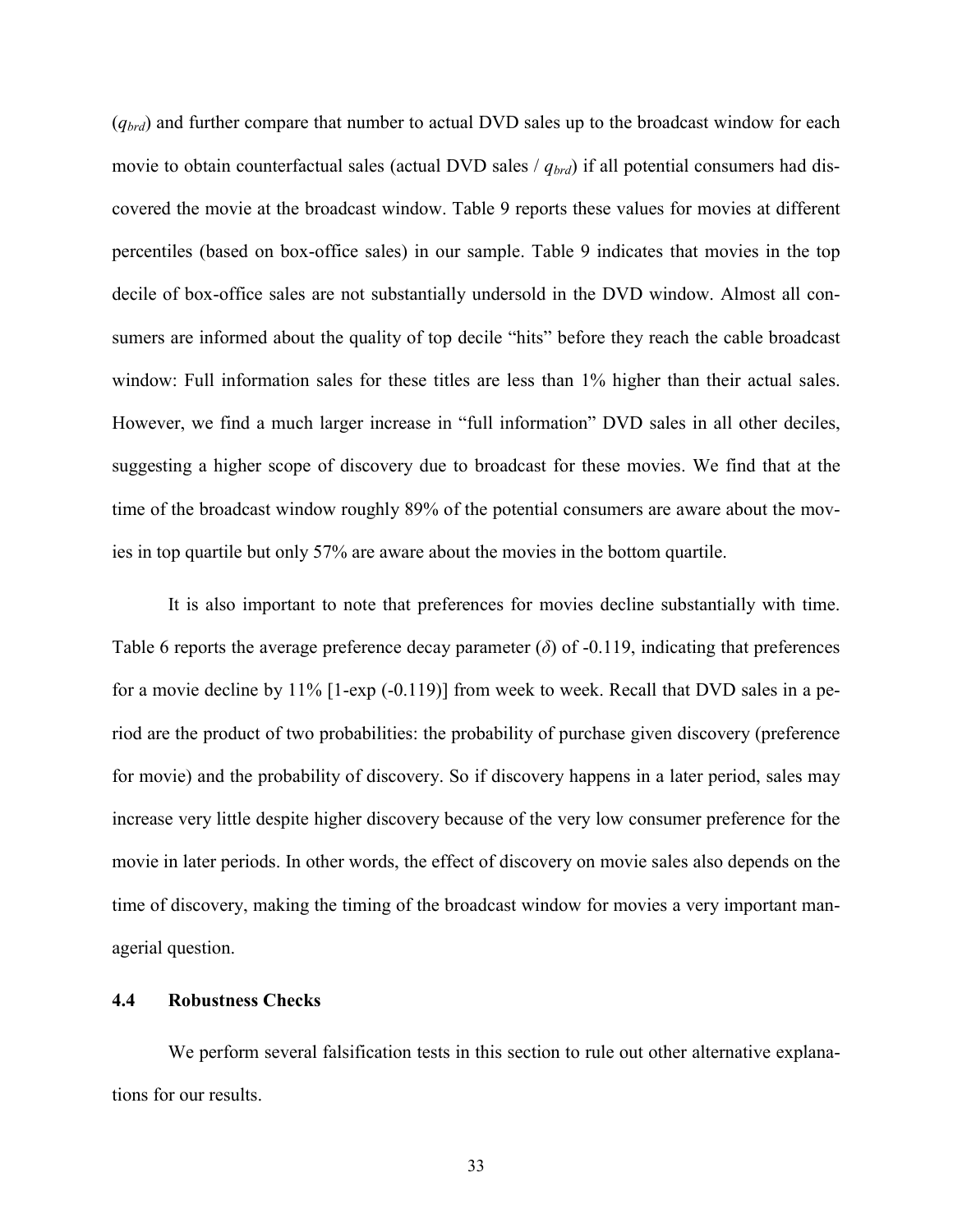It is possible that pay-cable networks may broadcast certain movies more often or more in the prime time slots versus other movies based on factors such as success of recently released other movies of the same actors/actresses at the box office or on DVD. As most of such factors guiding strategic scheduling of movies are unobserved to us in the data, using broadcast variable such as number of times or timings of broadcast of movies would be endogenous in our specification (1) and may lead to biased estimates. In contrast, using an indicator variable for movie broadcast period, when the start of movie broadcast inside broadcast window is exogenous, results in unbiased estimate of the average broadcast effect. Nonetheless to further provide support to our results, we estimate specification (1) with total number of times a movie is shown during its broadcast window as the broadcast variable. The resulting coefficient estimates are reported in Table A1 in Appendix A, which show that a movie's DVD sales increase with an increasing number of its broadcast. These estimates show that our results are robust to controlling for the (albeit endogenous) intensity of broadcast.

Our results showing increased DVD sales in the broadcast window could also be attributed to systematic DVD price reduction and promotional expenses around the broadcast window for movies. For instance, a reduction in DVD prices around the broadcast window would result in higher DVD sales for treated movies (inside the broadcast window) but not for untreated movies (still outside broadcast window), which would bias our results. To test for this possibility, we collected the weekly DVD prices for 10 movies in our sample and found no systematic variation in their DVD prices around their broadcast window. We also estimated specification (1) for these movies with their weekly DVD prices as an additional right-hand side variable and find similar broadcast window effect to those reported above.<sup>26</sup>

<sup>&</sup>lt;sup>26</sup> Results are available upon request from the authors.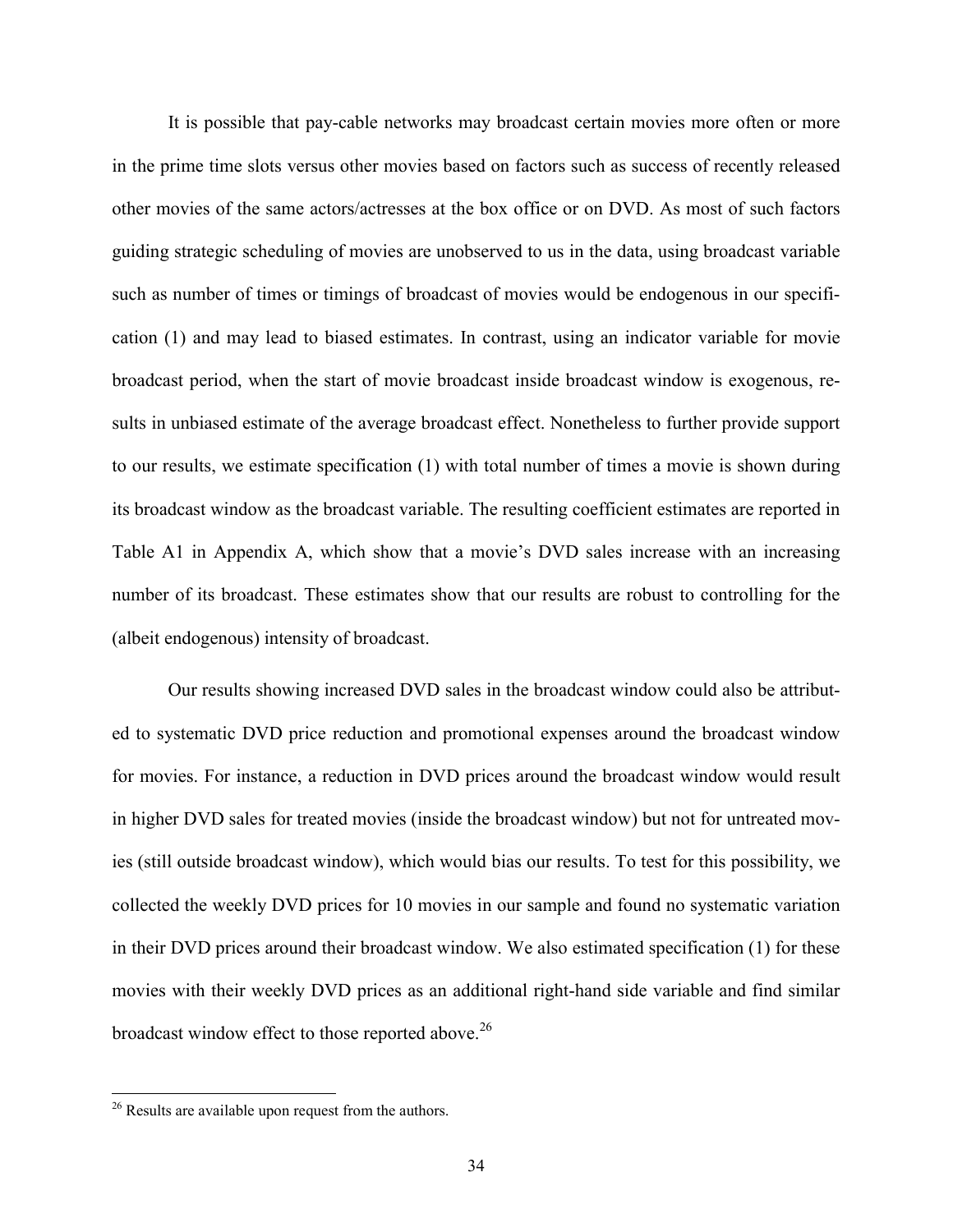One may also argue that our results are due to specific decay patterns for movies in our sample rather than the broadcast window effect, such that we would get a similar treatment effects by running specification (1) even in the pre-broadcast window period for our sample of movies. We test for this possibility in Appendix B by randomly inducing a placebo treatment of broadcast in the pre-broadcast window period for our sample of movies. We do not find any statistically significant coefficients for the placebo treatments, suggesting that our results are not driven by differences in decay patterns across movies.

It is plausible that forward looking consumers who were interested in purchasing a movie would first check to see whether that movie was going to be broadcast on pay cable channels, and then shift their consumption from the DVD to the pay-cable broadcast if it was. Thus, if consumers are forward looking, and take upcoming pay-cable broadcasts into account when deciding whether to purchase DVDs, we would expect to see a decrease in DVD sales just before broadcast window. In Appendix C, we check and find no evidence of such forward looking behavior in our data.

First, we note that it is possible that pay-cable networks select movies for broadcast based on the holiday season. For example, horror movies may disproportionately enter the broadcast window around Halloween, romantic comedies around Valentine Day, and so forth. If this is true, then the broadcast effect that we observe may be partially attributed to the increase in DVD sales of themed movies in a related holiday season, rather than the actual broadcast. To check for this possibility, we compute the genre-wise percentage allocation of movies that enter broadcast window in each calendar month in a year (see Table D1 in Appendix D). This Table does not show obvious differences in the genre of newly released pay-cable broadcasts over time, suggesting that our results are not driven by holiday themed movies.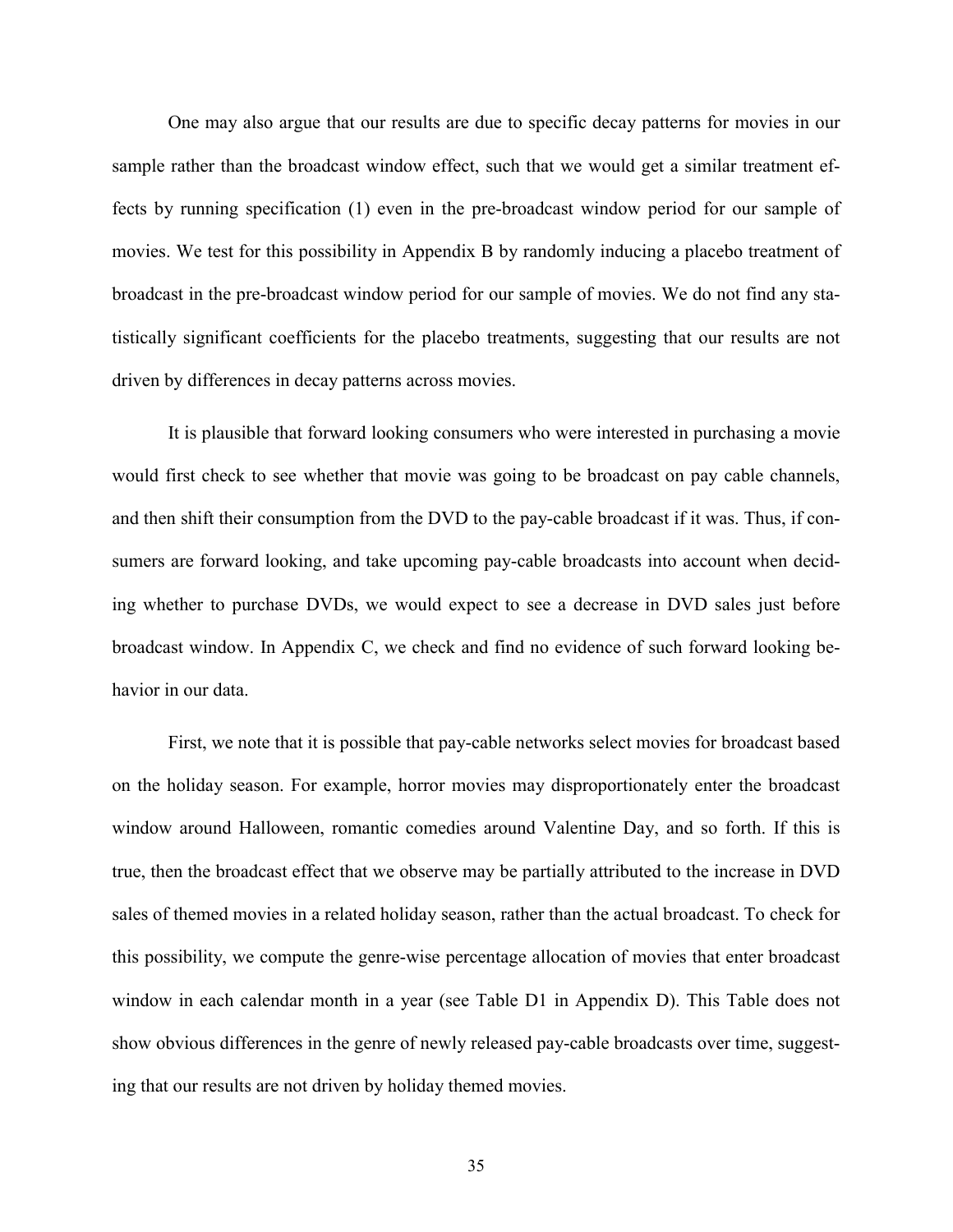The increase in DVD sales we observe could also be due to an inter-temporal demand shift for movies: consumers who would have otherwise purchased the DVD shifted their purchase ahead in time due to awareness created by its TV broadcast. We examine this possibility by including weekly dummies for each week in the broadcast window, using the following regression model (6)

$$
Log(S_{it}) = \alpha_i + \delta_{oscar} \times D_{it}^{oscar} + \beta_{black} \times D_{it}^{black} + \sum_{brwk} \beta_{brwk} \times D_{it}^{brwk} + \sum_t \delta_t \times D_{it}^t + \sum_{calwh} \delta_{calwk} \times D_{it}^{calwk} + \varepsilon_{it},
$$
\n(6)

where  $D_{it}^{brwk}$  are indicator variables for each week in the 30 week broadcast window and all other variables are the same as in specification (1). To save space, we report the coefficient estimates for specification (6) in a graphical form in Figure 4. This figure shows that all weekly coefficients are positive and, with a few exceptions, statistically significant. If the spillover effect represented a transitory demand shift, we would expect the coefficient estimates for the broadcast week dummies to decline and eventually become negative and significant. Thus, we see no evidence that an inter-temporal demand shift impacts our results.

#### 5. CONCLUSIONS

While "Long Tail" markets have been observed for some media products such as books, sales of movies remain concentrated in a relatively small number of hits. The literature (Elberse and Oberholzer-Gee 2007, Elberse 2008) provides two main explanations for this concentration: (1) heterogeneity in quality and (2) increasing returns from the social nature of movie demand.

In this paper we inform this ongoing managerial and academic debate by developing an additional explanation for the observed skewness in movie sales: incomplete information about movie quality. We test this explanation in the context of the pay-cable release window for mov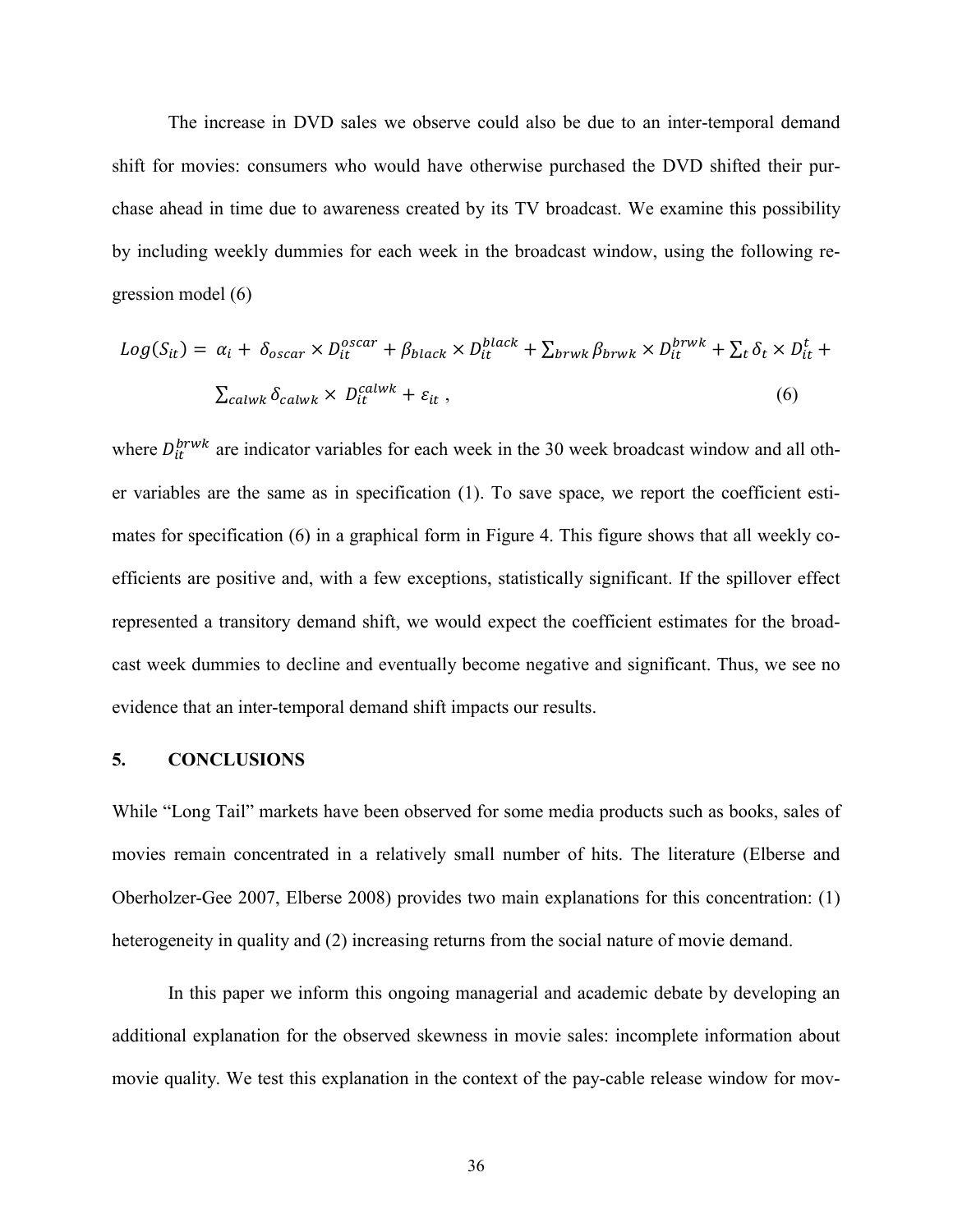ies. The pay-cable window is useful for our analysis for several reasons: First, unlike theatrical sales, DVD sales, or video-on-demand sales, the pay-cable broadcast channel is a distribution channel for a movie where there is no "per-item" cost of viewing additional movies, allowing for easier sampling of movies. Second, the timing of the broadcast on the pay-cable channel is such that we can isolate the effect of the broadcast from the effect of other changes in distribution that occur in this window. Finally, the nature of the licensing agreements between pay cable channels and studios reduces selection bias or timing bias that might otherwise exist between popular and less popular movies.

Our analysis shows that movie broadcasts in the pay-cable window significantly increase DVD sales among less popular movies and thereby reduce the skewness of movies sales. To illustrate this change in our data we see that, prior to broadcast, the top 10% of movies in our sample account for 48% of total sales (the same proportion reported by Elberse 2008) whereas immediately after broadcast the top 10% of movies account for only 35% of total sales.

We argue that consumers might be poorly informed about the true quality of movies because movies are a classic "experience good" that must be consumed to be fully evaluated, and because the nature of movie distribution is such that consumers are likely to be exposed to a relatively small set of available movies. Currently, movies are initially released exclusively through "brick-and-mortar" theatrical channels with limited capacity for variety, as opposed to through "Long Tail" channels that allow a larger diversity of offerings. This means that during the theatrical window consumers are able to view only a relatively small number of movies, and as a result studios have incentives to only promote a small number of movies. However, as movies enter the pay-cable window, pay-cable subscribers are able to sample a wider-variety of movies (without incurring an additional "per movie" cost), and our data suggest that this causes their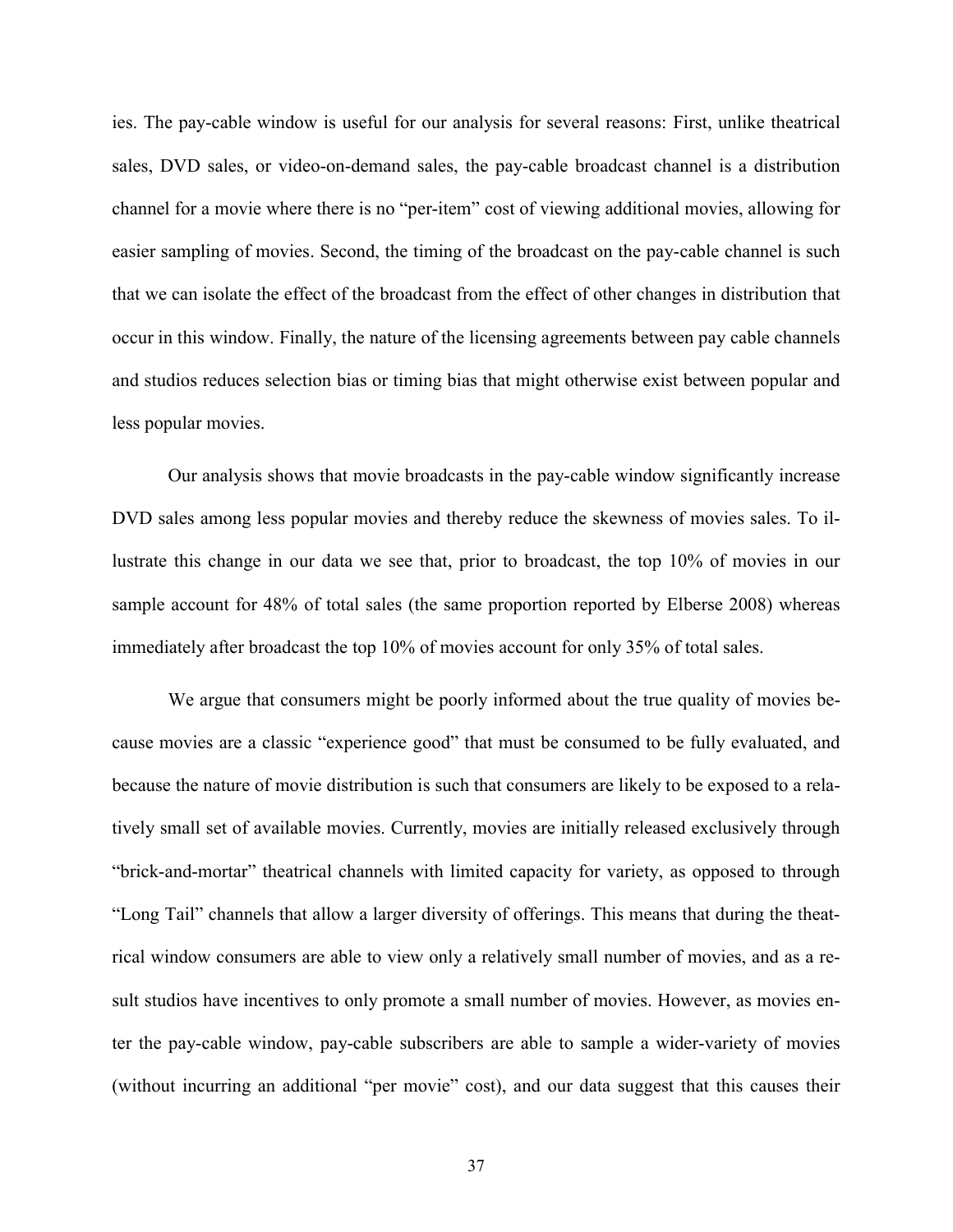purchase behavior to shift toward more obscure and previously less commercially successful titles.

Our research illustrates the importance of product discovery in markets with frequent inflow of new products like movies, music, and books. These results are particularly important as studios begin to experiment with new "digital" distribution channels and alternative distribution windows. For example, MGM, Paramount, and Lionsgate have started to put their movies onto a new pay-cable channel called Epix *before they enter the DVD window*. Likewise, Magnolia Pictures released their movie "All Good Things" on cable VOD a month before it was released in theaters and the movie sold very well at both channels. Our results suggest that these experiments with distribution in digital channels that have a capacity to make larger product variety available to a wider consumer base than do traditional movie channels such as theaters, and may promote movie sales on other contemporary channels. The increased discovery offered by these channels may even make "Long Tail" movies more commercially viable than they are in the current distribution structure.

Our research has direct implications for managing different distribution channels. The broadcast of a movie on pay-cable has a positive effect on DVD sales. Studios can utilize this finding in variety of ways. They can promote the movie, manipulate prices, or bundle the movie with other products when the movies are shown on broadcast channels, and they can vary these strategies across more and less popular movies. Pay-cable broadcasts also create rent seeking opportunities for movie studios in the form of increased DVD sales, and this has the possibility of affecting the contractual language between studios and cable channels.

Our research also has direct implications for the timing of movie broadcast windows. In particular, our results suggest that studios would benefit by changing the pay-cable window so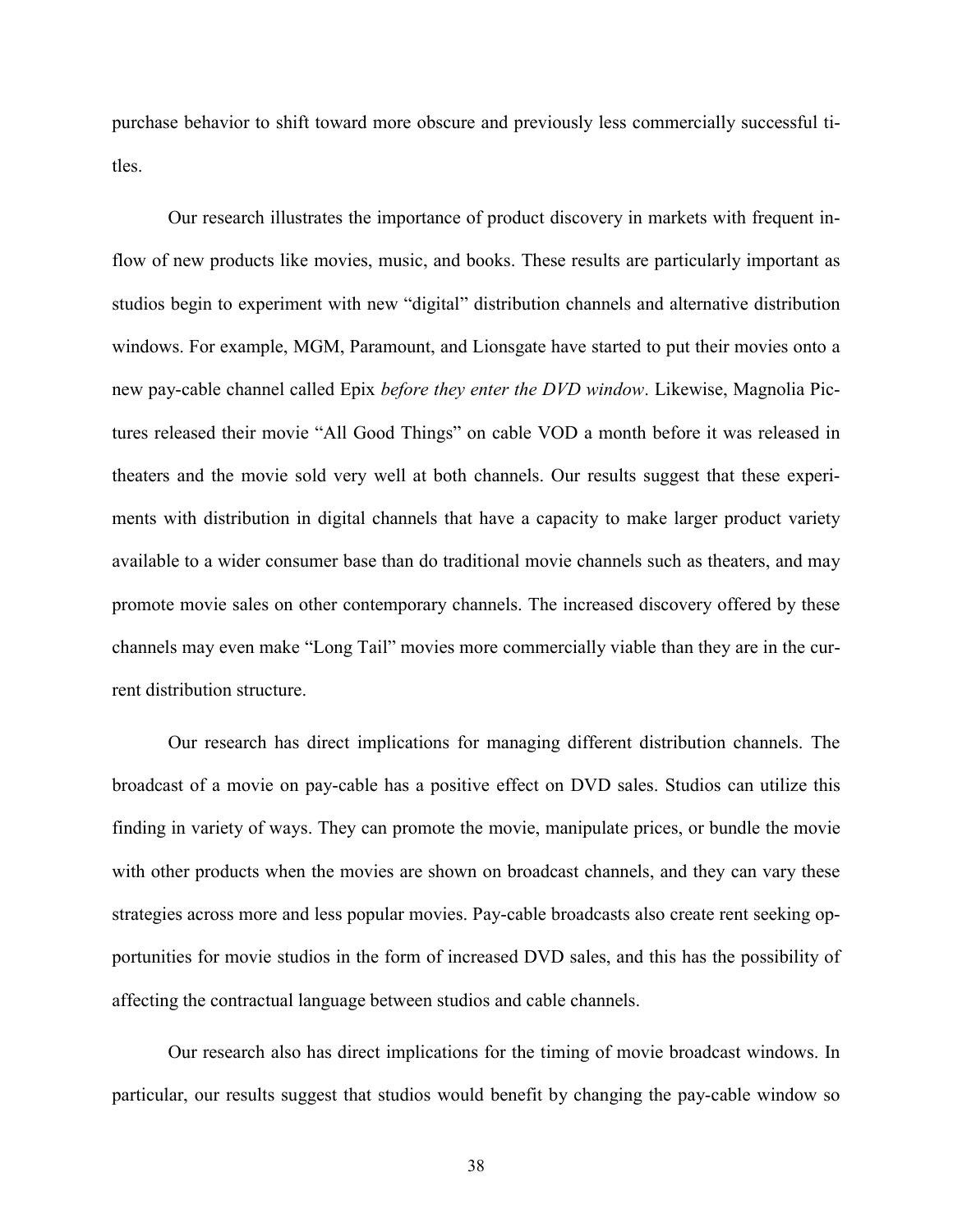that movies that were less successful in the box-office are broadcast on pay cable channels before more successful movies. In particular, it is not obvious from the current industry practice that pay-cable broadcast should start from 9-12 months after DVD release. While more research is needed for a precise answer, our results suggest that some movies will benefit from accelerated entry into the broadcast window.

Our study is of course not without limitations. First, because output deals don't cover movies from very small studios or documentary movies, our sample is not perfectly representative of all released movies. Second, although we have shown that the entry time in the broadcast window for our sample of movies is not related to box-office sales, the level of DVD sales, or the decay rate of DVD sales, we cannot completely rule out the possibility that pay cable channels are strategically choosing the broadcast timing of movies. Finally, we have also not been able to separately identify the information spillover and cannibalization effect in our reduced form models.

#### References

Ainslie, A., X. Dre`ze, F. Zufryden. 2005. Modeling Movie Life Cycles and Market Share. *Marketing Science* (24:3), pp. 508-517.

Anderson, C. 2004. The Long Tail. *Wired Magazine*, October 2004.

Anderson, S., R. Renault. 1999. Pricing, Product Variety, and Search Costs: A Bertrand-Chamberlin-Diamond Model. *RAND Journal of Economics* (30:4), pp. 719-735.

Andreeva, N. 2011. Summit Entertainment Moves from Showtime To HBO With 5-Year Output Deal. *Deadline Hollywood*, May 26.

Bailey, J., G. Gao, W. Jank, M. Lin, H.C. Lucas, S. Viswanathan. 2008. The long tail is longer than you think: The surprisingly large extent of online sales by small volume sellers. Working Paper, Smith School of Business, University of Maryland, College Park, Maryland.

Becker, A. 2007. Universal Pictures and HBO Agree to Long-Term Extension of Film Output Deal. Broadcasting and Cable, April 11.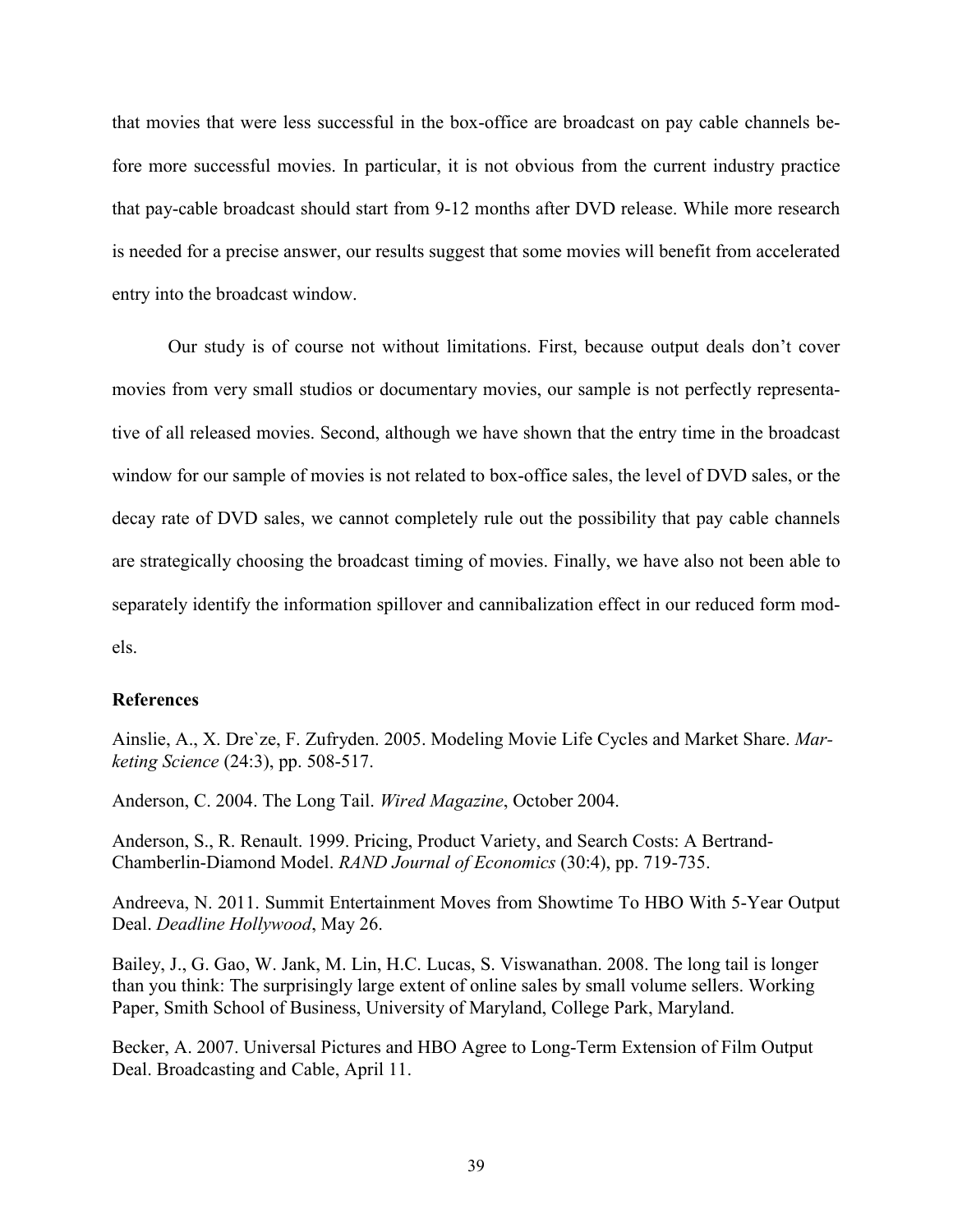Brown, J. R., A. Goolsbee. 2002. Does the Internet Make Markets More Competitive? Evidence from the Life Insurance Industry. *Journal of Political Economy*. (110:3), pp. 481–507.

Brynjolfsson, E., M.D. Smith. 2000. Frictionless Commerce? A Comparison of Internet and Conventional Retailers. *Management Science.* (46:4), pp. 563-585.

Brynjolfsson, E., Y.J. Hu, M.D. Smith. 2003 Consumer Surplus in the Digital Economy: Estimating the Value of Increased Product Variety at Online Booksellers. *Management Science.* (49:11), pp. 1580-1596.

Brynjolfsson, E., Y.J. Hu, M.D. Smith. 2006. From Niches to Riches: The Anatomy of the Long Tail. *Sloan Management Review.* Summer, (47:4), pp. 67-71.

Brynjolfsson, E., Y.J. Hu, M.S. Rahman. 2009. Battle of the retail channels: How product selection and geography drive cross-channel competition. *Management Science.* 55(11), pp. 1755- 1765.

Brynjolfsson, E., Y.J. Hu, M.D. Smith. 2010. "Research commentary—long tails vs. superstars: The effect of information technology on product variety and sales concentration patterns." *Information Systems Research.* 21(4), pp. 736-747.

Brynjolfsson, E., Y.J. Hu, D. Simester. 2011. Goodbye Pareto Principle, Hello Long Tail: The Effect of Search Costs on the Concentration of Product Sales. *Management Science.* 57(8), pp. 1373-1386.

Cabral, L.M.B. 2000. Stretching Firm and Brand Reputation. *Rand Journal of Economics.* (31:4), pp. 658-673.

Cachon, G., C. Terwiesch, Y. Xu. 2008. On the Effects of Consumer Search and Firm Entry on Multiproduct Competition. *Marketing Science.* (27:4), pp. 461-473.

Choi, J.P. 1998. Brand Extension as Informational Leverage. *Review of Economic Studies.* 65, pp. 655-669.

Elberse A., J. Eliashberg. 2003. Demand and Supply Dynamics for Sequentially Released Products in International Markets. *Marketing Science.* (22:3), pp. 329-354.

Elberse, A., F. Oberholzer-Gee. 2007. Superstars and Underdogs: An Examination of The Long Tail Phenomenon in Video Sales. Marketing Science Institute. 4, pp. 49-72.

Elberse, A. 2008. Should You Invest in the Long Tail? *Harvard Business Review.* July-August, 1-9.

Epstein, E.J. 2005. *The Big Picture: The New Logic of Money and Power in Hollywood*, New York: Random House.

Fleder, D., K. Hosanagar. 2009. Blockbuster culture's next rise and fall: The impact of recommender systems on sales diversity. *Management Science.* (55:5), pp. 697–712.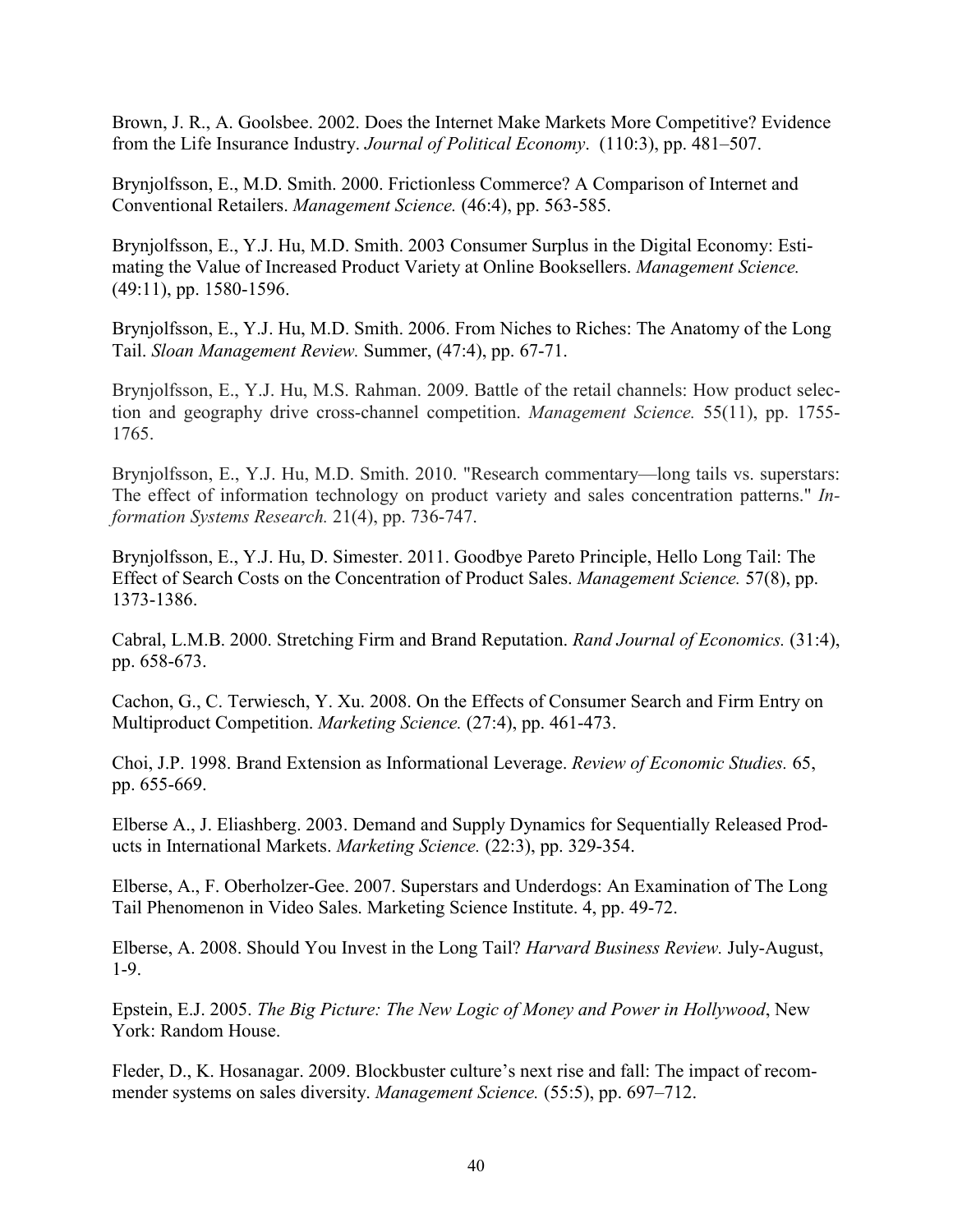Flint, Joe. 2013. HBO extends movie output deal with Universal Pictures. *Los Angeles Times*, January 6.

Frankel, D. 2009. Starz output deals keep films flowing: Pacts with Sony, Disney help fill 16 channels. *Variety*, March 19.

Goeree, M.S. 2008. Advertising in the U.S. Personal Computer Industry. *Econometrica.* (76:5), pp. 1017-1074.

Hann, I., E. Clemons, L. Hitt. 2003. Price Dispersion and Differentiation in Online Travel: An Empirical Investigation. *Management Science.* (48:4), pp. 534-549.

Hendricks, K., A. Sorensen 2009. Information and the skewness of Music Sales. *Journal of Political Economy* (117:2), pp. 324-369.

Jin, G., P. Leslie. 2003. "The Effect of Information on Product Quality: Evidence from Restaurant Hygiene Grade Cards." *Quarterly Journal of Economics.* (118:2), pp. 409–51.

Krider R.E., C.B. Weinberg. 1998. Competitive Dynamics and the Introduction of New Products: The Motion Picture Timing Game. *Journal of Marketing Research* (35:1), pp. 1-15.

Lehmann, Donald R., Charles B Weinberg. 2000. Sales through Sequential Distribution Channels: An Application to Movies and Videos. *Journal of Marketing* (64:July), pp. 18-33.

Luan, J.Y., K. Sudhir, 2006. Optimal Inter-Release Timing for Sequentially Released Products. Working paper. Yale School of Management, New Haven, Connecticut.

McNary, D. 2013. Multi-year pacts cover Germany, Russia, Eastern Europe and Latin America. *Variety*, March 19.

Nelson, P. 1970. Information and Consumer Behavior. *Journal of Political Economy.* (78:2), pp. 311-329.

Nelson, P. 1974. Advertising as Information. *Journal of Political Economy.* (82:4), pp. 729-754.

Prasad, A., B. Bronnenberg, V. Mahajan .2004. Product Entry Timing in Dual Distribution Channels: The Case of the Movie Industry. *Review of Marketing Science.* (2:1), pp. 1-18.

Sawhney, M.S., J. Eliashberg. 1994. Modeling goes to Hollywood: Predicting Individual Differences in Movie Enjoyment. *Management Science.* (40:9), pp.1151-1173.

Sawhney, M.S., J. Eliashberg. 1996. A Parsimonious Model for Forecasting Gross Box-Office Revenue of Motion Pictures. *Marketing Science.* (15:2), pp. 113-131.

Smith, M.D., R. Telang. 2010. Competing with Free: The Impact of Movie Broadcast on DVD Sales and Internet Piracy. *MIS Quarterly.* (33:2), pp. 321-338.

Sorensen, A. 2007. Bestseller Lists and Product Variety: The Case of Book Sales. *Journal of Industrial Economics.* (55:4), pp. 715–38.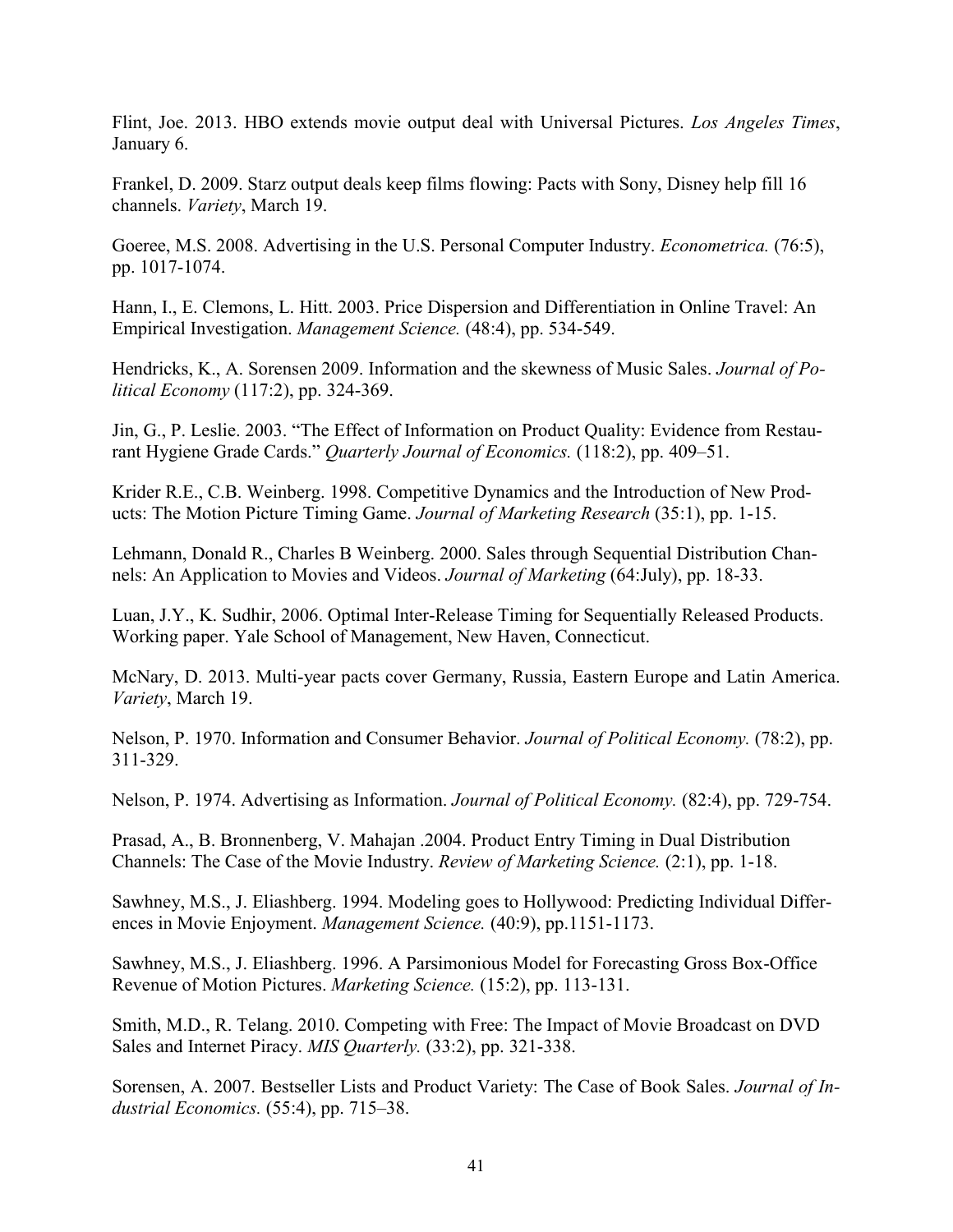Tucker, C., J. Zhang. 2011. How does popularity information affect choices? A field experiment. *Management Science.* (57:5), pp. 828-842.

Vascellaro, J. E., E. Orden, S. Schechner. 2012. Hollywood Studios Warm To Apple's iCloud Effort. *The Wall Street Journal*, March 12.

Wooldridge, J. 2002. Econometric Analysis of Cross-Section and Panel Data. Cambridge, MA: MIT Press.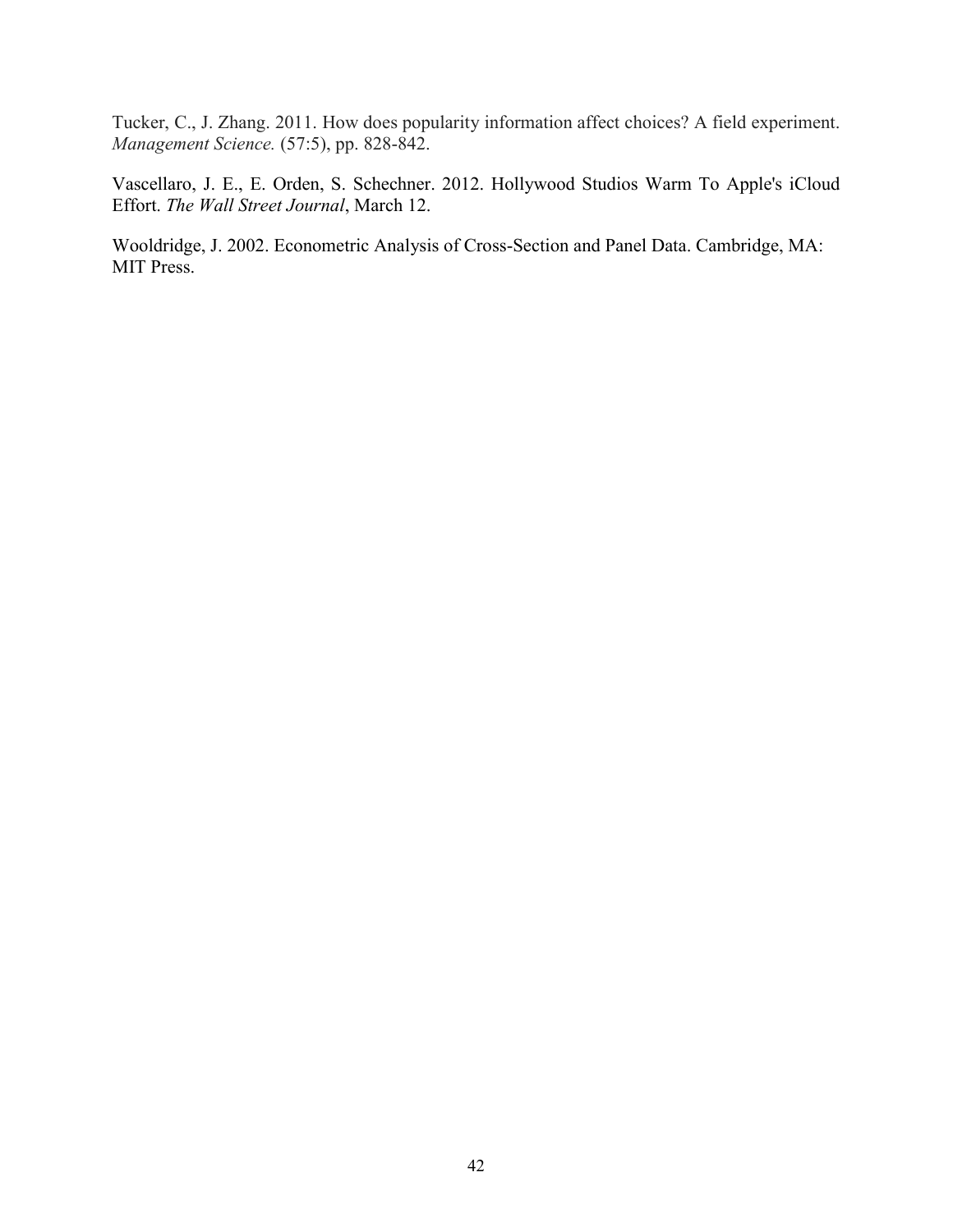# TABLES AND FIGURES

|                                                                                           | N    |                |                | Std. Dev.<br>Mean    |          |                      | Percentile |  |  |
|-------------------------------------------------------------------------------------------|------|----------------|----------------|----------------------|----------|----------------------|------------|--|--|
|                                                                                           |      |                |                | 0.10                 | 0.50     | 0.90                 |            |  |  |
| Time between DVD re-<br>lease and broadcast                                               | 314  | 31.06<br>weeks | 13.09<br>weeks | 20 weeks<br>(min 10) | 27 weeks | 55 weeks<br>(max 96) |            |  |  |
| Theatrical revenue<br>(Million US \$)                                                     | 314  | 37.32          | 55.36          | 0.06                 | 15.54    | 102.36               |            |  |  |
| <b>Total DVD sales</b>                                                                    | 314  | 933,639        | 1,465,847      | 9,424                | 390,905  | 2,501,037            |            |  |  |
| DVD sales in broadcast<br>window                                                          | 314  | 175,583        | 287,598        | 986                  | 58,506   | 529,838              |            |  |  |
| % of total DVD sales in<br>first 4 weeks                                                  | 314  | 54.52          | 15.00          | 33.20                | 57.03    | 71.57                |            |  |  |
| % of total DVD sales in<br>broadcast window                                               | 314  | 17.38          | 13.39          | 3.16                 | 13.91    | 35.08                |            |  |  |
| Weekly viewership of<br>movie in broadcast win-<br>dow (No. of households in<br>millions) | 7829 | 0.078          | 0.153          | 0.00                 | 0.00     | 0.199                |            |  |  |

## Table 1: Summary Statistics

## Table 2: Estimates of Cox Proportional Hazard Model for Box-office and DVD sales

| Dependent variable - Weeks between<br><b>DVD Release and Broadcast</b> | <b>Coefficient Estimates</b><br>(Std. errors in parenthesis) |                     |                     |
|------------------------------------------------------------------------|--------------------------------------------------------------|---------------------|---------------------|
| Box-office sales in Millions                                           | $-0.001$<br>(0.001)                                          |                     | $-0.001$<br>(0.001) |
| DVD sales in Millions                                                  |                                                              | (0.042)<br>0.017    |                     |
| Movie estimated budget in Millions                                     |                                                              |                     | 0.0002(0.002)       |
| Small studio                                                           | $-0.289$ $(0.191)$                                           | $-0.237$ $(0.158)$  | (0.231)<br>$-0.381$ |
| "Action & Adventure" Genre                                             | $-0.175$ $(0.194)$                                           | $-0.195$<br>(0.194) | $-0.178$<br>(0.192) |
| "Drama" Genre                                                          | $-0.032$ $(0.157)$                                           | $-0.014$<br>(0.156) | (0.192)<br>$-0.089$ |
| "Comedy" Genre                                                         | 0.033<br>(0.151)                                             | 0.049<br>(0.151)    | $-0.023$<br>(0.182) |
| N                                                                      | 314                                                          | 314                 | 227                 |

Note  $-$ <sup>\*\*\*,\*\*,\*</sup> = statistically significant at the 1%, 5% and 10% levels (two-sided test), respectively.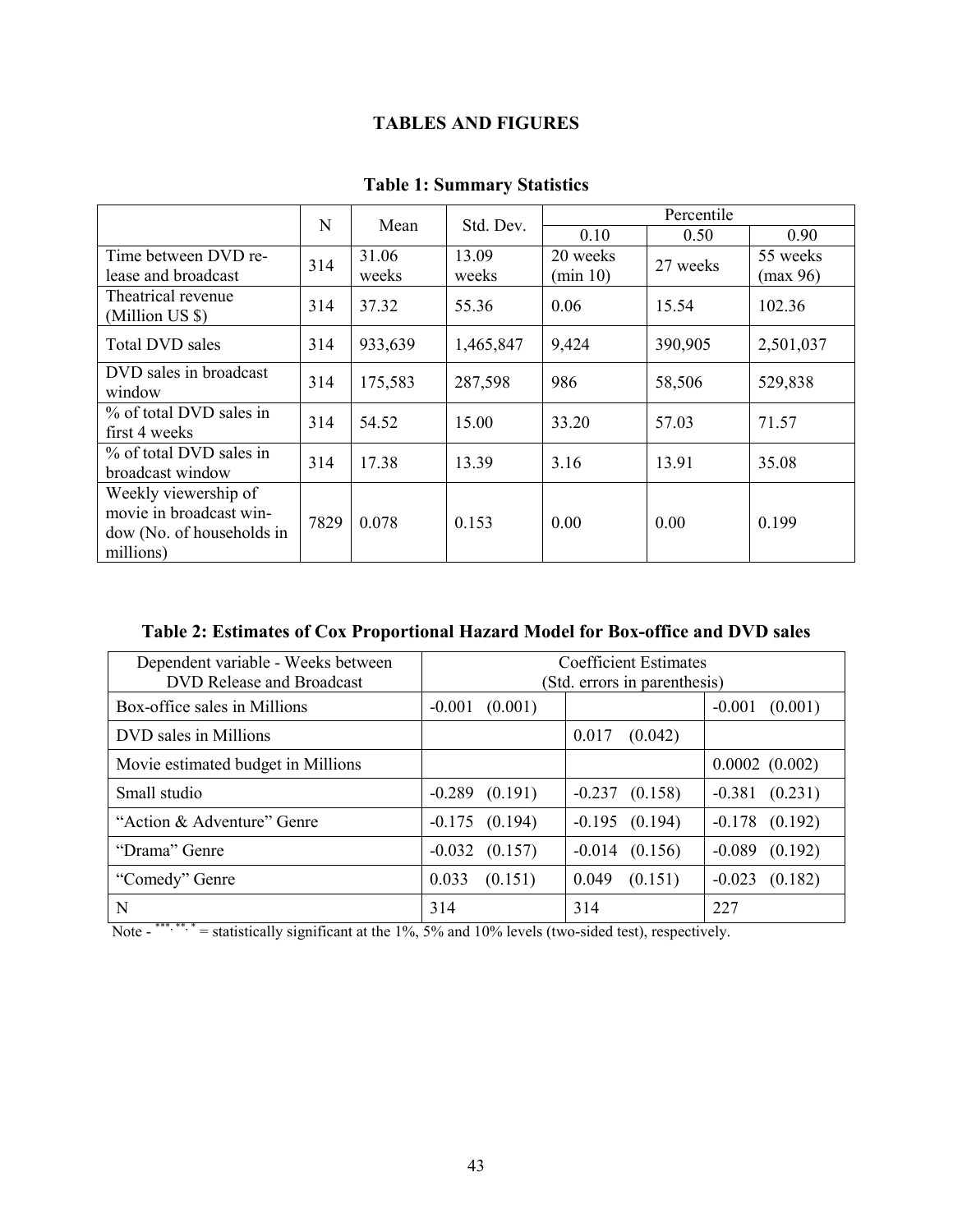| Dependent Variable:<br>lag between start of window and actual broad- |                     | <b>Coefficient Estimates</b><br>(Std. errors in parenthesis) |
|----------------------------------------------------------------------|---------------------|--------------------------------------------------------------|
| cast                                                                 | Cox Hazard Model    | Linear Model                                                 |
| Box-office sales in Millions                                         | 0.000<br>(0.001)    | 0.003<br>(0.002)                                             |
| Small studio                                                         | 0.176<br>(0.167)    | $-0.629$<br>(0.415)                                          |
| "Action & Adventure" Genre                                           | (0.200)<br>$-0.025$ | (0.268)<br>0.199                                             |
| "Drama" Genre                                                        | 0.112<br>(0.167)    | (0.210)<br>0.061                                             |
| "Comedy" Genre                                                       | 0.026<br>(0.161)    | (0.222)<br>0.093                                             |
| Constant                                                             |                     | $2.140***$<br>(0.196)                                        |
| N                                                                    | 314                 | 314                                                          |

Table 3: Exogenous variation between blackout and broadcast periods

Note  $-$ <sup>\*\*\*, \*\*</sup>, \* = statistically significant at the 1%, 5% and 10% levels (two-sided test), respectively

## Table 4: Estimates for DVD sales

| Dependent Variable:<br>Log(DVD sales) /<br>$\triangle$ Log DVD sales | Specification (1)     | First-difference<br>specification $(2)$ | Specification $(1)$   |
|----------------------------------------------------------------------|-----------------------|-----------------------------------------|-----------------------|
| Blackout period dummy                                                | $0.096***$<br>(0.032) | $0.007***$<br>(0.004)                   | $0.159***$<br>(0.044) |
| Broadcast period dummy                                               | $0.101***$<br>(0.043) | $0.013***$<br>(0.005)                   |                       |
| Weekly viewership in millions                                        |                       |                                         | $0.150***$<br>(0.05)  |
| N                                                                    | 17194                 | 17189                                   | 17194                 |
|                                                                      | $(314$ movies)        | $(314$ movies)                          | $(314$ movies)        |
| $R_{sq}$                                                             | 0.946                 | 0.747                                   | 0.946                 |

Note - \*\*\*, \*\*, \* = statistically significant at the 1%, 5% and 10% levels (two-sided test), respectively.

## Table 5: Estimates for DVD sales and rentals

| Dependent Variables:                    |                  |             | <b>Coefficient Estimates</b><br>(Robust cluster corrected Std. errors) |                |  |
|-----------------------------------------|------------------|-------------|------------------------------------------------------------------------|----------------|--|
| Log(DVD sales) $&$<br>Log (DVD rentals) | <b>SUR Model</b> |             | Specf. $(1)$                                                           | Specf. $(1)$   |  |
|                                         | DVD sales        | DVD rentals | DVD sales                                                              | DVD rentals    |  |
| Blackout period                         | 0.01             | $0.06***$   | 0.01                                                                   | $0.08***$      |  |
|                                         | (0.02)           | (0.012)     | (0.04)                                                                 | (0.03)         |  |
| Broadcast period                        | $0.08***$        | 0.03        | $0.07***$                                                              | 0.03           |  |
|                                         | (0.03)           | (0.04)      | (0.03)                                                                 | (0.03)         |  |
| N                                       | 9353             |             | 9353                                                                   | 9353           |  |
| (No. of movies)                         | (194 movies)     |             | $(194$ movies)                                                         | $(194$ movies) |  |
| $R_{sq}$                                | 0.91             | 0.96        | 0.91                                                                   | 0.96           |  |

Note  $-$  \*\*\*, \*\*, \* = statistically significant at the 1%, 5% and 10% levels (two-sided test), respectively.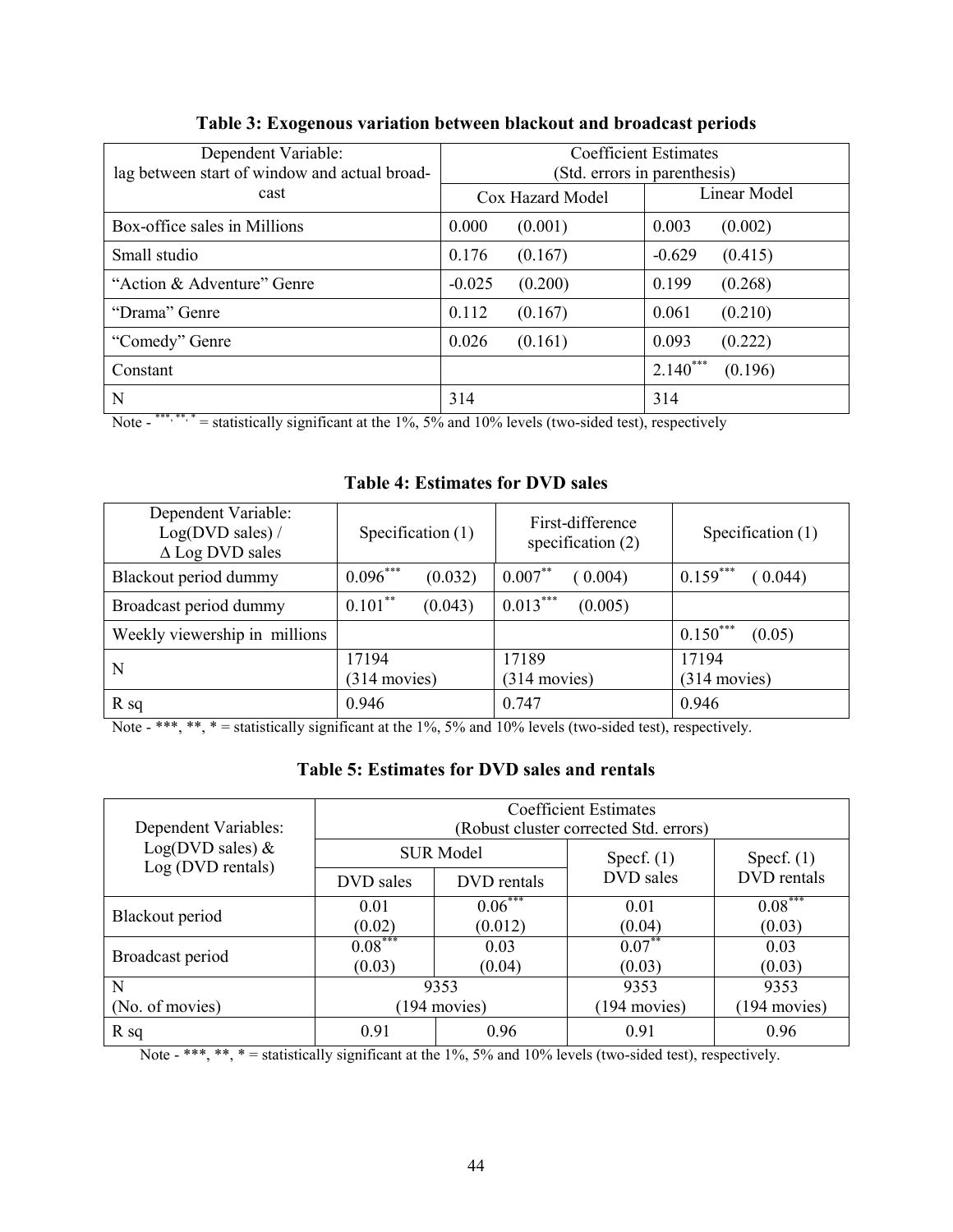| Dependent vari-      | <b>Coefficient Estimates</b> |          |             |                                        |          |          |            |               |
|----------------------|------------------------------|----------|-------------|----------------------------------------|----------|----------|------------|---------------|
| able :               |                              |          |             | (Robust cluster corrected Std. errors) |          |          |            |               |
| Log(DVD)             | (1)                          | (2)      | (3)         | (4)                                    | (5)      | (6)      | (7)        | (8)           |
| sales)               | Top                          | Second   | Third       | <b>Bottom</b>                          | Top      | Second   | Third      | <b>Bottom</b> |
|                      | Quartile                     | Quartile | Quartile    | Quartile                               | Quartile | Quartile | Quartile   | Quartile      |
| <b>Blackout</b>      | $-0.057$                     | 0.072    | 0.052       | 0.057                                  | $-0.102$ | 0.086    | 0.044      | $-0.137$      |
| period               | (0.053)                      | (0.057)  | (0.060)     | (0.088)                                | (0.065)  | (0.063)  | (0.077)    | (0.347)       |
| Broadcast<br>peri-   | $-0.092$                     | $-0.008$ | $0.134^{*}$ | $0.198***$                             |          |          |            |               |
| od                   | (0.078)                      | (0,063)  | (0.067)     | (0.089)                                |          |          |            |               |
| Weekly<br>View-      |                              |          |             |                                        | $-0.005$ | $-0.016$ | $0.142***$ | $0.279***$    |
| mil-<br>ership<br>1n |                              |          |             |                                        | (0.016)  | (0.036)  | (0.052)    | (0.122)       |
| lions                |                              |          |             |                                        |          |          |            |               |
| N                    | 4105                         | 4061     | 4221        | 4807                                   | 4105     | 4061     | 4221       | 4807          |
| (No. of movies)      | (78)                         | (78)     | (77)        | (81)                                   | (78)     | (78)     | (77)       | (81)          |
| $R_{sq}$             | 0.875                        | 0.836    | 0.887       | 0.864                                  | 0.875    | 0.836    | 0.887      | 0.864         |

Table 6: Differential increase in DVD sales based on movie popularity

Note - \*\*\*, \*\*, \* = statistically significant at the 1%, 5% and 10% levels (two-sided test), respectively. Robust and

| Dependent varia- | <b>Coefficient Estimates</b> |                |                                        |            |            |                |
|------------------|------------------------------|----------------|----------------------------------------|------------|------------|----------------|
| ble:             |                              |                | (Robust cluster corrected Std. errors) |            |            |                |
| Log(DVD sales)   | (1)                          | (2)            | (3)                                    | (1)        | (2)        | (3)            |
|                  | Minor                        | Major studi-   | Major studios                          | Minor      | Major stu- | Major studios  |
|                  | studios                      | os All mov-    | popular mov-                           | studios    | dios All   | popular mov-   |
|                  |                              | <sub>1es</sub> | <sub>1es</sub>                         |            | movies     | <sub>1es</sub> |
| Blackout period  | 0.129                        | 0.034          | 0.027                                  | 0.206      | 0.015      | 0.057          |
|                  | (0.102)                      | (0.033)        | (0.050)                                | (0.192)    | (0.033)    | (0.050)        |
|                  | $0.152***$                   | 0.028          | $0.08***$                              |            |            |                |
| Broadcast period | (0.057)                      | (0.043)        | (0.036)                                |            |            |                |
| Weekly viewer-   |                              |                |                                        | $0.121***$ | 0.023      | $0.089**$      |
| ship in millions |                              |                |                                        | (0.057)    | (0.051)    | (0.033)        |
| N                | 3768                         | 13426          | 6765                                   | 3768       | 13426      | 6765           |
| (No. of movies)  | (64)                         | (250)          | (125)                                  | (64)       | (250)      | (125)          |
| $R_{sq}$         | 0.898                        | 0.941          | 0.923                                  | 0.898      | 0.941      | 0.923          |

Note: \*\*\*, \*\*, \* = statistically significant at the 1%, 5% and 10% levels (two-sided test), respectively.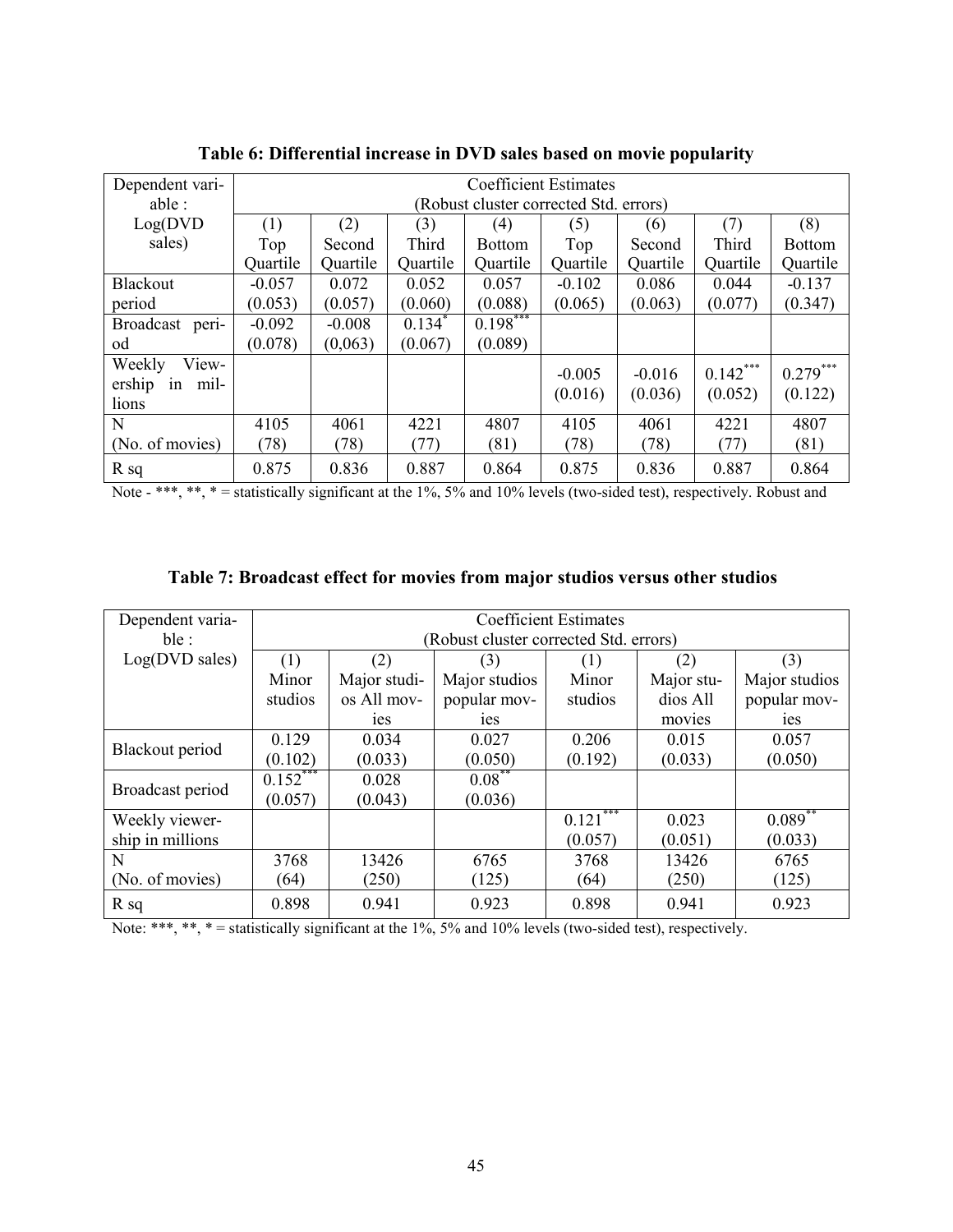| Non-linear least square estimates                                 | (1)                   | (2)                   |
|-------------------------------------------------------------------|-----------------------|-----------------------|
| (Std. errors in parenthesis)                                      | For all movies        | For 194 movies        |
| a                                                                 | $0.038***$ (0.006)    | $0.044***$ $(0.006)$  |
| b                                                                 | $1.675***$ (0.111)    | $0.620***$ $(0.105)$  |
| $\mathbf c$                                                       | $0.071***$<br>(0.021) | $0.056***$<br>(0.016) |
| Average preference decay $(\delta)$                               | $-0.119***(0.007)$    | $-0.121***(0.008)$    |
| Holiday dummies $(\delta_h)$                                      | Yes                   | Yes                   |
| N                                                                 | 17,344                | 11,556                |
| $R_{sq}$                                                          | 0.969                 | 0.964                 |
| Average proportion of aware cus-<br>tomers at DVD release $(q_0)$ | 0.147                 | 0.182                 |

Table 8: Estimates for movie discovery model

Note - \*\*\*, \*\*, \* = statistically significant at the  $1\%$ ,  $5\%$  and  $10\%$  levels (two-sided test), respectively

|  | Table 9: Counterfactual sales under full information |  |
|--|------------------------------------------------------|--|
|  |                                                      |  |

| Percentile | Movie                   | Observed Sales up to<br>broadcast window | Full information<br>sales | Difference       |
|------------|-------------------------|------------------------------------------|---------------------------|------------------|
| Max        | Kung Fu Panda           | 5,572,200                                | 5,605,835                 | $33,635(0.6\%)$  |
| 0.90       | Eagle Eye               | 1,708,240                                | 2,004,977                 | 296,737 (17.4%)  |
| 0.75       | Tale of Despereaux      | 1,074,330                                | 1,257,998                 | 183,668 (17.1%)  |
| 0.50       | Pride and Glory         | 406,240                                  | 520,154                   | 113,914 (28.0%)  |
| 0.25       | Fired up!               | 98,256                                   | 135,713                   | 37,457 (38.1%)   |
| 0.10       | <b>Reservation Road</b> | 54,349                                   | 66,850                    | $12,501(23.0\%)$ |
| Min        | How to Rob a Bank       | 5,245                                    | 7,387                     | $2,142(40.8\%)$  |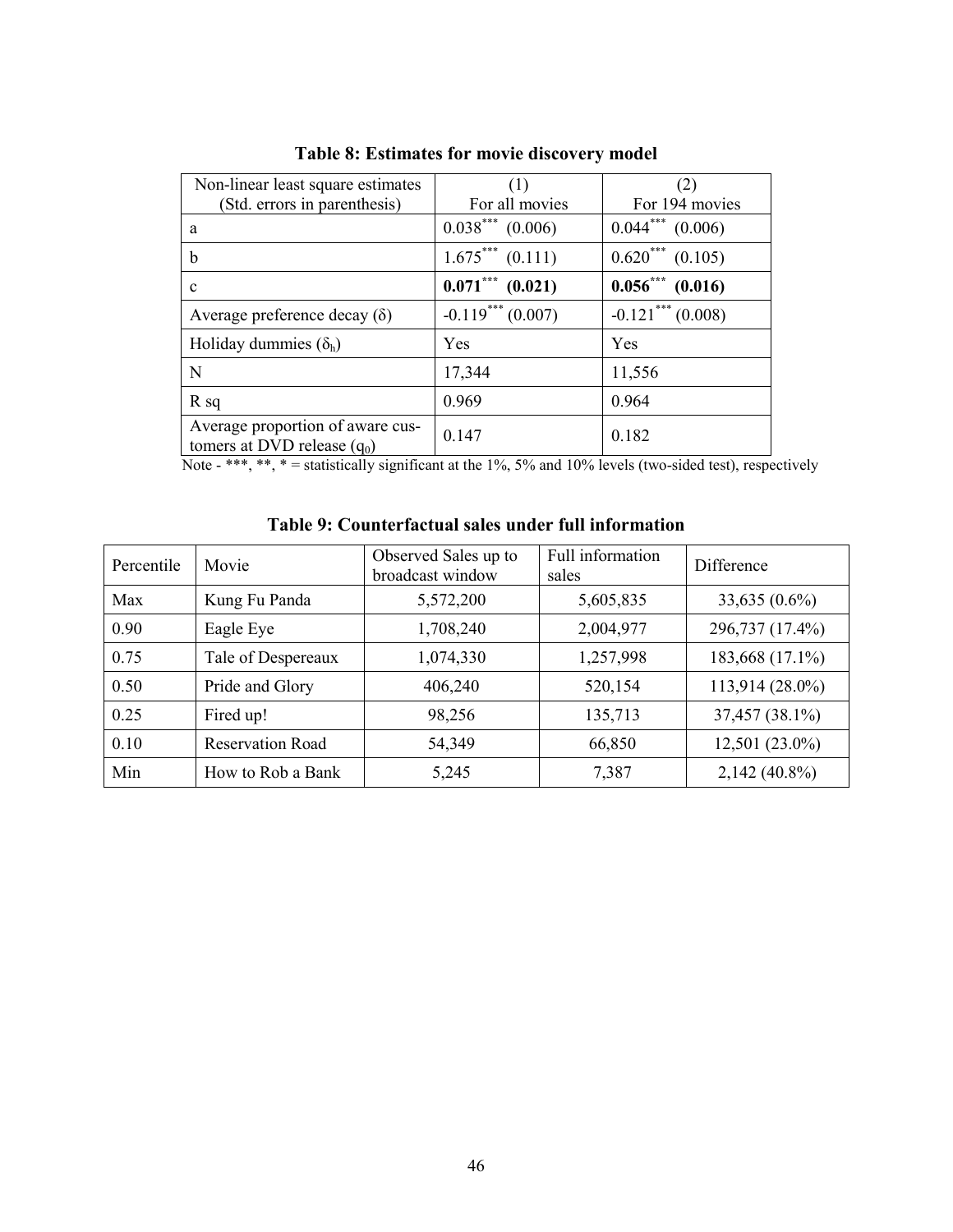

Figure 1: Exclusive windows in movie lifecycle

Figure 2: Distribution of box office sales and first month DVD sales for broadcast movies

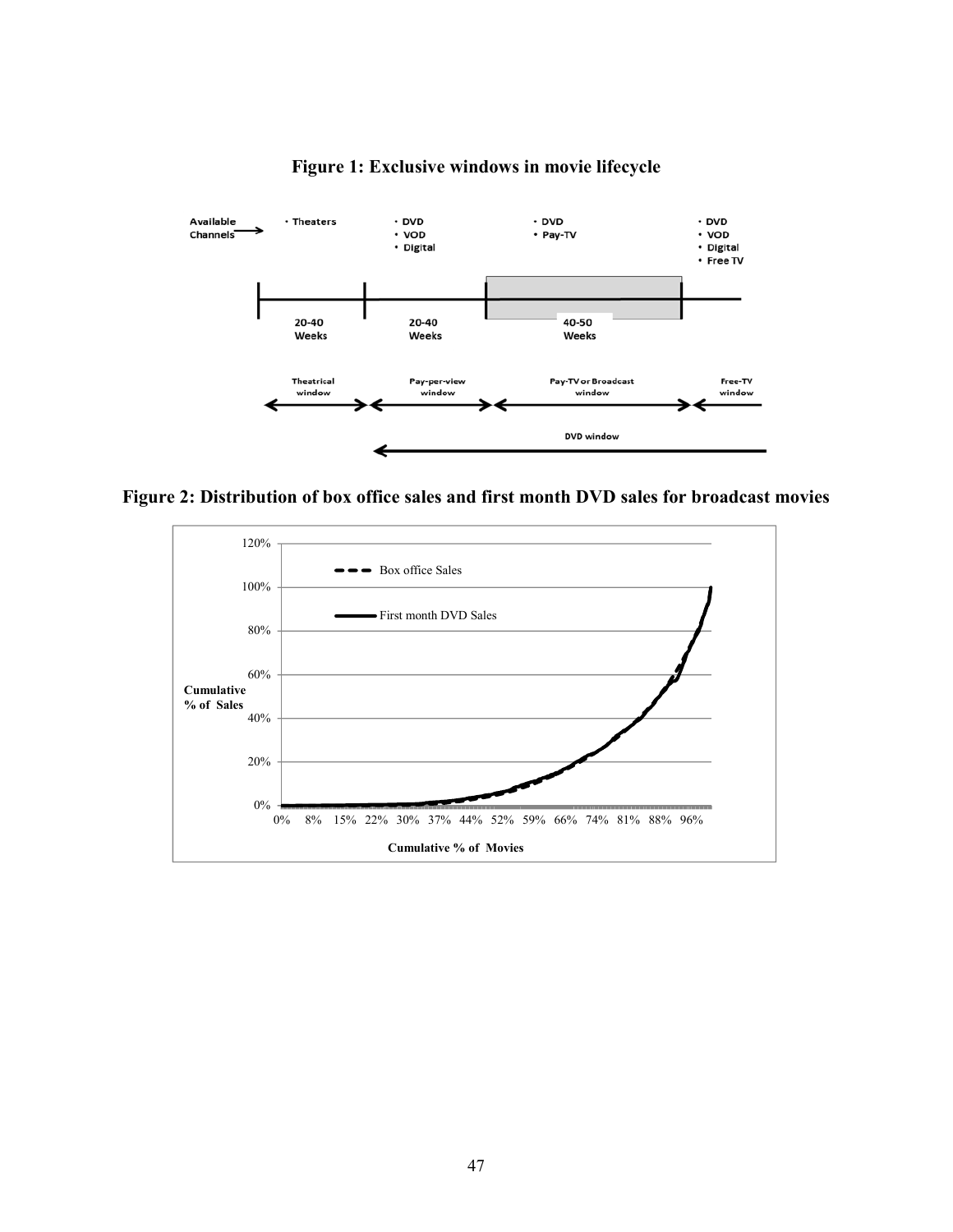

Figure 3: Distribution of DVD sales immediately before and after the broadcast window

Figure 4: Weekly broadcast coefficients in broadcast window

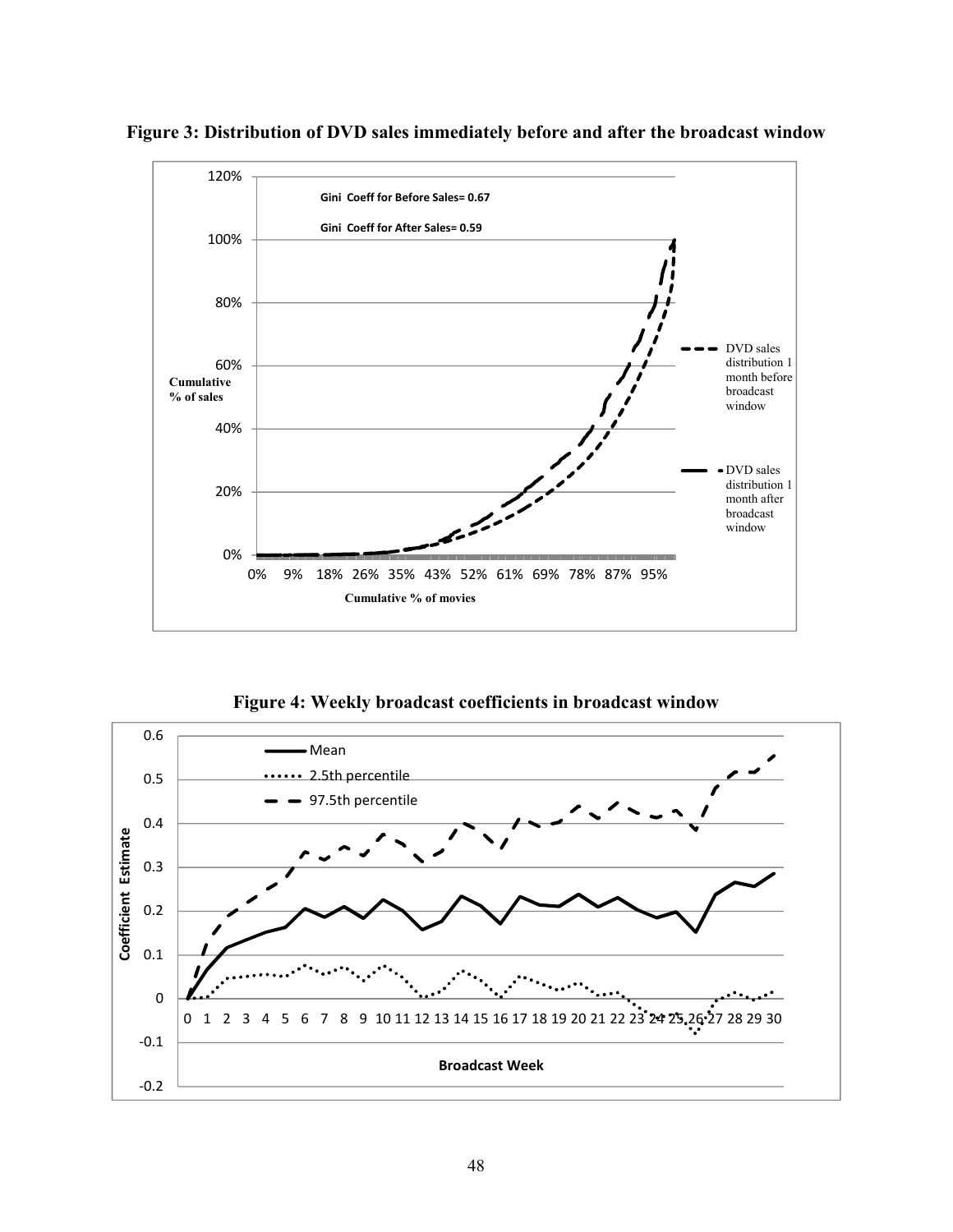### APPENDIX

### Appendix A

To show how the DVD sales for movies are affected by the intensity of their broadcast, we estimate specification (1) with total number of times a movie is shown during its broadcast window as the treatment variable. Our sample of movies are broadcast on average for 35.4 times in the 30 weeks broadcast window (standard deviation = 24.8, min = 1, max = 108). Table A1 reports the resulting coefficient estimates, which shows that the DVD sales for a movie increase with intensity of its broadcast.

| Dependent Variable:<br>Log(DVD sales) | <b>Coefficient Estimates</b><br>(Robust cluster corrected Std. errors) |
|---------------------------------------|------------------------------------------------------------------------|
| Blackout period dummy                 | $0.132***$<br>(0.05)                                                   |
| Number of movie broadcast             | $0.002***$<br>(0.001)                                                  |
| N                                     | 17194<br>$(314$ movies)                                                |
| R sq                                  | 0.947                                                                  |

Table A1: Estimates for DVD sales

Note  $-$ <sup>\*\*\*, \*\*</sup>,  $=$  statistically significant at the 1%, 5% and 10% levels (two-sided test), respectively.

## Appendix B

One might worry that DVD sales of less popular movies could have flattened for the weeks inside broadcast window while DVD sales for popular movies may still be declining in this period, and this may be the reason for our observed broadcast window effect. We test for this possibility by only taking observations for the pre-broadcast window period and randomly assigning a placebo "broadcast" treatment to the movies prior to their actual broadcast. We can then use specification (1) to test whether we see any increase in DVD sales due to this artificial treatment infused in our data. Table B1 reports these coefficient estimates. We find a statistically insignificant coefficient estimate for the placebo treatment effect, suggesting that the treatment effect that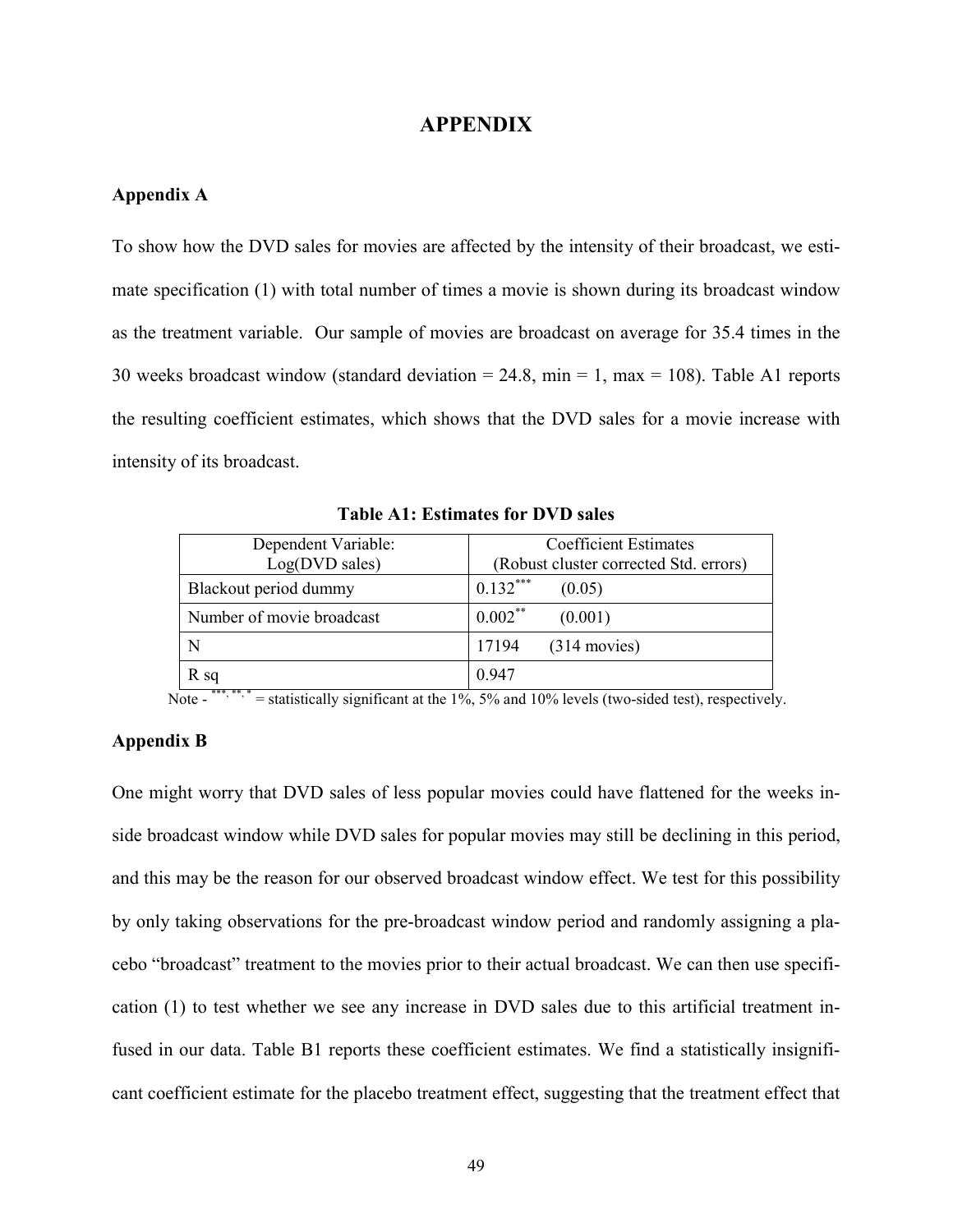we observe in our data is not merely due to systematically different decay patterns for the movies in our sample. We also estimated the effect of the placebo treatment applied between 1 to 5 weeks before the broadcast window and find similar results. By placing the placebo treatment right before the actual treatment, we better compare the effects of the placebo and actual treatment.

| Dependent Variable: Log(DVD sales) | <b>Coefficient Estimates</b><br>(Robust cluster corrected Std. errors) |  |  |
|------------------------------------|------------------------------------------------------------------------|--|--|
| Placebo treatment dummy            | $-0.005$ $(0.042)$                                                     |  |  |
|                                    | 7452                                                                   |  |  |
| R sq                               | 0.967                                                                  |  |  |

Table B1: Estimates for placebo treatment effect on DVD sales

Note  $-$ <sup>\*\*\*, \*\*</sup>, \* = statistically significant at the 1%, 5% and 10% levels (two-sided test), respectively.

## Appendix C

If consumers are forward looking, and take upcoming pay-cable broadcasts into account when deciding whether to purchase DVDs, we would expect to see a decrease in DVD sales just before broadcast window. To test for this possibility we take the pre-broadcast window data for our sample of movies and put up a pre-window indicator variable  $(D^{prewnd})$  equal to 1 for last one, two, or three weeks before the broadcast window and zero otherwise. We then run the following specification

$$
log(S_{it}) = \alpha_i + \beta_{prewnd} \times D_{it}^{prewnd} + \delta_{oscar} \times D_{it}^{oscar} + \sum_{t} \delta_t \times D_{it}^t + \sum_{calw} \delta_{calwk} \times D_{it}^{calwk} + \varepsilon_{it}
$$

|  |  | Table C1: Estimates for forward looking cosnsumer behavior |
|--|--|------------------------------------------------------------|
|--|--|------------------------------------------------------------|

|                     | <b>Coefficient Estimates</b>               |                    |                    |  |
|---------------------|--------------------------------------------|--------------------|--------------------|--|
| Dependent Variable: | (Robust and cluster corrected Std. errors) |                    |                    |  |
| Log(DVD sales)      | One Week                                   | Two Week           | Three Week         |  |
|                     | pre-window                                 | pre-window         | pre-window         |  |
| Pre-window dummy    | (0.035)<br>0.022                           | (0.02)<br>$-0.017$ | (0.03)<br>$-0.032$ |  |
| N                   | 8879                                       | 8879               | 8879               |  |
|                     | $(314$ movies)                             | $(314$ movies)     | $(314$ movies)     |  |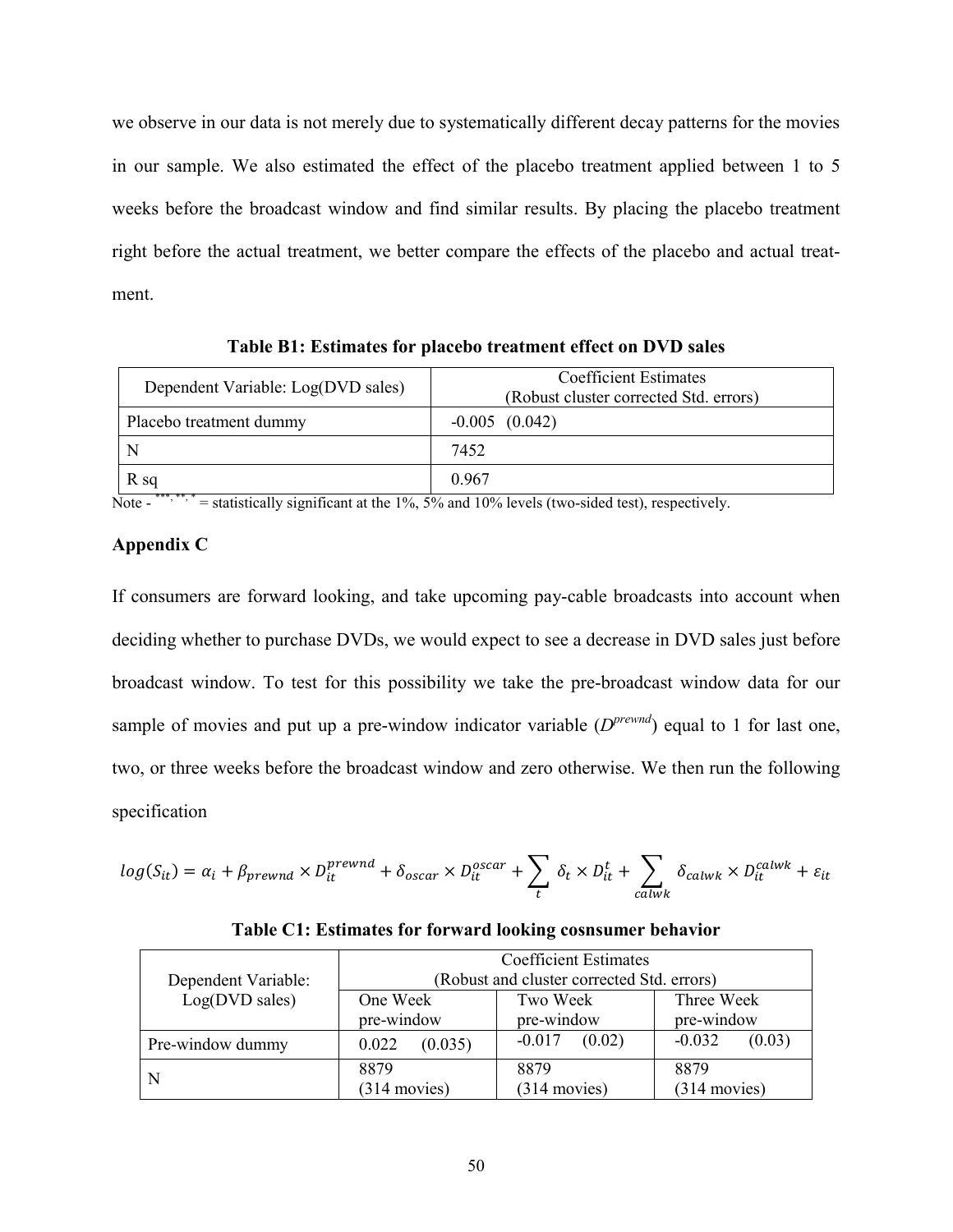| R sq     | 964<br>し・ノリー | 964<br>ノソコ<br>w. | 0.964 |
|----------|--------------|------------------|-------|
| *** ** * |              |                  |       |

Note  $-$  \*\*\*, \*\*, \* = statistically significant at the 1%, 5% and 10% levels (two-sided test), respectively.

Table C1 reports the resulting insignificant coefficient estimates for the pre-window dummy variable for one-, two-, and three-week pre-windows, showing no evidence of an unusual decline in DVD sales before the beginning of the broadcast window and thus no evidence that forward looking behavior is impacting our results.

## Appendix D

To check for the possibility that a proportionately higher number of themed movies enter the broadcast window during particular holiday seasons, we compute the genre-wise percentages of movies entering broadcast window in each calendar month of the year and report these figures in Table D1.

|            | Action | Comedy | Drama | Family | Horror | Others |
|------------|--------|--------|-------|--------|--------|--------|
| <b>JAN</b> | 12%    | 30%    | 35%   | $2\%$  | 7%     | 14%    |
| <b>FEB</b> | 18%    | 29%    | 21%   | 11%    | 11%    | 11%    |
| <b>MAR</b> | 14%    | 50%    | 14%   | 9%     | 9%     | $5\%$  |
| <b>APR</b> | 29%    | 50%    | 14%   | $0\%$  | 7%     | $0\%$  |
| <b>MAY</b> | 14%    | 14%    | 14%   | 21%    | 14%    | 21%    |
| <b>JUN</b> | 20%    | 40%    | 20%   | 10%    | $0\%$  | 10%    |
| <b>JUL</b> | 16%    | 42%    | 16%   | 6%     | 3%     | 16%    |
| <b>AUG</b> | 11%    | 25%    | 39%   | 7%     | $7\%$  | 11%    |
| <b>SEP</b> | 3%     | 24%    | 34%   | 10%    | $7\%$  | 21%    |
| <b>OCT</b> | 7%     | 25%    | 46%   | 7%     | 11%    | 4%     |
| <b>NOV</b> | 16%    | 31%    | 31%   | 6%     | $0\%$  | 16%    |
| <b>DEC</b> | 8%     | 36%    | 40%   | 4%     | 4%     | 8%     |

Table D1: Genre-wise percentage breakup of monthly movie broadcast

From Table D1, we find that a higher proportion of romantic comedies enter the broadcast window in seven months of the year versus its corresponding value in month February. Likewise, we find that a higher proportion of horror movies enter the broadcast window in at least two months in year as compared to October. In all, we do not find clear evidence of systematic release of